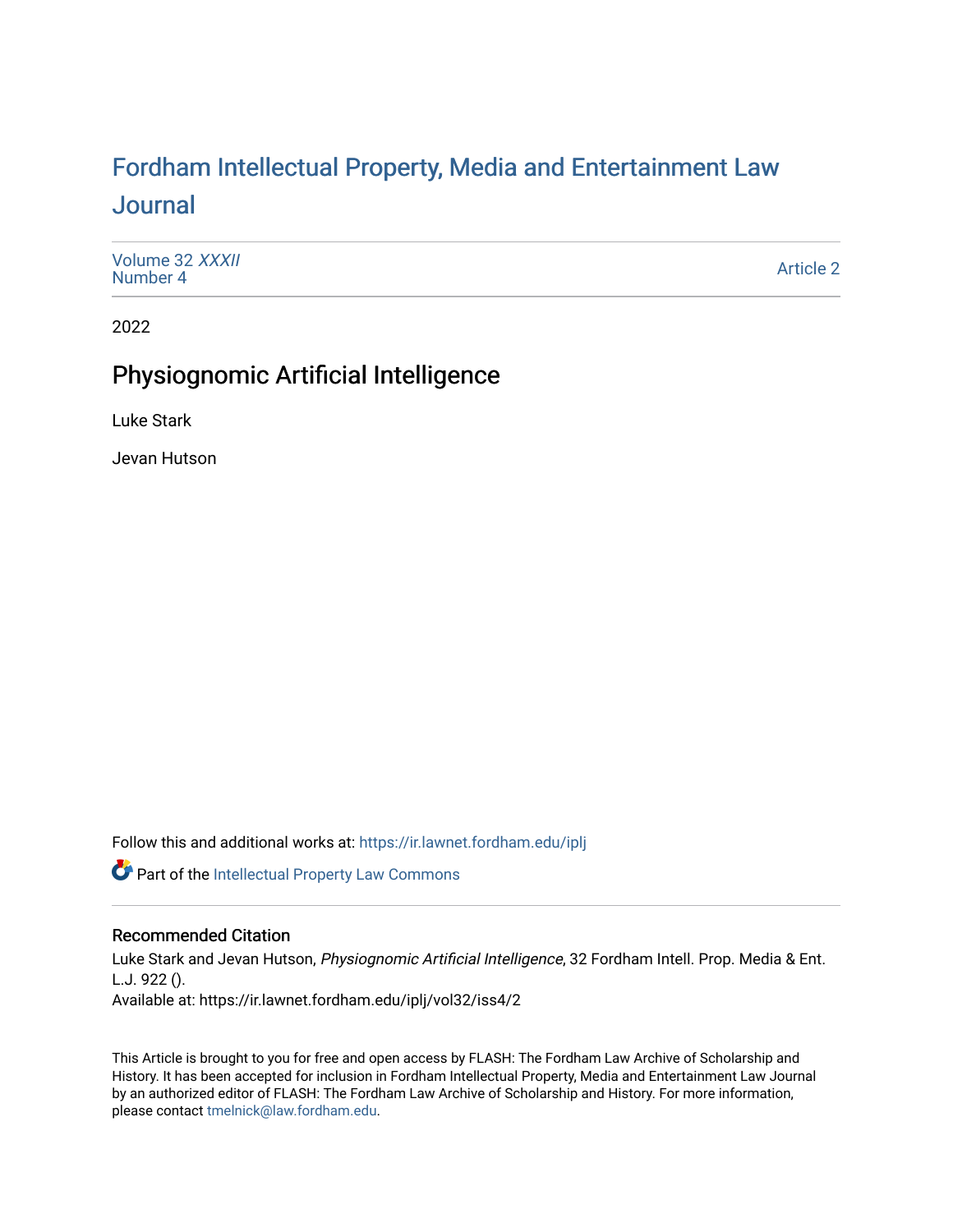## Physiognomic Artificial Intelligence

## Cover Page Footnote

\*Assistant Professor, Faculty of Information and Media Studies, Western University; Affiliate, Center for Law, Innovation, and Creativity, Northeastern University School of Law. \*\* Independent scholar and technology policy advocate. University of Washington School of Law, J.D. 2020. Formerly Lead Policy Advocate for Facial Recognition & AI at the University of Washington School of Law's Technology Law and Public Policy Clinic. We are grateful for invaluable input from participants of the workshop "The Return of Anthropometry: Digital Positivism and the Body Politic," held virtually at The Centre for Space, Place and Society at Wageningen University, Wageningen, NL, August 27, 2020, and of the Northeast Privacy Scholars Workshop, held virtually at the Center for Law, Innovation, and Creativity (CLIC) at Northeastern University School of Law, November 13, 2020, with special thanks to Claudia Haupt for leading our session. We're also indebted to Ryan Calo, Leif Hancox-Li, Woodrow Hartzog, Morgan Klaus Scheuerman, Os Keyes, and Joseph Fridman for their support, insights, and guidance.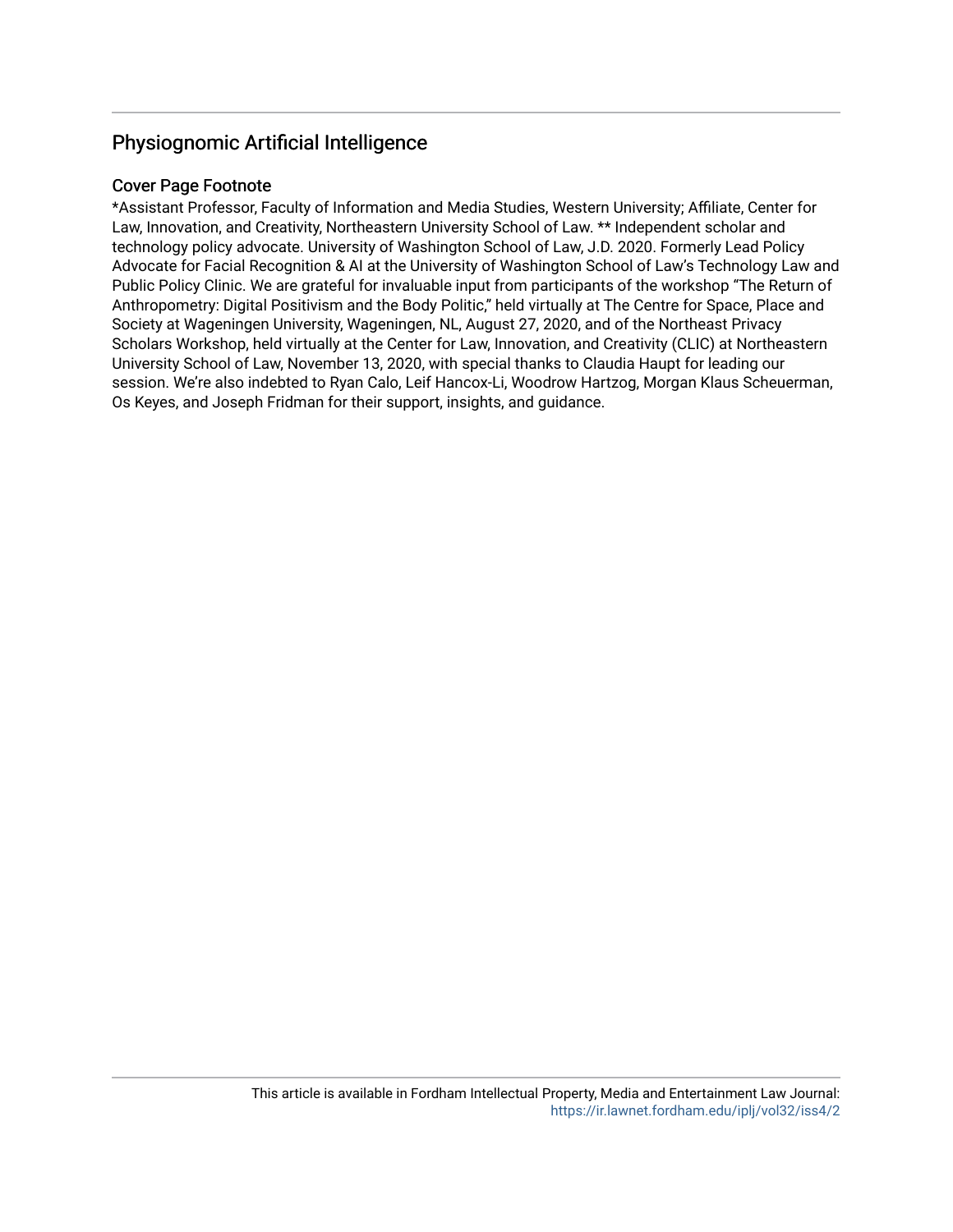## Physiognomic Artificial Intelligence

Luke Stark\* & Jevan Hutson\*\*

*The reanimation of the pseudosciences of physiognomy and phrenology at scale through computer vision and machine learning is a matter of urgent concern. This Article—which contributes to critical data studies, consumer protection law, biometric privacy law, and antidiscrimination law—endeavors to conceptualize and problematize physiognomic artificial intelligence ("AI") and offer policy recommendations for state and federal lawmakers to forestall its proliferation.*

*Physiognomic AI, as this Article contends, is the practice of using computer software and related systems to infer or create hierarchies of an individual's body composition, protected class status, perceived character, capabilities, and future social outcomes based on their physical or behavioral characteristics. Physiognomic and phrenological logics are intrinsic to the technical mechanism of computer vision applied to humans. This Article observes how computer vision is a central vector for physiognomic AI technologies and unpacks how computer vision reanimates physiognomy in conception, form, and practice and the dangers this trend presents for civil liberties.*

Assistant Professor, Faculty of Information and Media Studies, Western University; Affiliate, Center for Law, Innovation, and Creativity, Northeastern University School of Law.

Independent scholar and technology policy advocate. University of Washington School of Law, J.D. 2020. Formerly Lead Policy Advocate for Facial Recognition & AI at the University of Washington School of Law's Technology Law and Public Policy Clinic. We are grateful for invaluable input from participants of the workshop "The Return of Anthropometry: Digital Positivism and the Body Politic," held virtually at The Centre for Space, Place and Society at Wageningen University, Wageningen, NL, August 27, 2020, and of the Northeast Privacy Scholars Workshop, held virtually at the Center for Law, Innovation, and Creativity (CLIC) at Northeastern University School of Law, November 13, 2020, with special thanks to Claudia Haupt for leading our session. We're also indebted to Ryan Calo, Leif Hancox-Li, Woodrow Hartzog, Morgan Klaus Scheuerman, Os Keyes, and Joseph Fridman for their support, insights, and guidance.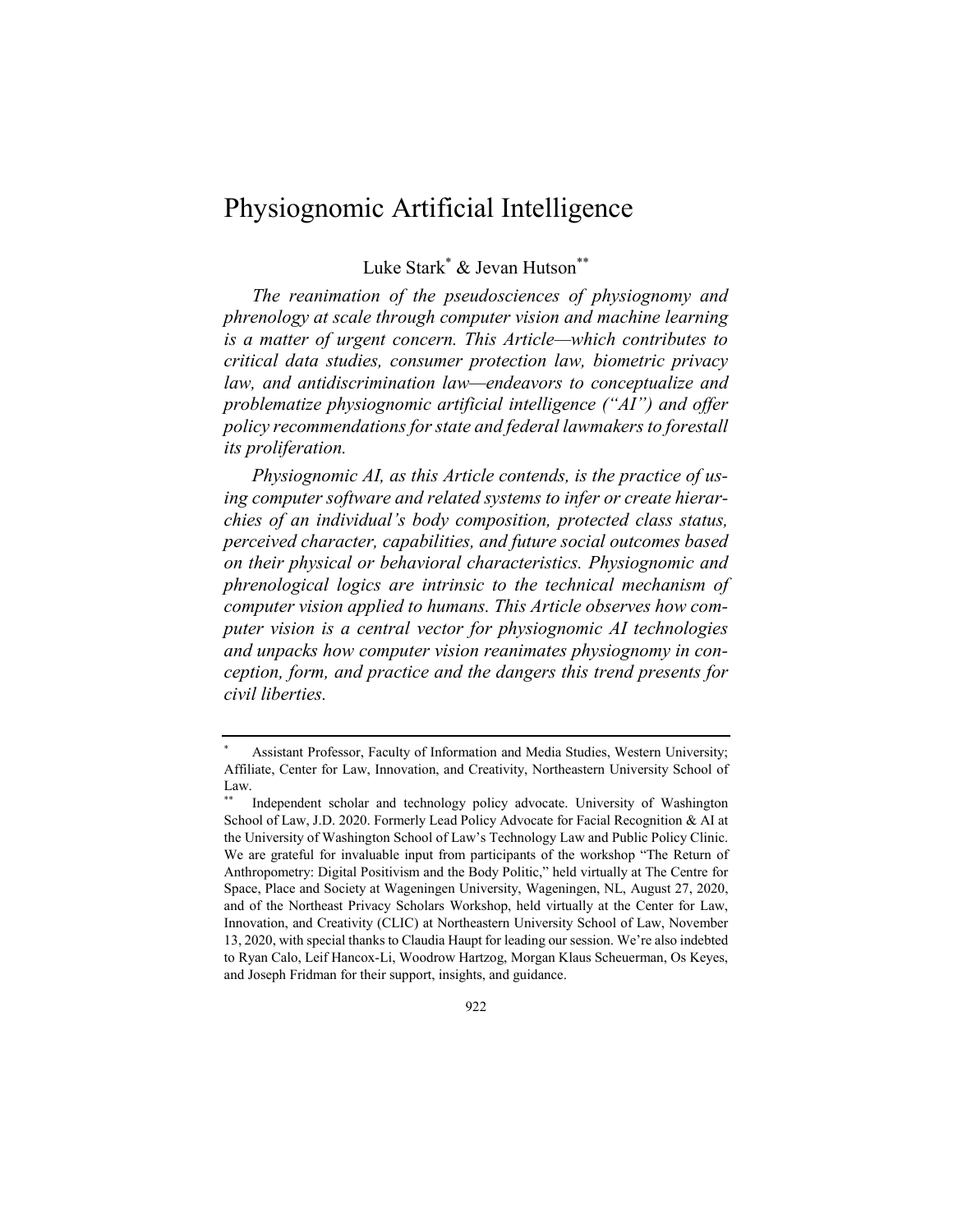*This Article thus argues for legislative action to forestall and roll back the proliferation of physiognomic AI. To that end, it considers a potential menu of safeguards and limitations to significantly limit the deployment of physiognomic AI systems, which hopefully can be used to strengthen local, state, and federal legislation. This Article foregrounds its policy discussion by proposing the abolition of physiognomic AI. From there, it posits regimes of U.S. consumer protection law, biometric privacy law, and civil rights law as vehicles for rejecting physiognomy's digital renaissance in AI. Specifically, it contends that physiognomic AI should be categorically rejected as oppressive and unjust. Second, it argues that lawmakers should declare physiognomic AI unfair and deceptive per se. Third, it proposes that lawmakers should enact or expand biometric privacy laws to prohibit physiognomic AI. Fourth, it recommends that lawmakers should prohibit physiognomic AI in places of public accommodation. It also observes the paucity of procedural and managerial regimes of fairness, accountability, and transparency in addressing physiognomic AI and attend to potential counterarguments in support of physiognomic AI.*

| L  |                                               |  |
|----|-----------------------------------------------|--|
| H. |                                               |  |
|    | III. PHYSIOGNOMIC AI's DISCIPLINARY FORM  944 |  |
|    |                                               |  |
|    |                                               |  |
|    |                                               |  |
|    |                                               |  |
|    |                                               |  |
|    |                                               |  |
|    |                                               |  |
|    |                                               |  |
|    |                                               |  |
|    |                                               |  |
|    |                                               |  |
|    |                                               |  |
|    |                                               |  |
|    | A. Abolition: Physiognomic AI Should Be       |  |
|    |                                               |  |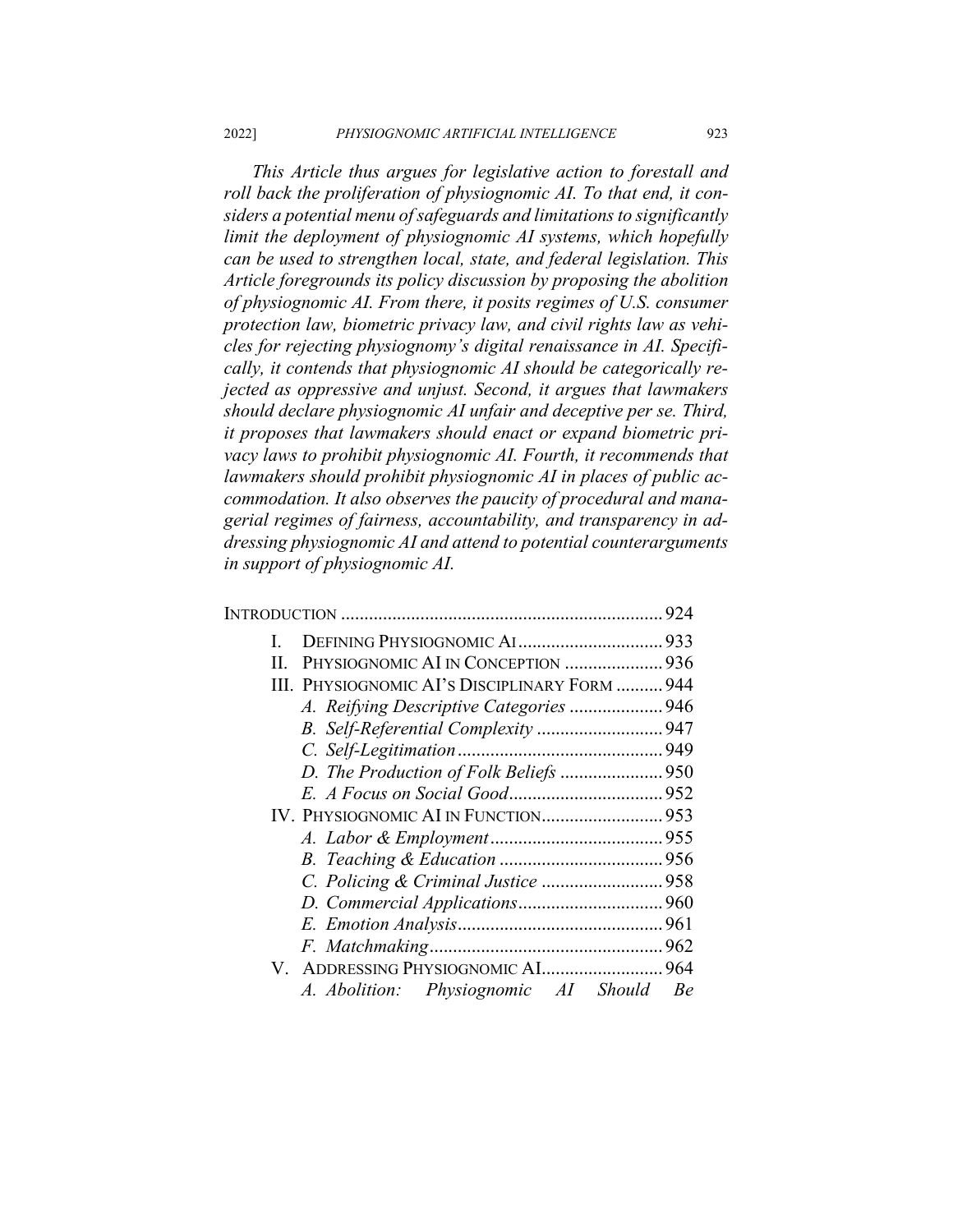| Categorically Rejected as Oppressive and     |
|----------------------------------------------|
|                                              |
| B. Consumer Protection Law: Lawmakers Should |
| Declare Physiognomic AI to be Unfair and     |
|                                              |
| C. Biometric Law: Lawmakers Should Enact or  |
| Expand Biometric Privacy Laws to Prohibit    |
|                                              |
| D. Antidiscrimination Law: Lawmakers Should  |
| Prohibit Physiognomic AI in Places of Public |
|                                              |
|                                              |
|                                              |
|                                              |
|                                              |
|                                              |

#### **INTRODUCTION**

Powered by machine learning ("ML") techniques, computer vision systems and related, novel artificial intelligence ("AI"), technologies are ushering in a new era of computational physiognomy<sup>1</sup>

late 14c., *phisonomie*, "art of judging characters from facial features," from Old French *fisonomie*, *phizonomie* and directly from Medieval Latin *physonomia*, from Late Latin *physiognomia*, from Greek *physiognōmia* "the judging of a person's nature by his features," from physio- + gnōmōn (genitive gnōmōnos) "a judge, interpreter, indicator" (from PIE root \*gno- "to know"). The meaning "face, countenance, the human face and its expressions" is from c. 1400.

<sup>&</sup>lt;sup>1</sup> The Oxford English Dictionary ("OED") defines physiognomy as "[t]he study of the features of the face, or of the form of the body generally, as being supposedly indicative of character; the art of judging character from such study." *Physiognomy*, OXFORD ENG. DICTIONARY, https://www.oed.com/view/Entry/143159 [https://perma.cc/MT56-543S]. Etymologically, the term's roots are as follows:

*Physiognomy*, ONLINE ETYMOLOGY DICTIONARY, https://www.etymonline.com/ word/physiognomy [https://perma.cc/2LNX-YZEN]. Likewise, Sharrona Pearl defines physiognomy as "the study of facial traits and their relationship to character." SHARRONA PEARL, ABOUT FACES: PHYSIOGNOMY IN NINETEENTH-CENTURY BRITAIN 1 (2010). For more information on physiognomy and its use in a machine learning context, see Jake Goldenfein, *The Profiling Potential of Computer Vision and the Challenge of*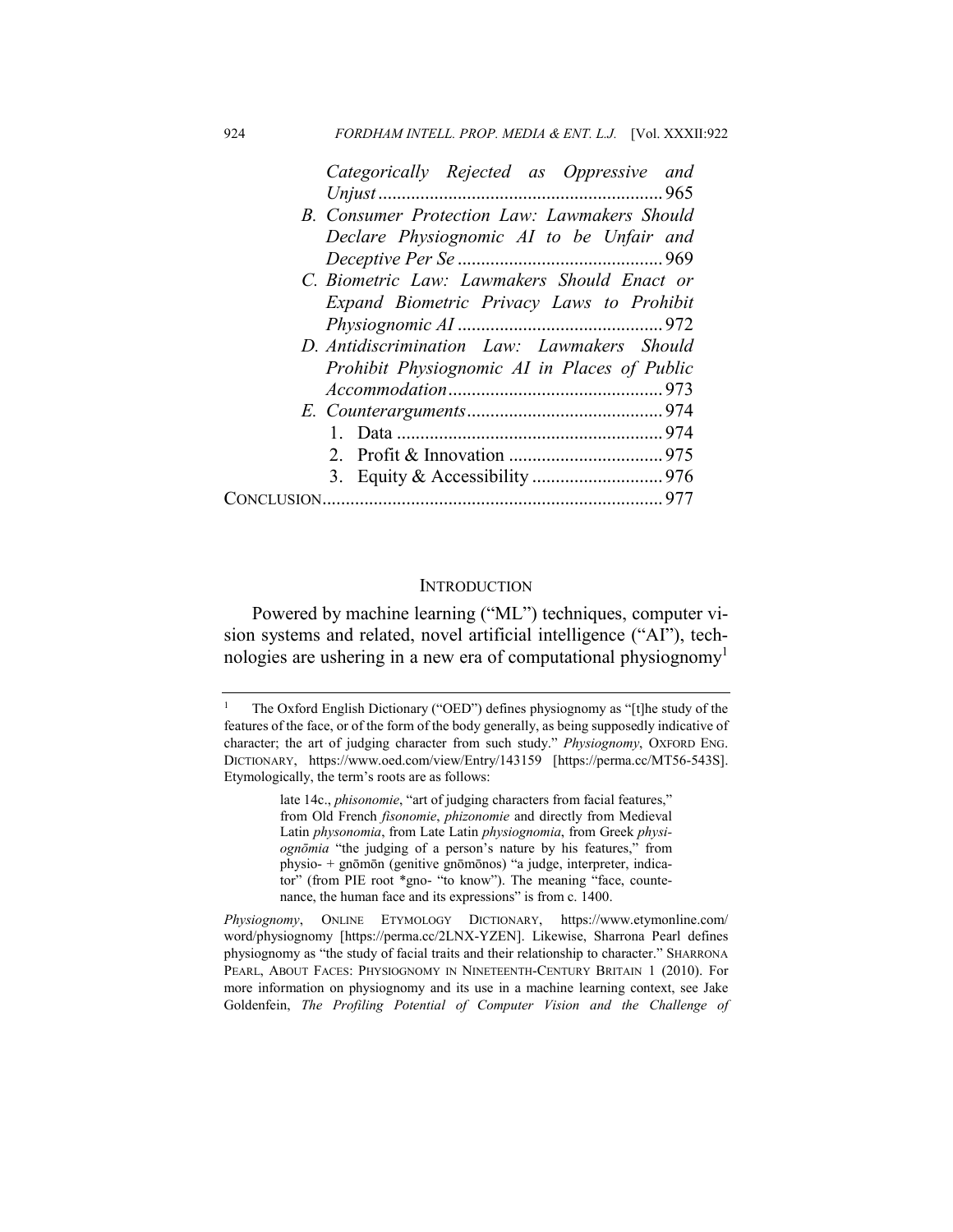*Computational Empiricism*, *in* ASSOCIATION FOR COMPUTING MACHINE CONFERENCE ON FAIRNESS, ACCOUNTABILITY & TRANSPARENCY 2019, at 113 (2019) ("Computational physiognomy, like its analogue predecessor . . . is best understood as a harbinger of an evolving epistemological environment."); Blaise Agüera y Arcas et al., *Physiognomy's New Clothes*, MEDIUM (May 6, 2017), https://medium.com/@blaisea/physiognomys-newclothes-f2d4b59fdd6a [https://perma.cc/8M6E-BTTJ] ("In an era of pervasive cameras and big data, machine-learned physiognomy can also be applied at unprecedented scale. Given society's increasing reliance on machine learning for the automation of routine cognitive tasks, it is urgent that developers, critics, and users of artificial intelligence understand both the limits of the technology and the history of physiognomy, a set of practices and beliefs now being dressed in modern clothes.").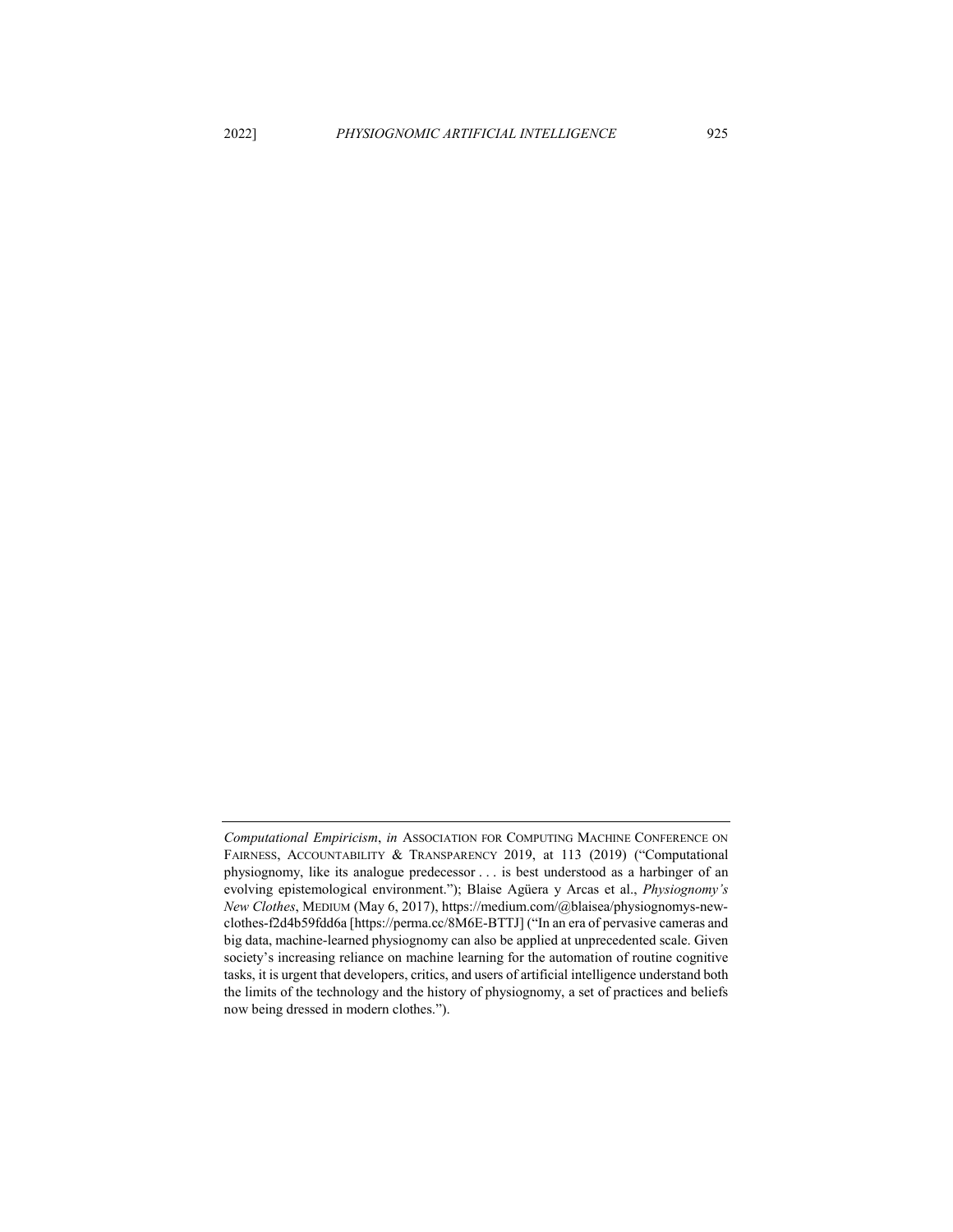and even phrenology.<sup>2</sup> These scientifically baseless,<sup>3</sup> racist,<sup>4</sup> and discredited<sup>5</sup> pseudoscientific fields—which purport to determine

*Phrenology*, OXFORD LEARNER'S DICTIONARY, https://www.oxfordlearnersdictionaries.com/us/definition/american\_english/phrenology [https://perma.cc/Q38L-HGGE]; ROGER COOTER, THE CULTURAL MEANING OF POPULAR SCIENCE: PHRENOLOGY AND THE ORGANIZATION OF CONSENT IN NINETEENTH-CENTURY BRITAIN 3 (1984); Pierre Schlag, *Law and Phrenology*, 110 HARV. L.REV. 877, 878 (1997). For more information on phrenology in a tech context, see Sahil Chinoy, *The Racist History Behind Facial Recognition*, N.Y. TIMES (July 10, 2019), https://www.nytimes.com/2019/ 07/10/opinion/facial-recognition-race.html [https://perma.cc/Q5ZK-DAE7] ("But the surveillance potential of facial recognition—its ability to create a 'perpetual lineup'—isn't the only cause for concern. The technological frontiers being explored by questionable researchers and unscrupulous start-ups recall the discredited pseudosciences of physiognomy and phrenology, which purport to use facial structure and head shape to assess character and mental capacity."); Sam Biddle, *Troubling Study Says Artificial Intelligence Can Predict Who Will Be Criminals Based on Facial Features*, INTERCEPT (Nov. 18, 2016, 4:28 PM), https://theintercept.com/2016/11/18/troubling-study-saysartificial-intelligence-can-predict-who-will-be-criminals-based-on-facial-features/ [https://perma.cc/D6TC-UQUU] ("Kate Crawford, an AI researcher with Microsoft

Research New York, MIT, and NYU, told *The Intercept*, 'I'd call this paper [on facial recognition] literal phrenology, it's just using modern tools of supervised machine learning instead of calipers. It's dangerous pseudoscience.'"). *See also* Catherine Stinson, *Algorithms Associating Appearance and Criminality Have a Dark Past*, AEON (May 15, 2020), https://aeon.co/ideas/algorithms-associating-appearance-and-criminality-have-adark-past [https://perma.cc/DQL5-5PYB] ("For scientists to take their moral responsibilities seriously, they need to be aware of the harms that might result from their research. Spelling out more clearly what's wrong with the work labelled 'phrenology' will hopefully have more of an impact than simply throwing the name around as an insult.").

<sup>3</sup> *See, e.g.*, Gen. Elec. Co. v. Joiner, 522 U.S. 136, 153 n.6 (1997) (Stevens, J., concurring) ("An example of 'junk science' that should be excluded . . . as too unreliable would be the testimony of a phrenologist who would purport to prove a defendant's future dangerousness based on the contours of the defendant's skull."); Agüera y Arcas et al., *supra* note 1; PEARL, *supra* note 1, at 12; DAVID DE GIUSTINO, CONQUEST OF MIND: PHRENOLOGY AND VICTORIAN SOCIAL THOUGHT 3 (2016); Stinson, *supra* note 2; Catherine Stinson, *The Dark Past of Algorithms that Associate Appearance and Criminality*, 109 AM. SCIENTIST 26 (2021); Donald Simpson, *Phrenology and the Neurosciences: Contributions of F. J. Gall and J. G. Spurzheim*, 75 ANZ J. SURGERY 475 (2005); Lisa Feldman Barrett et al., *Emotional Expressions Reconsidered: Challenges to Inferring Emotion from Human Facial Movements*, 20 PSYCH. SCI. PUB. INT. 1, 68 (2019) (concluding in meta-study that it

<sup>&</sup>lt;sup>2</sup> The OED defines phrenology as:

The theory that the mental powers or characteristics of an individual consist of separate faculties, each of which has its location in an organ found in a definite region of the surface of the brain, the size or development of which is commensurate with the development of the particular faculty; the study of the external conformation of the cranium as an index to the position and degree of development of the various faculties.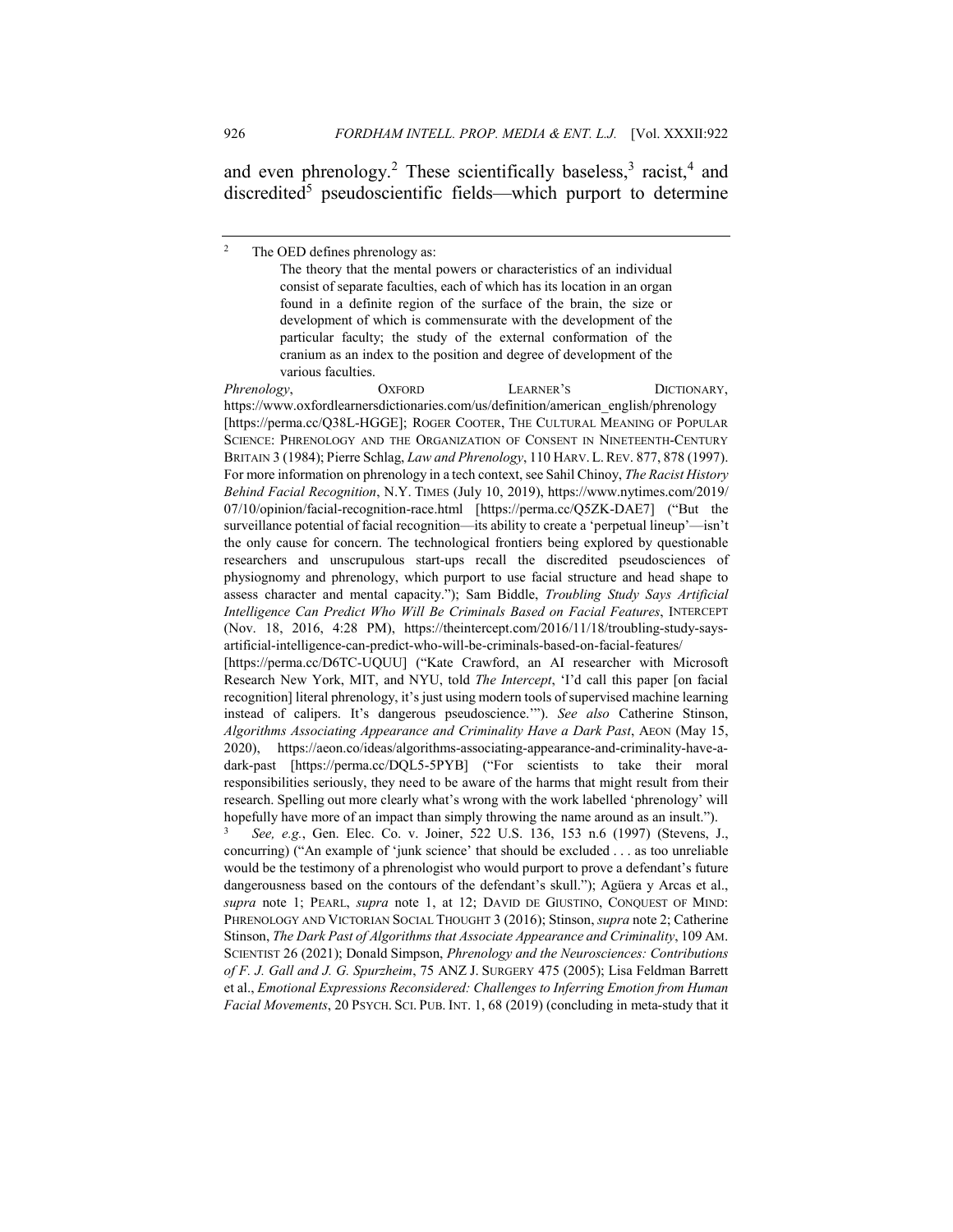people's characters, capabilities, and future prospects based on their facial features or the shape of their skulls—should be anathema to any researcher or product developer working in computer science today. Yet physiognomic and phrenological claims now appear regularly in research papers,<sup>6</sup> at top AI conferences,<sup>7</sup> and in the sales pitches of digital technology firms around the world.<sup>8</sup> Taking these

is not possible to judge emotion by just looking at a person's face); *see also* Angela Chen & Karen Hao, *Emotion AI Researchers Say Overblown Claims Give Their Work a Bad Name*, MIT TECH. REV. (Feb. 14, 2020), https://www.technologyreview.com/ 2020/02/14/844765/ai-emotion-recognition-affective-computing-hirevue-regulationethics [https://perma.cc/N4FT-HT9W].

RICHARD T GRAY, ABOUT FACE: GERMAN PHYSIOGNOMIC THOUGHT FROM LAVATER TO AUSCHWITZ 331 (2004). Critical race scholars continue to articulate the connections between systems of racial oppression and quantification. *See, e.g.*, Kimberlé Crenshaw, *Mapping the Margins: Intersectionality, Identity Politics, and Violence Against Women of Color*, 43 STAN. L. REV. 1241 (1991); Luke Stark, *Facial Recognition Is the Plutonium of AI*, 25 XRDS, Spring 2019, at 50, 53 ("In the case of facial recognition, the schematization of human facial features is driven by a conceptual logic that these theorists and others, such as the French philosopher Michel Foucault, have identified as fundamentally racist because it is concerned with using statistical methods to arbitrarily divide human populations."); Amade M'Charek, *Tentacular Faces: Race and the Return of the Phenotype in Forensic*  Identification, 122 AM. ANTHROPOLOGIST 369, 369-80 (2020); LUNDY BRAUN, BREATHING RACE INTO THE MACHINE: THE SURPRISING CAREER OF THE SPIROMETER FROM PLANTATION TO GENETICS, at xxii (2014); STEPHEN JAY GOULD, THE MISMEASURE OF MAN 3 (1981); Chinoy, *supra* note 2.

<sup>5</sup> *See, e.g*., Richard Twine, *Physiognomy, Phrenology and the Temporality of the Body*, BODY & SOC'Y, Mar. 2002, at 67, 67–88; PEARL, *supra* note 1, at 215; Stark, *supra* note 4, at 52 ("Reducing humans into sets of legible, manipulable signs has been a hallmark of racializing scientific and administrative techniques going back several hundred years. The systems used by facial recognition technologies to code human faces perform an essentializing visual schematization.").

<sup>6</sup> *See, e.g*., Xiaolin Wu & Xi Zhang, *Automated Inference on Criminality Using Face Images*, ARXIV (Nov. 21, 2016), https://arxiv.org/pdf/1611.04135v1.pdf [https://perma.cc/ 3C7D-6W2E]; Yilun Wang & Michal Kosinski, *Deep Neural Networks Are More Accurate Than Humans at Detecting Sexual Orientation From Facial Images*, 114 J. PERSONALITY & SOC. PSYCH. 246 (2018).

<sup>7</sup> *See, e.g.*, Tae-Hyun Oh et al., *Speech2Face: Learning the Face Behind a Voice*, ARXIV (May 23, 2019), https://arxiv.org/abs/1905.09773 [https://perma.cc/DF5S-FFCE]; Matthew Hutson, *Who Should Stop Unethical A.I.?*, NEW YORKER (Feb. 15, 2021), https://www.newyorker.com/tech/annals-of-technology/who-should-stop-unethical-ai [https://perma.cc/QL5J-69V4].

<sup>8</sup> *See, e.g.*, Andrea Murad, *The Computers Rejecting Your Job Application*, BBC NEWS (Feb. 8, 2021), https://www.bbc.com/news/business-55932977 [https://perma.cc/XVP8- FN66]; Dake Kang, *Chinese 'Gait Recognition' Tech IDs People by How They Walk*, AP NEWS (Nov. 6, 2018), https://apnews.com/article/bf75dd1c26c947b7826d270a16e2658a (last visited Apr. 14, 2022).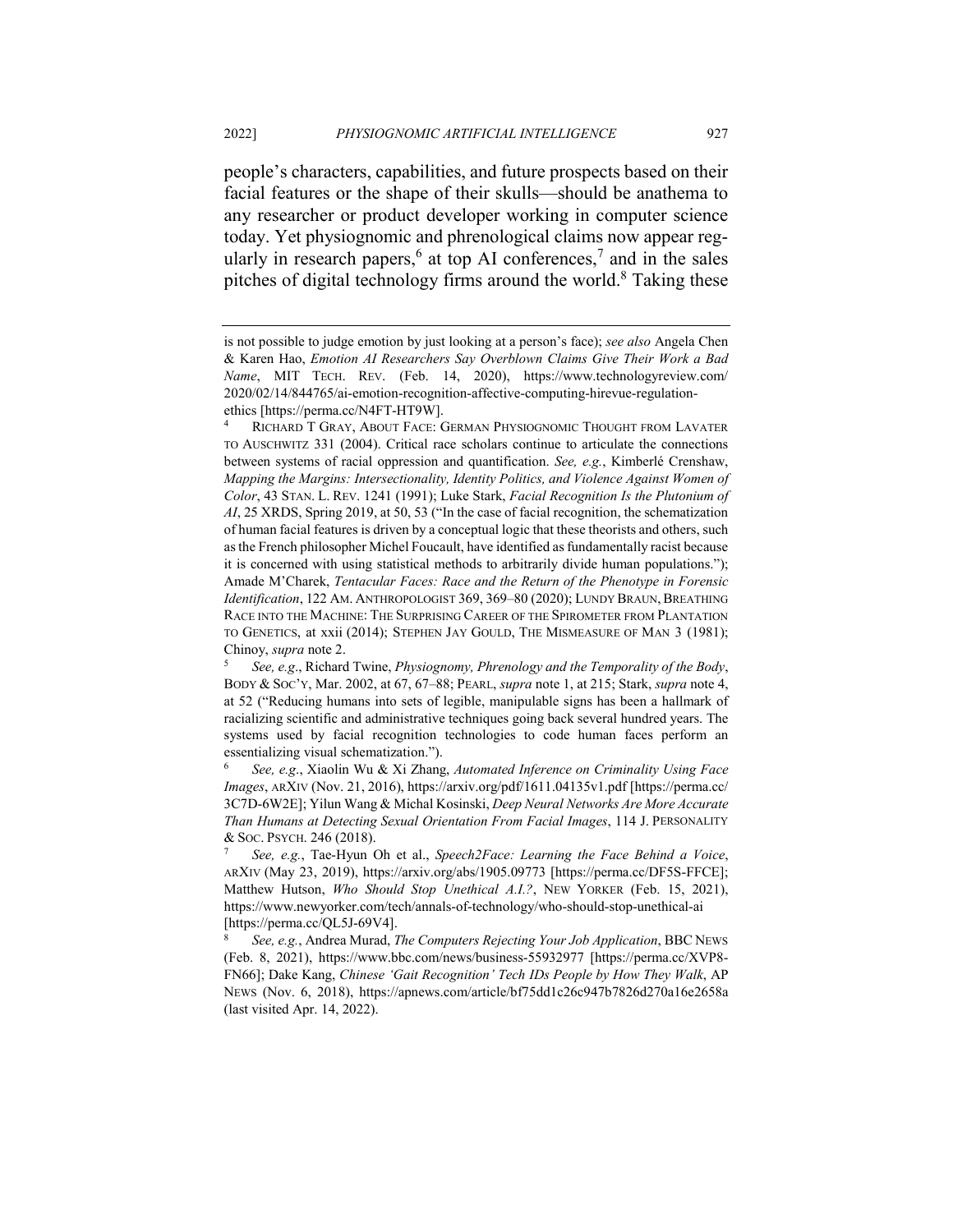expansive claims at face value, AI and ML can purportedly predict whether an individual will commit a crime,<sup>9</sup> a person's sexuality,<sup>10</sup> if someone will be a good employee, $^{11}$  a citizen's political leaning, $^{12}$ and if a person is a psychopath, $13$  all based on external features such as the face, body, gait, and tone of voice.

Many AI technologies being sold today are direct, if inadvertent, extensions of racist pseudoscience,  $^{14}$  representing nothing more than

<sup>9</sup> *See, e.g.*, Wu & Zhang, *supra* note 6, at 1; Mahdi Hashemi & Margeret Hall, [Retracted Article] *Criminal Tendency Detection from Facial Images and the Gender Bias Effect*, J. BIG DATA, 2020, at 2.

<sup>10</sup> *See* Wang & Kosinki, *supra* note 6, at 247.

<sup>11</sup> *See, e.g.*, Eric Rosenbaum, *IBM Artificial Intelligence Can Predict with 95% Accuracy Which Workers Are About to Quit Their Jobs*, CNBC, https://www.cnbc.com/ 2019/04/03/ibm-ai-can-predict-with-95-percent-accuracy-which-employees-will-

quit.html [https://perma.cc/Q7VL-WE2H] (Apr. 3, 2019); *Hiring Experience Platform™*, HIREVUE, https://www.hirevue.com/ [https://perma.cc/TY7M-24H3]; *The Caliper Profile*, TALOGY, https://calipercorp.com/caliper-profile/ [https://perma.cc/TP8K-6NED].

<sup>12</sup> *See, e.g.*, Michal Kosinski, *Facial Recognition Technology Can Expose Political Orientation from Naturalistic Facial Images*, SCI. REPS., no. 100, Nov. 25, 2021, at 7–9; Kyle Wiggers, *Outlandish Stanford Facial Recognition Study Claims There Are Links Between Facial Features and Political Orientation*, VENTUREBEAT (Jan. 11, 2021, 2:00 AM), https://venturebeat.com/2021/01/11/outlandish-stanford-facial-recognition-studyclaims-there-are-links-between-facial-features-and-political-orientation/ [https://perma.cc/EY5U-987D].

<sup>13</sup> *See, e.g.*, Leda Tortora et al., *Neuroprediction and A.I. in Forensic Psychiatry and Criminal Justice: A Neurolaw Perspective*, FRONTIERS PSYCH., Mar. 17, 2020, at 1–9; Aaron Holmes, *Airbnb Has Patented Software that Digs Through Social Media to Root Out People Who Display 'Narcissism or Psychopathy*,*'* BUS. INSIDER (Jan. 6, 2020, 10:06 AM), https://www.businessinsider.com/airbnb-software-predicts-if-guests-arepsychopaths-patent-2020-1 [https://perma.cc/QPK5-32M2]; Marion Oswald, *Technologies in the Twilight Zone: Early Lie Detectors, Machine Learning and Reformist Legal Realism*, 34 INT'L REV. OF L., COMPS. & TECH. 214 (2020).

<sup>14</sup> *See, e.g.*, Twine, *supra* note 5, at 68 ("At the start of the 21st century, the dominant popular scopic remains essentially physiognomic. Physiognomy still underlies many everyday assumptions about class, gender and 'race', and now gets technologized as it provides the underlying ethos for practices such as cosmetic surgery."); Courtney E. Thompson, *Phrenology Is Here to Stay*, MEDIUM (Feb. 11, 2021), https://medium.com/arcdigital/phrenology-is-here-to-stay-c835b5ce5032 [https://perma.cc/8MWY-ARHN] ("[F]raming phrenology as a 'pseudoscience' creates two problems. . . . this framing 'neglects the long-term influence of phrenology and related failed sciences.' It also makes it easy to turn phrenology and its believers into a joke, discounting the very real consequences of this kind of thinking."); COURTNEY E. THOMPSON, AN ORGAN OF MURDER: CRIME, VIOLENCE, AND PHRENOLOGY IN NINETEENTH-CENTURY AMERICA 34 (2021). *See also* COAL. FOR CRITICAL TECH., *Abolish the #TechtoPrisonPipeline*, MEDIUM (June 23,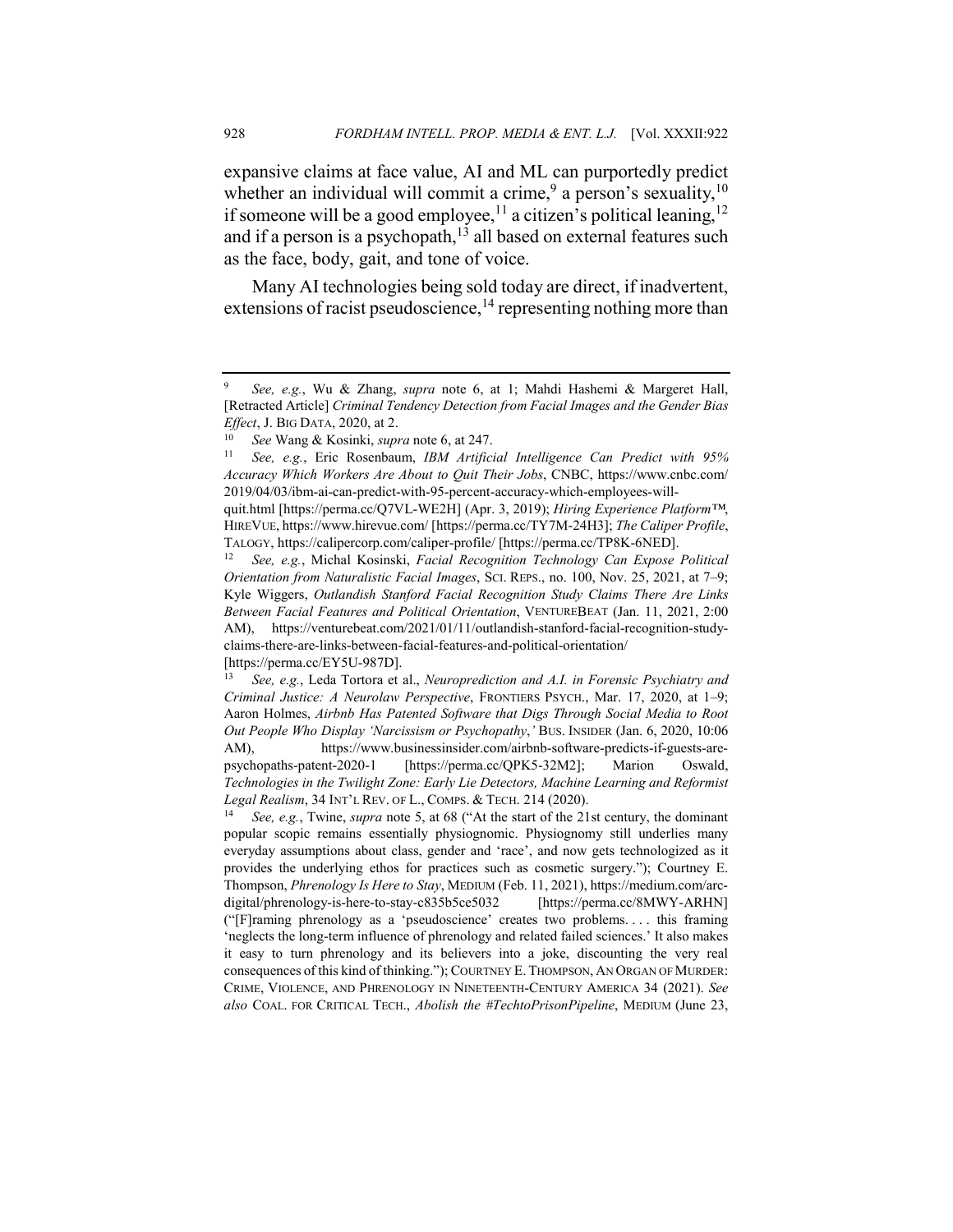the automation of the caliper.<sup>15</sup> No better at prediction than random number generators or hand-coded scoring, the claims prompted by these technologies—a constellation of applications such as humancentered computer vision, facial analysis, emotion recognition—are snake oil at best.<sup>16</sup> All of these systems analyze the human body and its behaviors; they then purport to determine, infer, or predict an individual's faculties and future social outcomes.<sup>17</sup> Arvind Narayanan highlights that AI's ability to predict such social outcomes is "fundamentally dubious": predicting criminal recidivism, job performance, terrorist risk, at-risk youth, and predictive policing.<sup>18</sup> In Narayan's words, "we can't predict the future. That should be common sense. But we seem to have decided to suspend common sense when AI is involved."<sup>19</sup> And in suspending our common sense by allowing AI to determine social outcomes through such predictions, Narayanan observes that we invite a plethora of social harms: "hunger for personal data, massive transfer of power from domain experts

<sup>2020),</sup> https://medium.com/@CoalitionForCriticalTechnology/abolish-the-techtoprison pipeline-9b5b14366b16 [https://perma.cc/HB5W-T6LS].

<sup>15</sup> For the broader history of artificial intelligence's connections to white supremacy, see generally YARDEN KATZ, ARTIFICIAL WHITENESS: POLITICS AND IDEOLOGY IN ARTIFICIAL INTELLIGENCE (2020); Shakir Mohamed et al., *Decolonial AI: Decolonial Theory as Sociotechnical Foresight in Artificial Intelligence*, 33 PHIL. & TECH. 659, 660–63 (2020); Stephen Cave & Kanta Dihal, *The Whiteness of AI*, 33 PHIL. & TECH. 685, 686–87 (2020); David Golumbia, *The Great White Robot God: Artificial General Intelligence and White Supremacy*, MEDIUM (Jan. 21, 2019), https://davidgolumbia.medium.com/the-great-whiterobot-god-bea8e23943da [https://perma.cc/6ZWD-D2AR].

<sup>16</sup> Arvind Narayanan, *How to Recognize AI Snake Oil*, PRINCETON UNIV., https://www.cs.princeton.edu/~arvindn/talks/MIT-STS-AI-snakeoil.pdf

<sup>[</sup>https://perma.cc/WKD5-ZEBQ]. In a similar vein, many of these technologies are, to use philosopher Harry G. Frankfurt's technical term, "bullshit"; while they do not and cannot work because we cannot predict who people are and what they might do in the future, their deployment and use is nonetheless convincing purchasers and the public of their claims to truth, or at least utility. *See* HARRY G. FRANKFURT, ON BULLSHIT 54 (2005).

<sup>17</sup> *See, e.g.*, Agüera y Arcas et al., *supra* note 1.

<sup>18</sup> Narayanan, *supra* note 16, at 9.

<sup>19</sup> *Id. See also* SUNG-HA HONG, TECHNOLOGIES OF SPECULATION: THE LIMITS OF KNOWLEDGE IN A DATA-DRIVEN SOCIETY  $2(2020)$  ("... when big data and smart machines produce new predictions, new insights, what they are creating are fabrications: a process by which approximations are solidified into working certainty, guesswork is endowed with authority, and specific databases and algorithms—and all the biases and heuristics they embody—are invested with a credibility that often outstrips their present achievements.").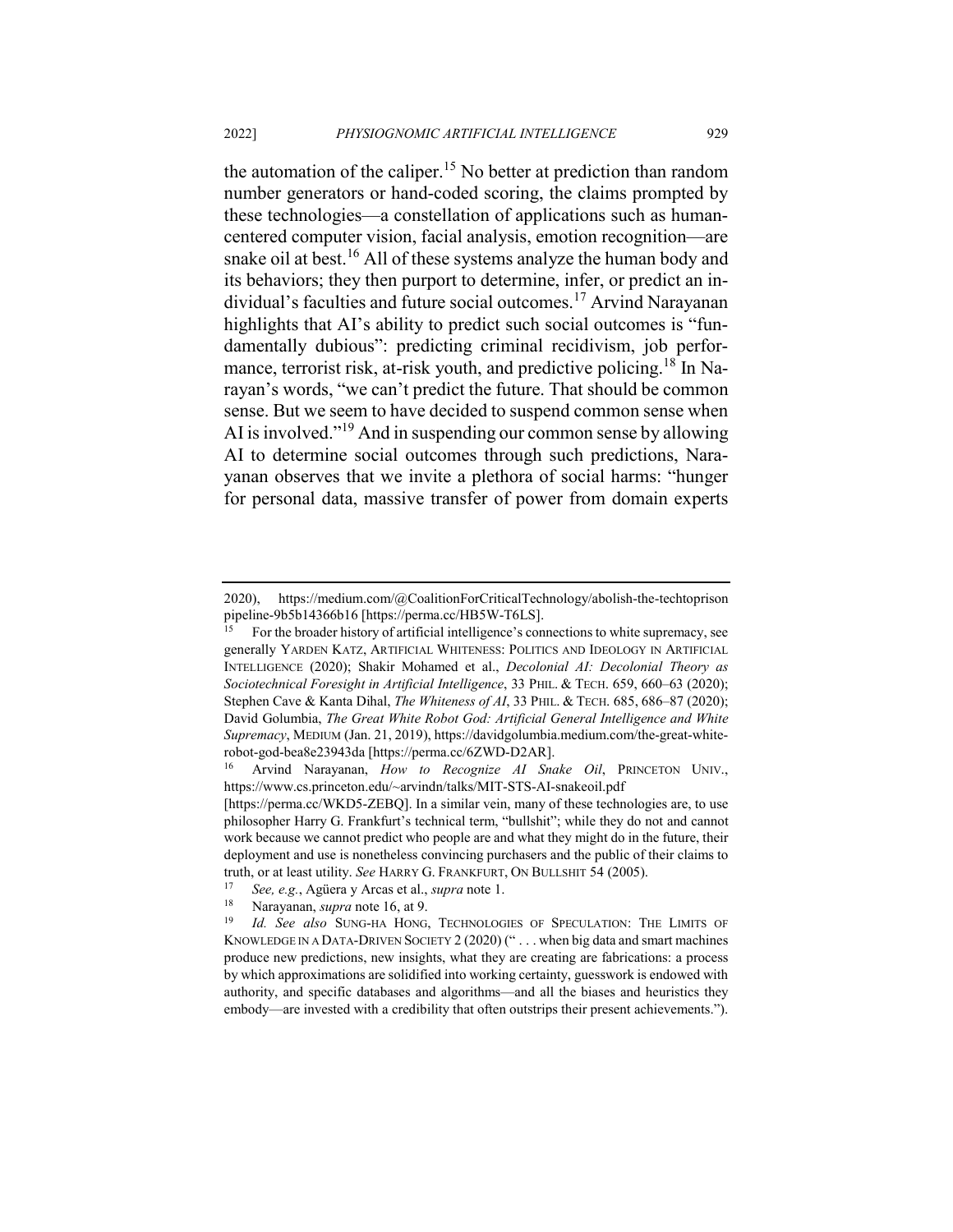[and] workers to unaccountable tech companies, lack of explainability, distract [ion] from interventions, veneer of accuracy. $120$ 

At worst, those who develop and market these technologies have reinvigorated scientific racism at an unprecedented scale.<sup>21</sup> Physiognomic AI is being deployed to make determinations about nearly every aspect of human life. For instance, millions have been interviewed through automated human resources systems developed by companies like HireVue, which uses facial and emotional recognition as part of its automated decision-making process to decide who should be offered a job.<sup>22</sup> The enthusiastic explosion of research in and commercial pursuit of AI and ML techniques has laundered in a new era of pseudoscience and discrimination that pervades domains of legally-significant decision making. Policymakers have

<sup>20</sup> Narayanan, *supra* note 16, at 20.

<sup>21</sup> *See generally*, LISA NAKAMURA, CYBERTYPES: RACE, ETHNICITY, AND IDENTITY ON THE INTERNET (2002); SIMONE BROWNE, DARK MATTERS: ON THE SURVEILLANCE OF BLACKNESS (2015); RUHA BENJAMIN, RACE AFTER TECHNOLOGY: ABOLITIONIST TOOLS FOR THE NEW JIM CODE (2019); Wendy Hui Kyong Chun, *Race and/as Technology; or, How to Do Things to Race*, *in* RACE AFTER THE INTERNET 38–60 (Lisa Nakamura & Peter A. Chow-White eds., 2011); SAFIYA UMOJA NOBLE, ALGORITHMS OF OPPRESSION: HOW SEARCH ENGINES REINFORCE RACISM (2018); *see also* Joy Buolamwini & Timnit Gebru, *Gender Shades: Intersectional Accuracy Disparities in Commercial Gender Classification*, *in* 81 PROC. OF MACH. LEARNING RSCH. 1, 1–15 (2018); Inioluwa Deborah Raji et al., *Saving Face: Investigating the Ethical Concerns of Facial Recognition Auditing*, ARXIV (Jan. 3, 2020), https://arxiv.org/abs/2001.00964 [https://perma.cc/B3UZ-JB5A]; Abeba Birhane & Olivia Guest, *Towards Decolonizing Computational Sciences*, ARXIV (Sept. 29, 2020), https://arxiv.org/pdf/2009.14258.pdf [https://perma.cc/E5HU-63QG]; Lauren Rhue, Racial Influence on Automated Perceptions of Emotions 1–11 (Dec. 17, 2018) (unpublished manuscript), https://papers.ssrn.com/sol3/papers.cfm?abstract\_id=3281765 [https://perma.cc/8G4B-DRU7]; M'Charek, *supra* note 4, at 370.

<sup>22</sup> Drew Harwell, *A Face-Scanning Algorithm Increasingly Decides Whether You Deserve the Job*, WASH. POST (Nov. 6, 2019), https://www.washingtonpost.com/ technology/2019/10/22/ai-hiring-face-scanning-algorithm-increasingly-decides-whetheryou-deserve-job/ [https://perma.cc/P3KF-HLJD]; *see also* NATHAN MONDRAGON ET AL., THE NEXT GENERATION OF ASSESSMENTS 4–6 (2020). In January of 2021, HireVue announced they would no longer deploy facial analysis as part of their product, but would continue to analyze intonation and behavior. *See* Will Knight, *Job Screening Service Halts Facial Analysis of Applicants*, WIRED (Jan. 12, 2021), https://www.wired.com/story/jobscreening-service-halts-facial-analysis-applicants/ [https://perma.cc/UKD5-YXKL]; *see also* Lindsey Zuloaga, *Industry Leadership: New Audit Results and Decision on Visual Analysis*, HIREVUE (Jan. 11, 2021), https://www.hirevue.com/blog/hiring/industryleadership-new-audit-results-and-decision-on-visual-analysis [https://perma.cc/Y3EY-TW8S].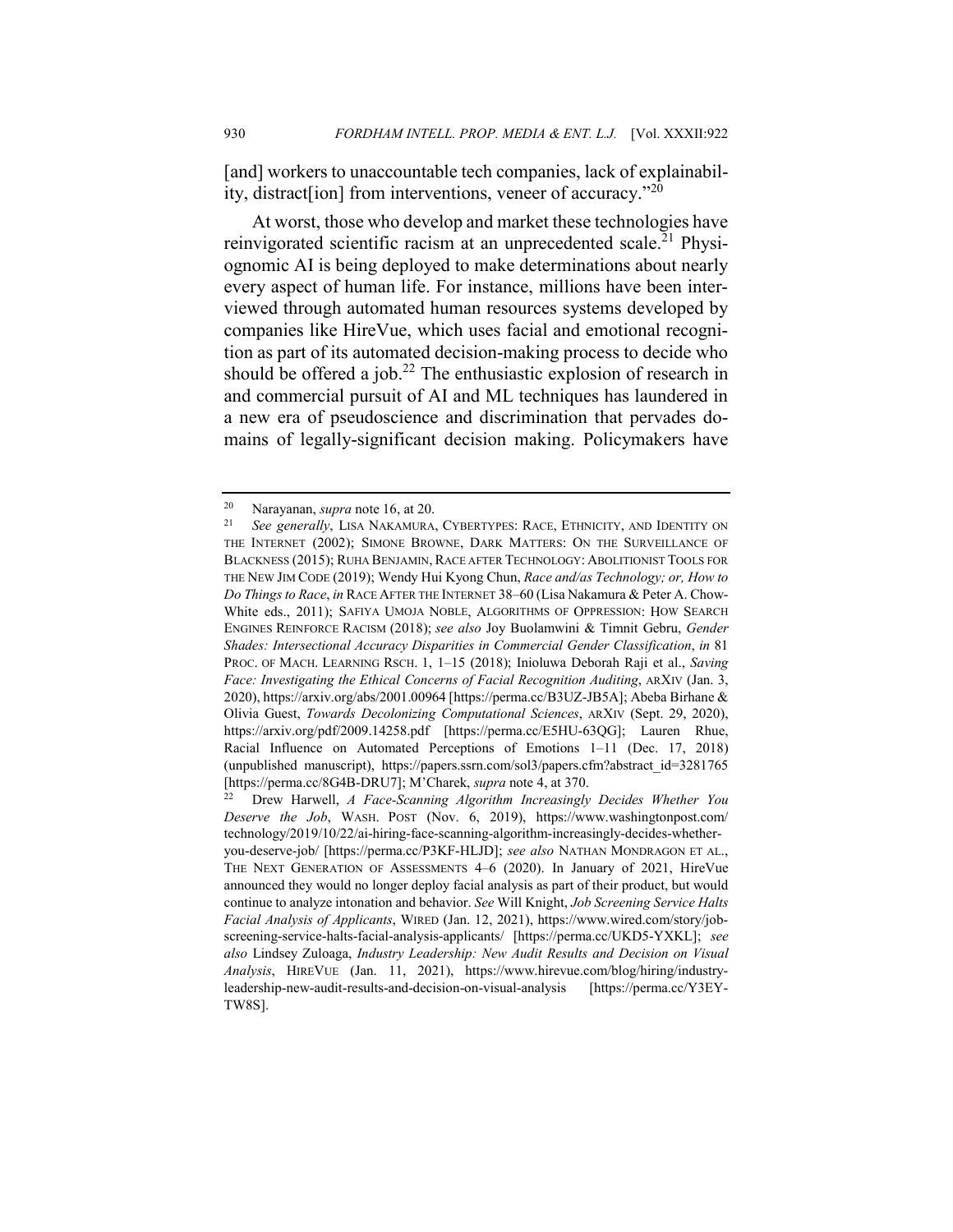been caught largely flat-footed: dominant frameworks of notice and consent and meaningful human review only function to legitimize and amplify these technologies' problems. We need to both shift the narrative around these technologies and explicate their true social burden. Physiognomic AI is unjust and discriminatory in principle; physiognomic AI at scale is socially disastrous.

This Article conceptualizes and problematizes the renaissance of physiognomy in AI. Recent work to ban facial recognition, identification, and analysis technologies ("FRTs") are a critical part in reconsidering how AI technologies view and assess the human body.<sup>23</sup> This Article builds on these efforts to expand the core arguments for such prohibitions to a much broader conceptual class of AI-driven systems. The reanimation of physiognomy and phrenology at scale through computer vision and  $ML^{24}$  is a matter of urgent concern.<sup>25</sup> Physiognomic and phrenological logics are intrinsic to the technical mechanism of computer vision applied to humans.<sup>26</sup> This Article aims to contribute to the intersection of critical data

<sup>23</sup> Antoaneta Roussi, *Resisting the Rise of Facial Recognition*, NATURE (Nov. 18, 2020), https://www.nature.com/articles/d41586-020-03188-2 [https://perma.cc/M45U-GF8Q]; *Ban Dangerous Facial Recognition Technology that Amplifies Racist Policing*, AMNESTY INT'L (Jan. 26, 2021), https://www.amnesty.org/en/latest/news/2021/01/ban-dangerousfacial-recognition-technology-that-amplifies-racist-policing/ [https://perma.cc/GXG2-  $6BDQ$ ].

<sup>24</sup> *See* Agüera y Arcas et al., *supra* note 1 ("Rapid developments in artificial intelligence and machine learning have enabled scientific racism to enter a new era, in which machinelearned models embed biases present in the human behavior used for model development. Whether intentional or not, this 'laundering' of human prejudice through computer algorithms can make those biases appear to be justified objectively.").

<sup>25</sup> *See*, *e.g.*, Stark, *supra* note 4, at 52 ("Reducing humans into sets of legible, manipulable signs has been a hallmark of racializing scientific and administrative techniques going back several hundred years. The systems used by facial recognition technologies to code human faces perform an essentializing visual schematization."); SARAH MYERS WEST ET AL., DISCRIMINATING SYSTEMS: GENDER, RACE AND POWER IN AI 3 (2019) ("The use of AI systems for the classification, detection, and prediction of race and gender is in urgent need of re-evaluation. The histories of 'race science' are a grim reminder that race and gender classification based on appearance is scientifically flawed and easily abused. Systems that use physical appearance as a proxy for character or interior states are deeply suspect. . . . Such systems are replicating patterns of racial and gender bias in ways that can deepen and justify historical inequality. The commercial deployment of these tools is cause for deep concern.").

The rise of physiognomic AI systems has come in tandem with a new resurgence of white supremacist politics in the United States: suspending our common sense with regard to AI/ML has made the caliper great again.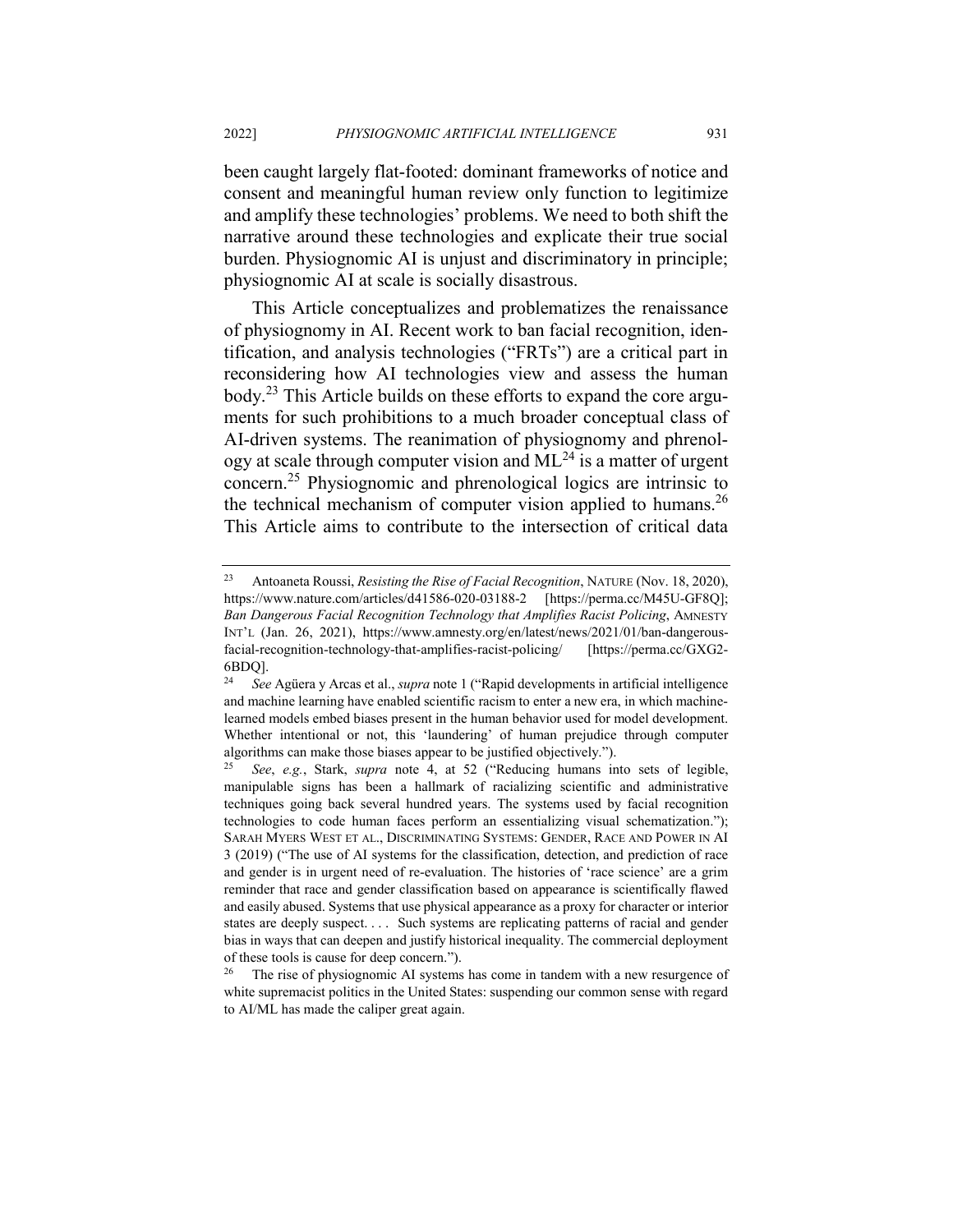studies, consumer protection law, biometric privacy law, and antidiscrimination law; it endeavors to conceptualize and problematize physiognomic AI. Further, it offers policy recommendations for state and federal lawmakers to forestall physiognomic AI's proliferation.

We define physiognomic AI as "[t]he practice of using computer software and related systems to infer or create hierarchies of an individual's body composition, protected class status, perceived character, capabilities, and future social outcomes based on their physical or behavioral characteristics."<sup>27</sup> This Article observes how computer vision is a central vector for physiognomic AI technologies, unpacking how some of the core tenets of the computer vision field reanimates physiognomy in conception, form, and practice. This Article argues for legislative action to forestall the proliferation of physiognomic AI in all its forms. To that end, we consider a potential menu of safeguards and limitations that significantly limit the deployment of physiognomic AI, which we hope can be used to strengthen local, state, and federal legislation.

<sup>&</sup>lt;sup>27</sup> Compare this definition to that taken from the European Commission's draft regulation on artificial intelligence. *See Proposal for a Regulation of the European Parliament and of the Council Laying Down Harmonised Rules on Artificial Intelligence (Artificial Intelligence Act) and Amending Certain Union Legislative Acts*, at 39, COM (2021) 206 final ("'[A]rtificial intelligence system' (AI system) means software that is developed with one or more of the techniques and approaches listed in Annex I and can, for a given set of human-defined objectives, generate outputs such as content, predictions, recommendations, or decisions influencing the environments they interact with"); *id.* at 42 ("'[B]iometric categorisation system' means an AI system for the purpose of assigning natural persons to specific categories, such as sex, age, hair colour, eye colour, tattoos, ethnic origin or sexual or political orientation, on the basis of their biometric data[.]"). *See also* European Data Protection Board Press Release, EDPB & EDPS Call for Ban on Use of AI for Automated Recognition of Human Features in Publicly Accessible Spaces, and Some Other Uses of AI That Can Lead to Unfair Discrimination (June 21, 2021), https://edpb.europa.eu/news/news/2021/edpb-edps-call-ban-use-ai-automated-

recognition-human-features-publicly-accessible\_en [https://perma.cc/S83D-2FFJ] ("[T]he EDPB and the EDPS call for a general ban on any use of AI for automated recognition of human features in publicly accessible spaces, such as recognition of faces, gait, fingerprints, DNA, voice, keystrokes and other biometric or behavioural signals, in any context."). For a broader discussion of the challenges around defining AI systems, see NYE THOMAS ET AL., L. COMM'N OF ONTARIO, REGULATING AI: CRITICAL ISSUES AND CHOICES 18 (2021).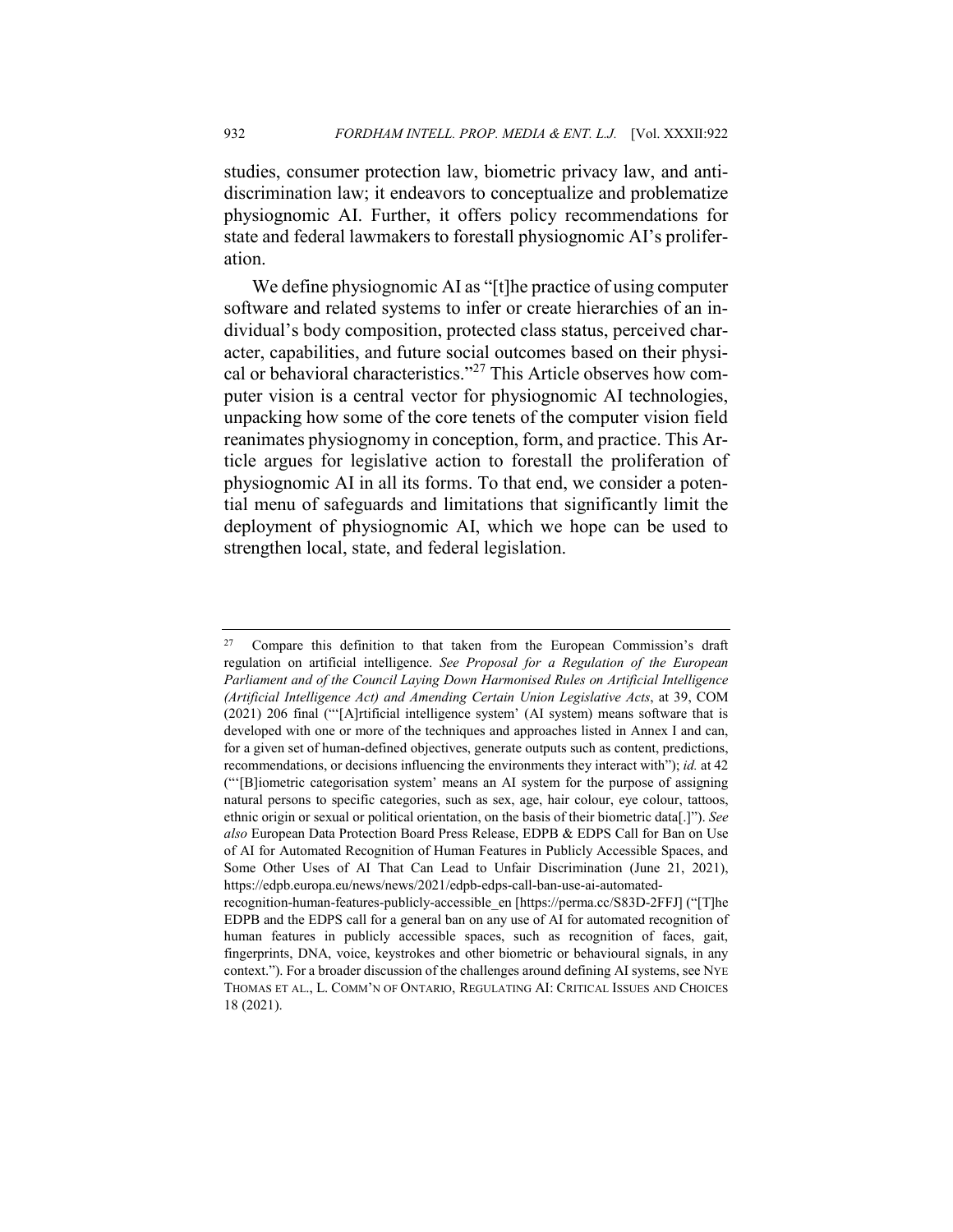We foreground our policy discussion by proposing the abolition of physiognomic AI. From there, we examine regimes of U.S. consumer protection law, biometric privacy law, and civil rights law as vehicles for rejecting physiognomy's digital renaissance in AI. Specifically, we first contend that physiognomic AI should be categorically rejected as oppressive and unjust. Second, we argue that lawmakers should declare physiognomic AI to be unfair and deceptive per se. Third, we propose that lawmakers should enact or expand biometric privacy laws to prohibit physiognomic AI. Fourth, we recommend that lawmakers should prohibit physiognomic AI in places of public accommodation. Furthermore, this Article observes the paucity of procedural and managerial regimes of fairness, accountability, and transparency in addressing physiognomic AI.

#### I. DEFINING PHYSIOGNOMIC AI

Debates around AI are consistently mired in definitional questions. The set of digital automated decision-making systems often lumped together under the term "AI" are polysemic, sharing some technical qualities but often distinguished as much by the differences between them.<sup>28</sup> Contemporary AI systems are often underpinned by ML techniques,<sup>29</sup> through which computers "learn" statistical patterns in pre-provided data sets, and then use these learning models to search for similar patterns in novel, related data.<sup>30</sup> These complex sociotechnical systems—consisting of innovative technical

<sup>28</sup> *See* STANFORD UNIV., ARTIFICIAL INTELLIGENCE AND LIFE IN 2030: ONE HUNDRED YEAR STUDY ON ARTIFICIAL INTELLIGENCE 12 (2016), https://ai100.stanford.edu/sites/g/ files/sbiybj18871/files/media/file/ai100report10032016fnl\_singles.pdf [https://perma.cc/H97F-RE2D].

<sup>29</sup> *See generally* ETHEM ALPAYDIN, INTRODUCTION TO MACHINE LEARNING (4th ed. 2020).

<sup>&</sup>lt;sup>30</sup> For conceptual critique of the epistemology of pattern recognition underpinning machine learning, see CLEMENS APPRICH ET AL., PATTERN DISCRIMINATION (2019); Solon Barocas & Andrew D. Selbst, *Big Data's Disparate Impact*, 104 CALIF. L.REV. 671 (2016). For the history of pattern recognition in computers, see Aaron Mendon-Plasek, *Mechanized Significance and Machine Learning: Why It Became Thinkable and Preferable to Teach Machines to Judge the World*, *in* THE CULTURAL LIFE OF MACHINE LEARNING 31 (2021). Yet for much of the history of the field of AI, the term generally meant something quite different: systems that were programmed with data and tasked with determining the symbolic connections between concepts logically. *See generally* MARGARET A. BODEN, MIND AS MACHINE: A HISTORY OF COGNITIVE SCIENCE (2006).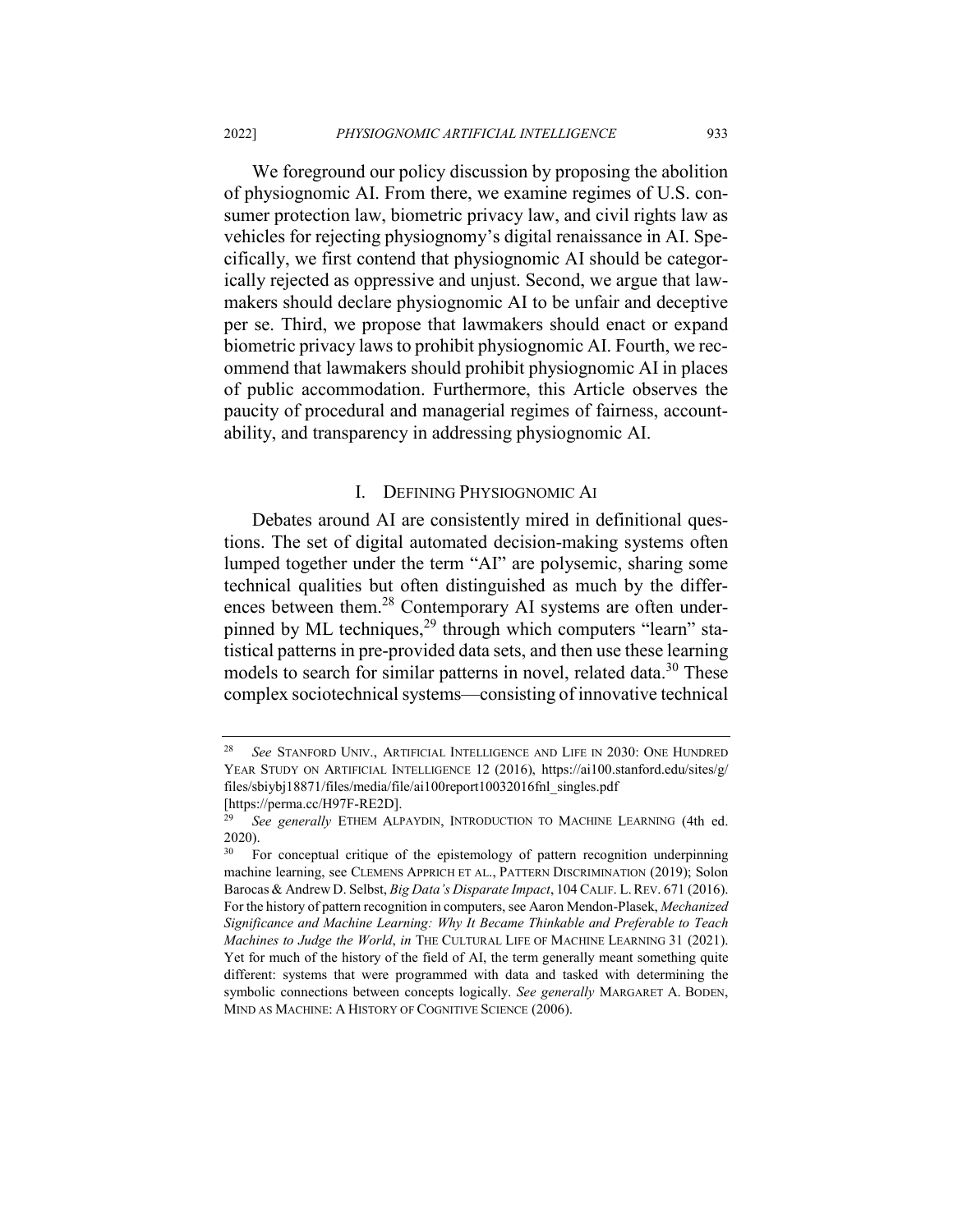elements and established discursive labels—can be hard for policymakers to pin down: distinguishing new from old in these assemblages is critical to enable a policy response neither overly tied to particular technical features nor untethered from new technologies' contextual effects.

Digital technology firms and some individual technology commentators exploit definitional indeterminacy in two ways.<sup>31</sup> The first is in taking confusion as an opportunity to frame policy prescriptions for regulating digital technologies such as AI systems around their preferred nomenclature,  $32$  social and legal theories,  $33$  and narrative of the "moral background" (or second-order normative assumptions). $34$  The second is in advocating for narrowly-defined constraints around the technologies companies design and deploy when policymakers regulate. For instance, competing bills<sup>35</sup> put forward during the Washington State legislature's recent deliberations on regulating FRTs that were supported by major technology firms excluded facial analysis, emotion extrapolation, and other similar technologies from the definition of facial recognition.<sup>36</sup>

<sup>&</sup>lt;sup>31</sup> One example of such exploitation is to abuse the stereotype that lawmakers do not have a sufficient understanding of digital technologies, where in reality, such systems are often procured and deployed without the knowledge or direct oversight of legislators. *See, e.g.*, Drew Harwell, *FBI, ICE Find State Driver's License Photos Are a Gold Mine for Facial-Recognition Searches*, WASH. POST (July 7, 2019), https:// www.washingtonpost.com/technology/2019/07/07/fbi-ice-find-state-drivers-licensephotos-are-gold-mine-facial-recognition-searches/ [https://perma.cc/6DQT-SJE8].

<sup>32</sup> *See, e.g*., John Markoff, *How Tech Giants Are Devising Real Ethics for Artificial Intelligence*, N.Y. TIMES (Sept. 1, 2016), https://www.nytimes.com/2016/09/02/ technology/artificial-intelligence-ethics.html [https://perma.cc/8V4G-EJ8D].

<sup>33</sup> *See* BRAD SMITH & CAROL ANN BROWNE, TOOLS AND WEAPONS: THE PROMISE AND THE PERIL OF THE DIGITAL AGE 287 (2019).

<sup>34</sup> GABRIEL ABEND, THE MORAL BACKGROUND 28 (2014); *see also* Daniel Greene et al., *Better, Nicer, Clearer, Fairer*: *A Critical Assessment of the Movement for Ethical Artificial Intelligence and Machine Learning*, *in* HAWAII INTERNATIONAL CONFERENCE ON SYSTEM SCIENCES 2019, at 2122, 2122 (2019), https://aisel.aisnet.org/cgi/viewcontent.cgi? article=1261&context=hicss-52 [https://perma.cc/42G9-RJWE].

<sup>35</sup> *See* Tom Simonite, *Microsoft Wants Rules for Facial Recognition—Just Not These*, WIRED (Feb. 21, 2019, 7:00 AM), https://www.wired.com/story/microsoft-wants-rulesfacial-recognition-just-not-these/ [https://perma.cc/YV34-CNZ4].

Id. It is worth noting that the definition of facial recognition of industry-backed House Bill 1854 is quite different from the definition of facial recognition in House Bill 1654, which was supported by community, privacy, and civil liberties advocates. *Compare* H.B. 1854, 66th Leg., Reg. Sess. § 14(6) (Wash. 2019) ("'[F]acial recognition' means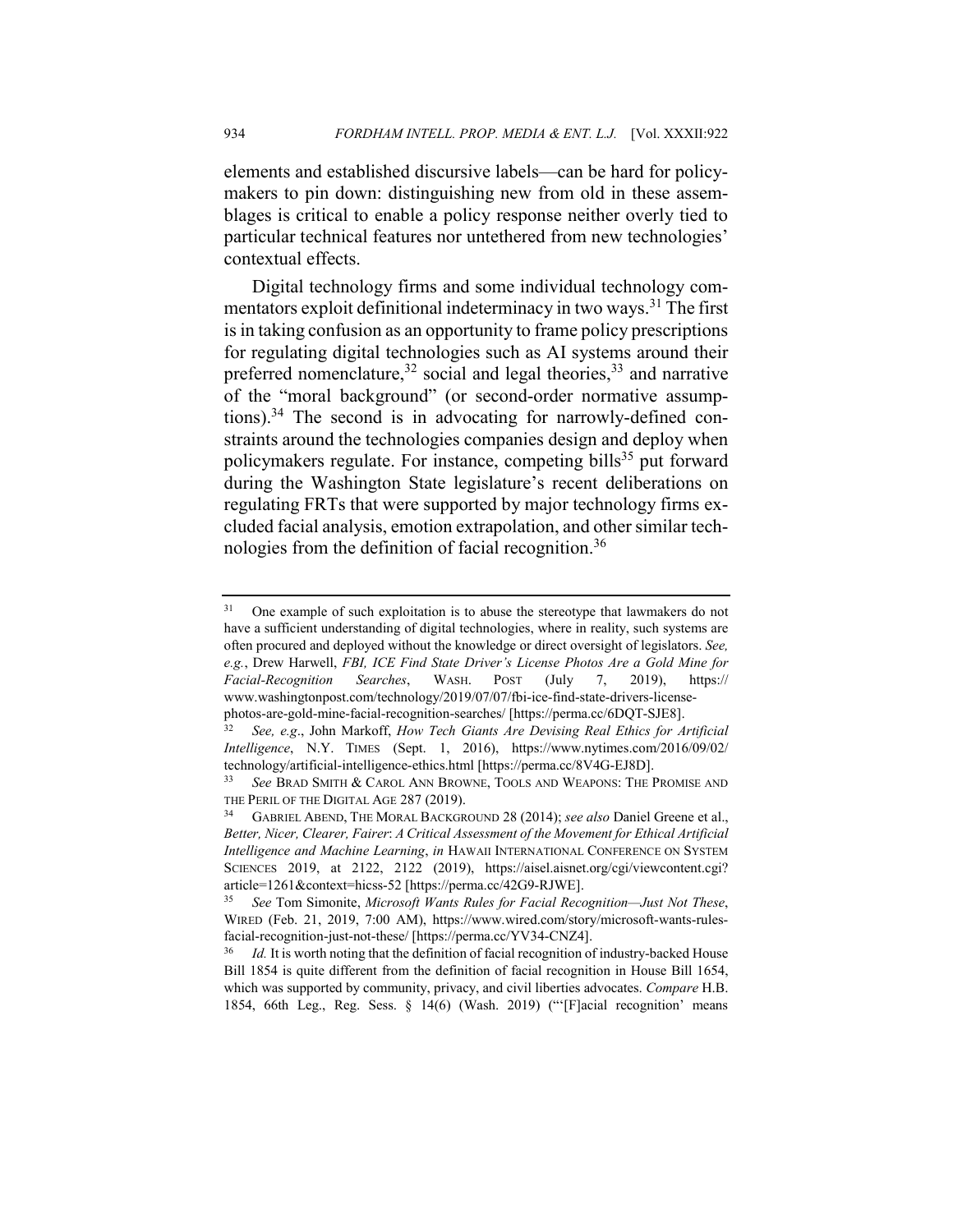To be effective, definitions in digital technology policies must be sufficiently expansive to capture the full range of existing use cases, as well as "future proofed," or conceptually robust enough to remain relevant despite technical changes. Such definitions should be more explicitly concept-based, taking into consideration the precise historical trajectory and social vectors of a set of technologies (including the person doing the action, the medium, the action, and the thing being acted upon).<sup>37</sup> All policy definitions will be invariably imperfect. However, debating and deliming the conceptual contours of new technologies, especially those flagged by researchers as socially harmful, is simply good sense.

Here we draw on historical and conceptual arguments to delimit a category of technical systems we term "physiognomic AI," a fundamentally suspect class of computing technologies, systems, and applications which should be subject to legal scrutiny and legislative interventions. Physiognomy is the practice of using people's outer appearance to infer inner characteristics; $38$  phrenology is the branch of physiognomy concerned with doing so by analysis of the human skull.39 We define physiognomic AI as "*the practice of using computer software and related systems to infer or create hierarchies of an individual's body composition, protected class status, perceived character, capabilities, and future social outcomes based on their physical or behavioral characteristics*." Any computer system that uses AI technologies is, by this definition, physiognomic AI. This

technology that analyzes facial features and is used for the unique personal identification of natural persons in still or video images."), *with* H.B. 1654, 66th Leg., Reg. Sess. § 2(1) (Wash. 2019) ("'Facial recognition' means both: (a) [t]he automated or semiautomated process by which a person is identified or attempted to be identified based on the characteristics of their face, including identification of known or unknown individuals or groups; and (b) [t]he automated or semiautomated process by which the characteristics of an individual's face are analyzed to determine the individual's sentiment, state of mind, or other propensities including but not limited to level of dangerousness.").

<sup>37</sup> For instance, the analogical case comparison method as developed by the Technology Assessment Project of the Science, Technology, and Public Policy Program at the Gerald R. Ford School of Public Policy, University of Michigan, which entails "systematically analyzing the development, implementation, and regulation of previous technologies in order to anticipate how a new one might emerge and the challenges it will pose." CLAIRE GALLIGAN ET AL., CAMERAS IN THE CLASSROOM: FACIAL RECOGNITION TECHNOLOGY IN SCHOOLS  $23$  (2020).

<sup>38</sup> *Physiognomy*, *supra* note 1.

<sup>39</sup> *Phrenology*, *supra* note 2.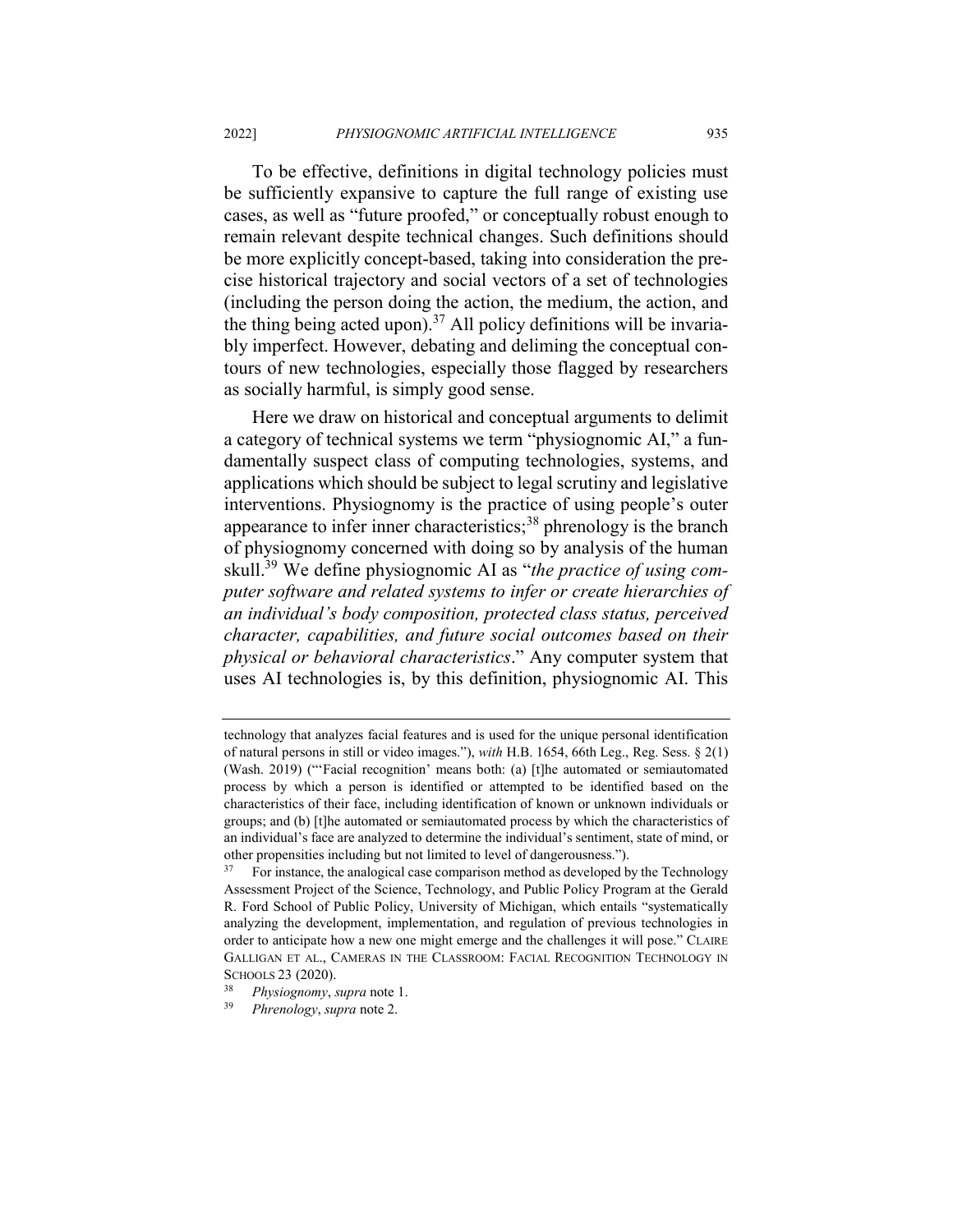includes technologies employing ML to infer or categorize a person's character, faculties, protected class status, such as race or gender, or future social outcomes based on their physical or physiological characteristics—whether it be the face, eye, hand, voice, gait, heart rate, or any other body part—or patterns of behavior related to the same.

We recognize this definition provokes an array of objections.<sup>40</sup> Below, we detail and defend this definition of physiognomic AI by outlining how contemporary AI-based computer vision applications have reified physiognomy in their conceptual axioms, disciplinary forms, and social practices.

## II. PHYSIOGNOMIC AI IN CONCEPTION

Recourse to physiognomic explanation is a longstanding theme in Western societies—though in this case, tradition should not be confused with venerability. $4\overline{1}$  As a genesis point for physiognomy as an organized pseudoscientific discipline, historians often point to the work of eighteenth-century Swiss theologian Johann Kaspar Lavater, who popularized the collection and categorization of data on human facial features with the aim of developing a system of individual judgments grounded in particular physical traits.<sup>42</sup> Sharrona

<sup>&</sup>lt;sup>40</sup> We recognize that one class of objections to our argument will relate to generalization. In classing a variety of specific computational technologies and use cases for them together, we will doubtlessly be accused of unfairly lumping together some common and seemingly benign technologies with those whose development and deployment are uncontroversially deleterious. We accept this critique, offering the response that many common technologies and practices rely implicitly on physiognomic principles, and that the widespread use of AI systems has merely brought this longstanding fact to light. We also note that our diagnosis of physiognomic AI as a class of technologies is not necessarily intended as an indictment of the developers of these technologies in all cases. Many practitioners in computer science and related fields are aware of the limitations inherent in this array of technologies and techniques. We note further that while not every form of problematically discriminatory AI is physiognomic, all instantiations of physiognomic AI have the potential to be problematically discriminatory, thus requiring the high level of regulatory scrutiny we recommend in this piece.

<sup>41</sup> *See, e.g.*, *Physiognomy*, *supra* note 1; PEARL, *supra* note 1, at 2; Carlo Ginzburg, *Morelli, Freud and Sherlock Holmes: Clues and Scientific Method*, HIST. WORKSHOP J., Spring 1980, at 5, 22.

<sup>42</sup> *See* PEARL, *supra* note 1, at 11, 228 n.16; Agüera y Arcas et al., *supra* note 1; GRAY, *supra* note 3; Beatriz Pichel, *From Facial Expressions to Bodily Gestures: Passions,*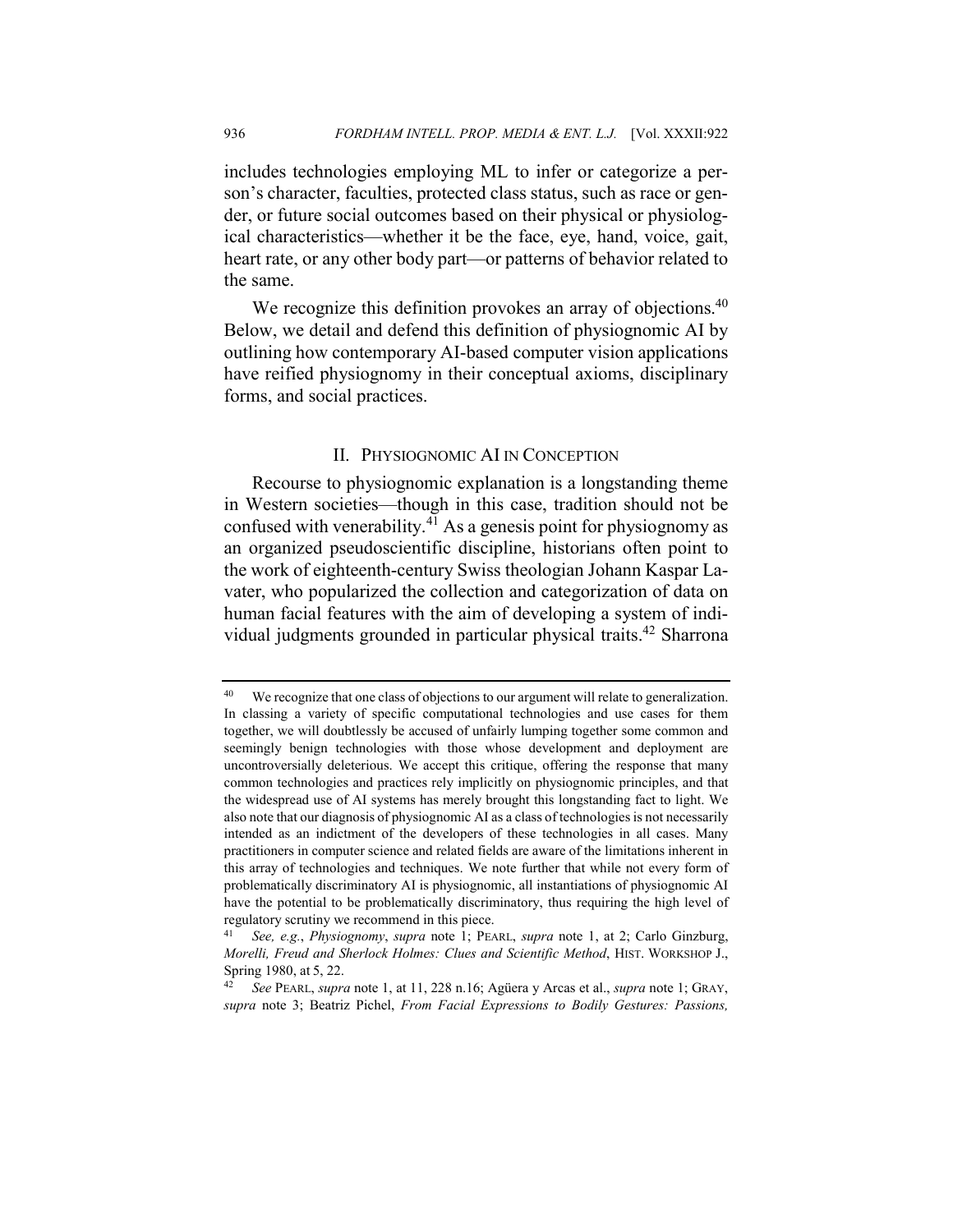Pearl observes that physiognomy's flexibility and accessibility results in physiognomic ideas being circulated widely in societies like that of nineteenth-century Great Britain.<sup>43</sup> While grounded in expert consensus, physiognomic notions were diffused across various forms of cultural and knowledge production and were appealing because anyone could become, in their own regard, a physiognomic expert.<sup>44</sup> As such, Pearl describes making judgements about character via appearance as, first and foremost, a form of "shared subjectivity" for Victorian society.<sup>45</sup> Physiognomy served as a mechanism for public induction, giving newly urbanized denizens of growing industrial cities a set of heuristics with which to navigate social life and interactions with unfamiliar persons.<sup>46</sup> Pearl points out that in the nineteenth-century, physiognomy came to apply not only to facial features, but to other, more malleable elements of appearance and behavior such as clothing, gesture, or decoration; as such, nineteenth-century physiognomic practice also "entailed performance and self-presentation," in ways that had little to do with replicable truths about human interiority.<sup>47</sup>

Amidst this widespread physiognomic fomentation, in 1798 the German physiologist Franz Josef Gall developed a theory of what he called "cranioscopy": particular mental faculties were housed in particular parts of the brain and the physical size of those regions was proportionate to the strength of a faculty's manifestation through individual character.<sup>48</sup> Later termed "phrenology" by one of Gall's disciples, this particular species of physiognomic analysis quickly gained stature as a scientific discipline,<sup>49</sup> one "promising"

*Photography, and Movement in French 19th-Century Sciences*, HIST. HUM. SCIS., Feb. 2016, at 27.

<sup>43</sup> *See* PEARL, *supra* note 1, at 12

<sup>44</sup> *See id.* at 15.

<sup>45</sup> *See id.* at 5.

<sup>&</sup>lt;sup>46</sup> *See id.*<br><sup>47</sup> *See PF* 

<sup>47</sup> *See* PEARL, *supra* note 1, at 8. On the development of objectivity as a scientific norm in the nineteenth century, see Lorraine Daston & Peter Galison, *The Image of Objectivity*, 40 REPRESENTATIONS 81, 81 (1992); LORRAINE DASTON & PETER GALISON, OBJECTIVITY 27 (2007).

<sup>48</sup> *See Phrenology*, *supra* note 2; COOTER, *supra* note 2, at 3; Schlag, *supra* note 2, at 879.

<sup>49</sup> *See, e.g.*, Schlag, *supra* note 2, at 877; DE GIUSTINO, *supra* note 3, at 12; PEARL, *supra*  note 1, at 24 (calling phrenology "a failed attempt to be the scientific physiognomy").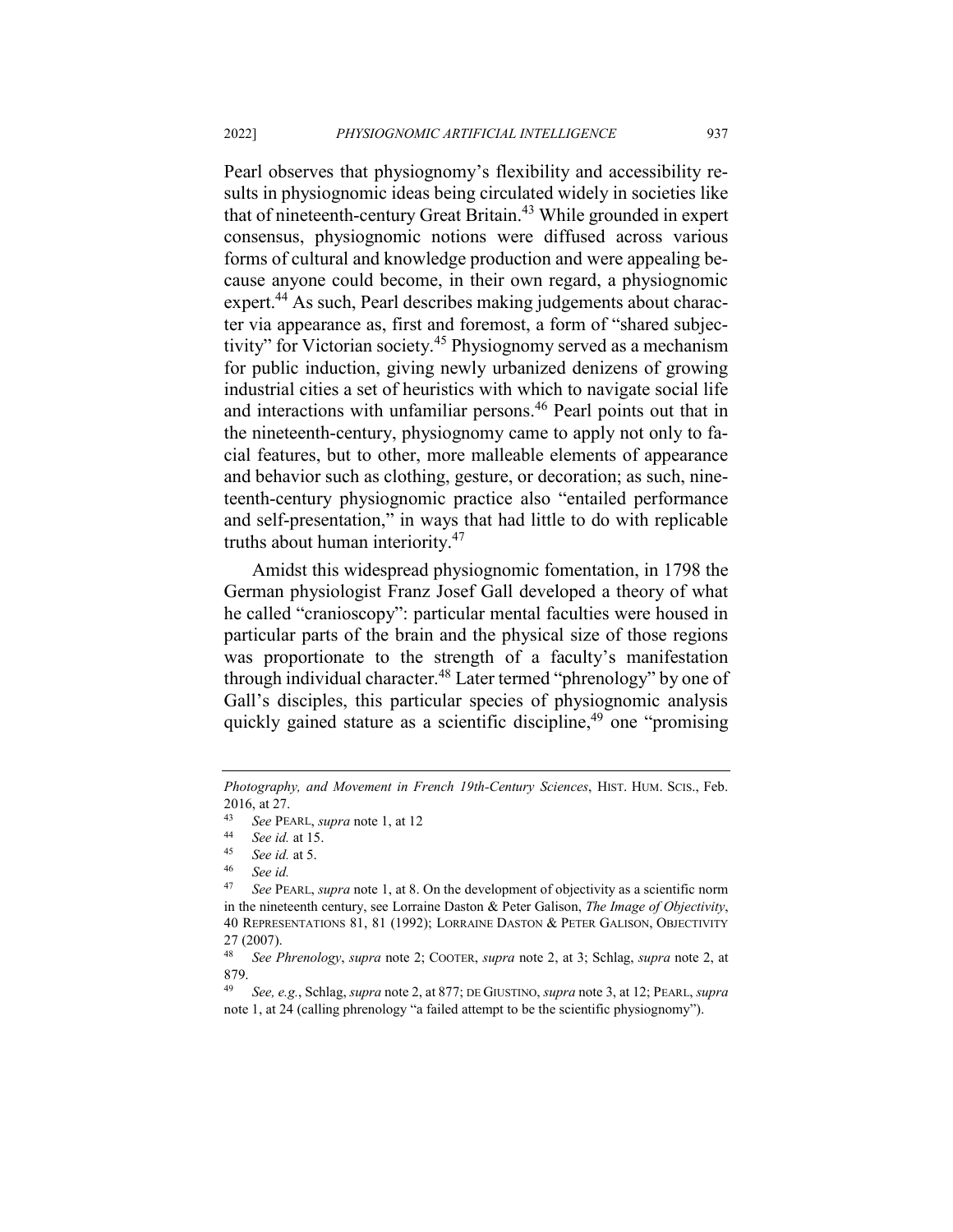clear and certain knowledge concerning the mental attributes and behaviors of human beings."<sup>50</sup> Phrenology was understood by many of its practitioners as "an important vehicle of liberal ideology" and a potential tool for enlightened social reform.<sup>51</sup> Because phrenology provided a causal theory of action regarding how the brain shaped behavior, it was understood as more scientific and progressive than other alternatives, capable of weeding out the truly incorrigible from the merely misguided. $52$ 

Pearl observes that the development of a shared sense of "physiognomic vision"—attuned to making judgements about character from afar through sight—was critical to the practice's widespread success on a popular level.<sup>53</sup> And as photography developed, it was seized in an attempt to furnish evidence to turn physiognomic principles into an organized discipline on par with phrenology.<sup>54</sup> British statistician Sir Francis Galton, both an enthusiast of phrenology and a proponent of eugenic theories,<sup>55</sup> unsuccessfully attempted to use

<sup>50</sup> Schlag, *supra* note 2, at 877.

<sup>51</sup> *See* COOTER, *supra* note 2, at 7. Phrenologists believed that societally desirable mental faculties could be encouraged and exercised, and hereditary deviance could be subdued. *See* David de Giustino, *Reforming the Commonwealth of Thieves: British Phrenologists and Australia*, 15 VICTORIAN STUD. 439, 448 (1972) ("For the phrenologists, personal industry was truly noble. By itself it did not bring about a change of mental dispositions, but it could absorb the energy of the animal propensities which might otherwise lead to criminal acts.").<br> $52 \quad \text{See CoOTE}$ 

<sup>52</sup> *See* COOTER, *supra* note 2, at 5. *See also* Adrian Daub, *The Return of the Face*, LONGREADS (Oct. 2018), https://longreads.com/2018/10/03/the-return-of-the-face/ [https://perma.cc/VH6C-75QR] ("Physiognomy gave concrete shape to liberalism's dark secret: the sense that reasoning and discourse are only part of how society and politics function, and that just looking someone in the face can be more revealing than listening to what they say. . . . Many aspects of physiognomy mark it as an anti-liberal project, but in one respect it is profoundly liberal. If we were to find one single, universally valid way to interpret faces, we could remove the suspicion that what we recognize in faces we like is simply ourselves, our people, our tribe.").

<sup>53</sup> *See, e.g.*, PEARL, *supra* note 1, at 13.

<sup>54</sup> *See id.* at 187 ("[D]octors understood the mad to be incapable of physiognomic faking or, indeed, manipulation of any kind."); *id.* at 192 (noting that leading physicians like Sir Charles Bell in the United Kingdom and J.É.D. Esquirol in France were particularly interested in physiognomic photography of those housed in asylums and other institutions because of a widespread belief that the insane were unable to control their facial expressions).

<sup>55</sup> *See* David Green, *Veins of Resemblance: Photography and Eugenics*, 7 OXFORD ART J., no. 2, 1983, at 3, 8.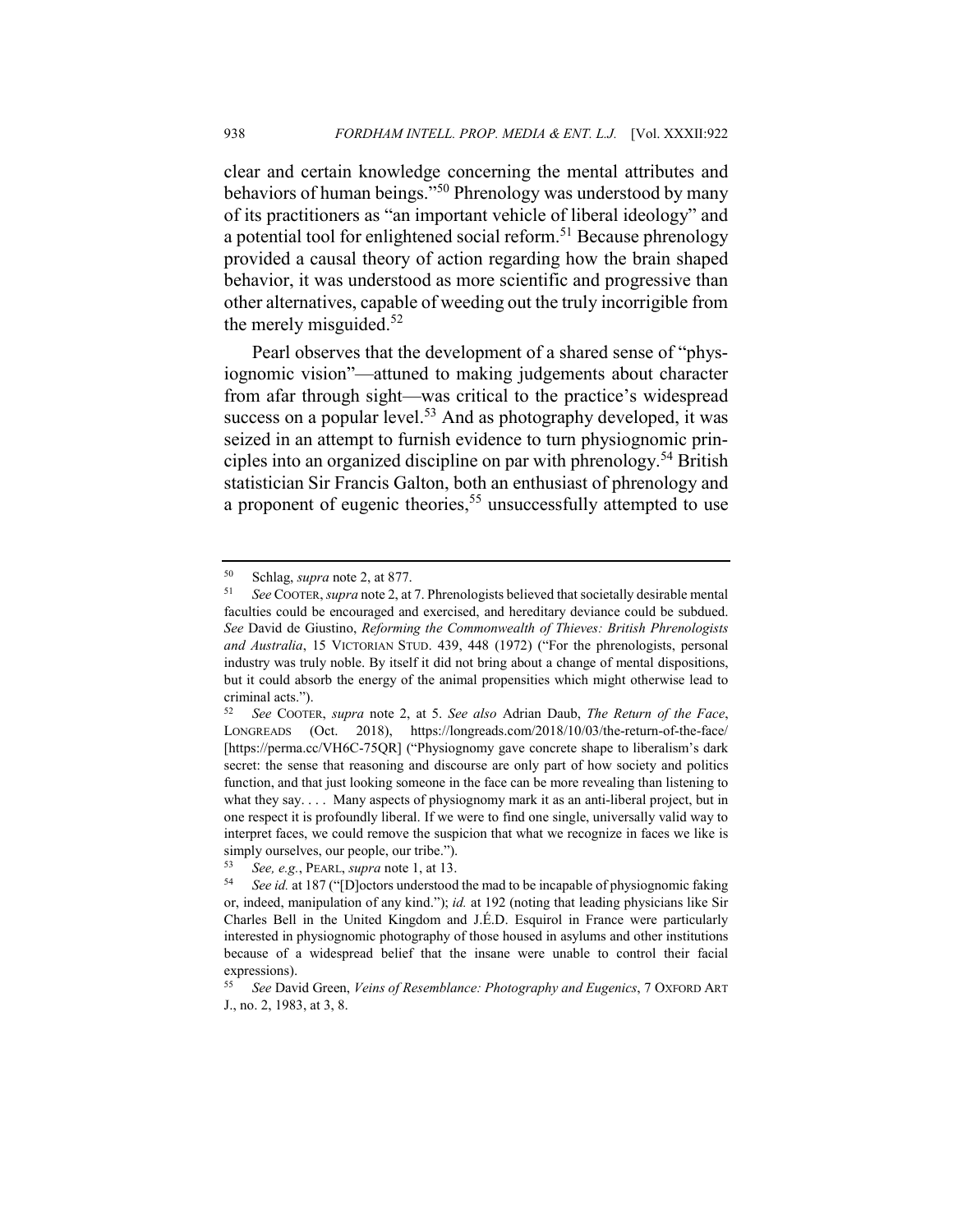physiognomic principles to create "composite portraits" of those charged with crimes. He did this in an attempt to identify facial features commonly indicative of criminal character.<sup>56</sup> However, Galton's physiognomic efforts helped shape the evolution of physiognomic ideas: instead of a tool to judge particular individuals, Galton and others began to search for external signs of "group character" common identifying traits that could allow diagnosis and judgement at physical distance and without the need, as in phrenology, for an extended manual examination of the head and body. $57$ 

Despite phrenology's discrediting as an organized field of sci $e^{58}$  and the fading of physiognomy as a term in popular discourse after World War  $II$ ,  $\frac{59}{9}$  recourse to physiognomic analysis never entirely disappeared.<sup>60</sup> In large part, this persistence is due to the support physiognomic and phrenological assumptions provide in upholding existing racist, sexist, and classist social hierarchies.<sup>61</sup> Physiognomic claims also persist because the tendency to make heuristic judgments at the individual level—to "judge a book by its cover,"

<sup>56</sup> *See* PEARL, *supra* note 1, at 205 ("[T]he notion of self was relevant only so far as it represented deviation from the norm."); Daub, *supra* note 52 ("One of the first projects Galton undertook? Identifying a 'Jewish type' by means of composite photography."). Galton was also an early enthusiast for fingerprinting as a mode of identification, because he hoped it would show physiological patterns of difference that accorded with his racist theories—he was disappointed, Pearl notes, to find no correlation whatsoever. *See* PEARL, *supra* note 1, at 206; Ginzburg, *supra* note 41, at 27.

<sup>57</sup> *See* PEARL, *supra* note 1, at 204.

<sup>58</sup> *See* COOTER, *supra* note 2, at 256; Schlag, *supra* note 2, at 886 ("The simple explanation is that Gall and the other phrenologists had their ontology wrong. The fundamental faculties (as such) did not exist. They were not linked to the size of cranial organs. Further, the cranial organs did not bear any relation to cranial prominences. For all of their detailed inquiries, their sorting of countless cases, and their remarkable attempts to synthesize their research into fundamental faculties, principles, or laws, the phrenologists failed").<br> $59 \, \text{C}_{22}$ 

<sup>59</sup> *See* PEARL, *supra* note 1, at 222.

<sup>&</sup>lt;sup>60</sup> *Id.* at 213 ("[P]hysiognomy remains a powerful technology of communication and decision making, a marker of selfhood, and a way to build identity.").

<sup>61</sup> *See, e.g*., Chinoy, *supra* note 2; BROWNE, *supra* note 21, at 93; Stinson, *supra* note 2 ("[Contemporary] psychologists studying the heritability of intelligence, such as Cyril Burt and Philippe Rushton, had to play fast and loose with their data to manufacture correlations between skull size, race and IQ. If there were anything to discover, presumably the many people who have tried over the years wouldn't have come up dry.").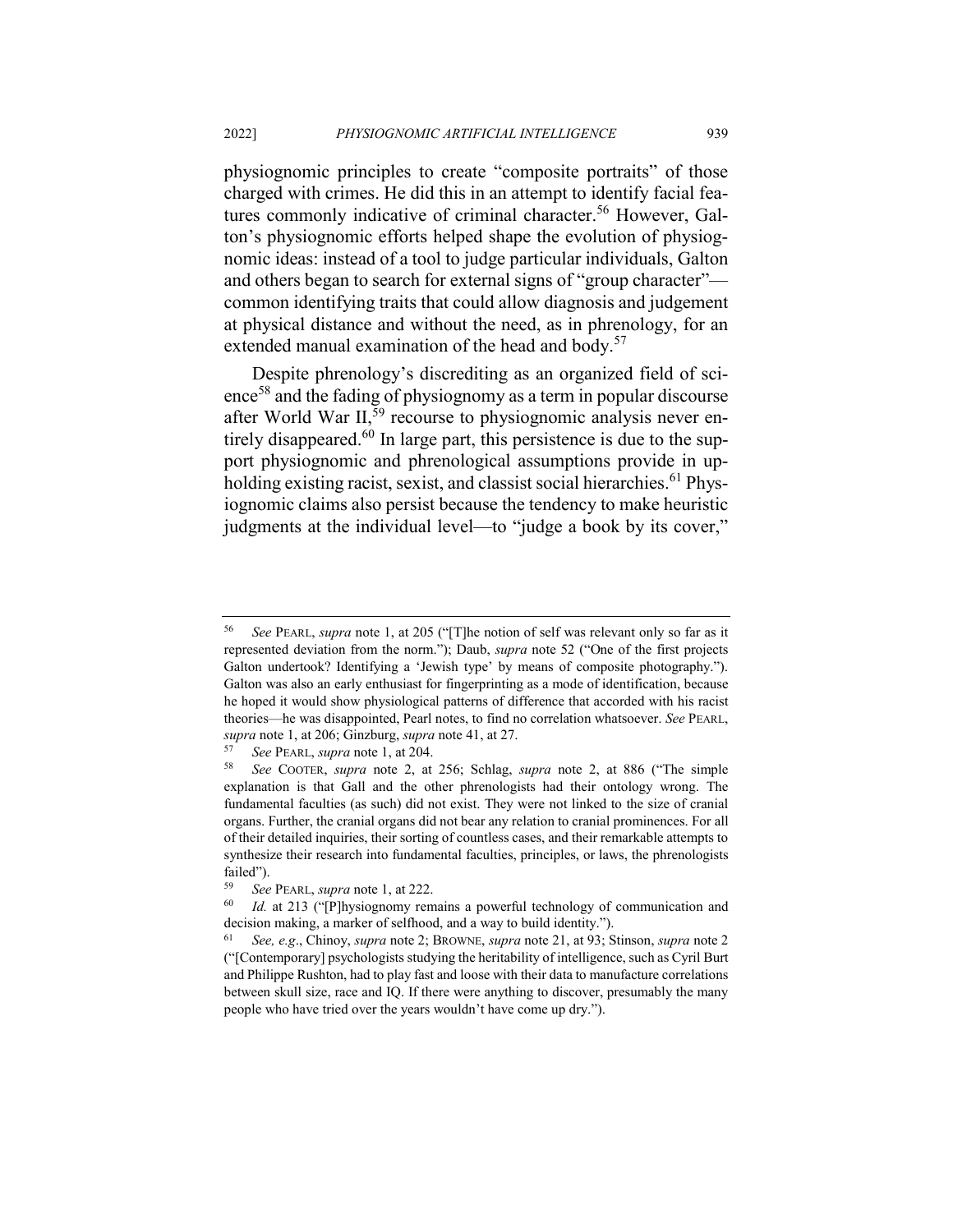often erroneously— is deeply entrenched in our cultural habits. $62$ Such vernacular assessments often both reflect and reinforce existing forms of discrimination against members of already marginalized groups.<sup>63</sup> As pernicious as this common tendency is, however, the automation of the physiognomic impulse via digital technologies is even more alarming. $64$  We argue that even when steps are taken to guard against it, physiognomic logics still pervade computer vision and related fields: digital images of humans are, at a conceptual level, always open to categorization based on physiognomic principles.

Computer vision has a fundamental conceptual concern: "recovering the three-dimensional shape and appearance of objects in imagery."<sup>65</sup> Computer vision systems are grounded in digitalization, or breaking the observable world down into binary code and extrapolating salient features out of the resulting data.<sup>66</sup> Moreover, computer vision is predicated on using statistical inferences to

<sup>62</sup> *See* PEARL, *supra* note 1, at 216 ("[P]eople are extraordinarily adept at finding ways to read distinction and value into what they see.").

<sup>63</sup> *See* BROWNE, *supra* note 21, at 128; Ginzburg, *supra* note 41, at 20 ("Knowledge based on making individualizing distinctions is always anthropocentric, ethnocentric, and liable to other specific bias.").

<sup>64</sup> *See, e.g.*, Goldenfein, *supra* note 1, at 113 ("Initially, these experiments were framed in terms of investigating whether computers could replicate the trait evaluation performed by humans (i.e. first impressions analysis). There were no complex machine learning methods, or assessments of accuracy. It was simply a translation of the task of physiognomic measurement into a computer vision system. From that point however, this type of personality computation became far more sophisticated."). *See also* Kate Crawford, *Time to Regulate AI that Interprets Human Emotions*, 592 NATURE 167 (2021) (discussing the similar "phrenological impulse").

<sup>65</sup> RICHARD SZELISKI, COMPUTER VISION: ALGORITHMS AND APPLICATIONS 3 (2010) ("Researchers in computer vision have been developing . . . mathematical techniques for recovering the three-dimensional shape and appearance of objects in imagery. . . . Given a large enough set of views of a particular object or facade, we can create accurate dense 3D surface models using stereo matching . . . .However, despite all of these advances, the dream of having a computer interpret an image at the same level as a two-year old (for example, counting all of the animals in a picture) remains elusive.").

<sup>66</sup> *See id.* ("Why is vision so difficult? In part, it is because vision is an *inverse problem*, in which we seek to recover some unknowns given insufficient information to fully specify the solution. We must therefore resort to physics-based and probabilistic models to disambiguate between potential solutions.").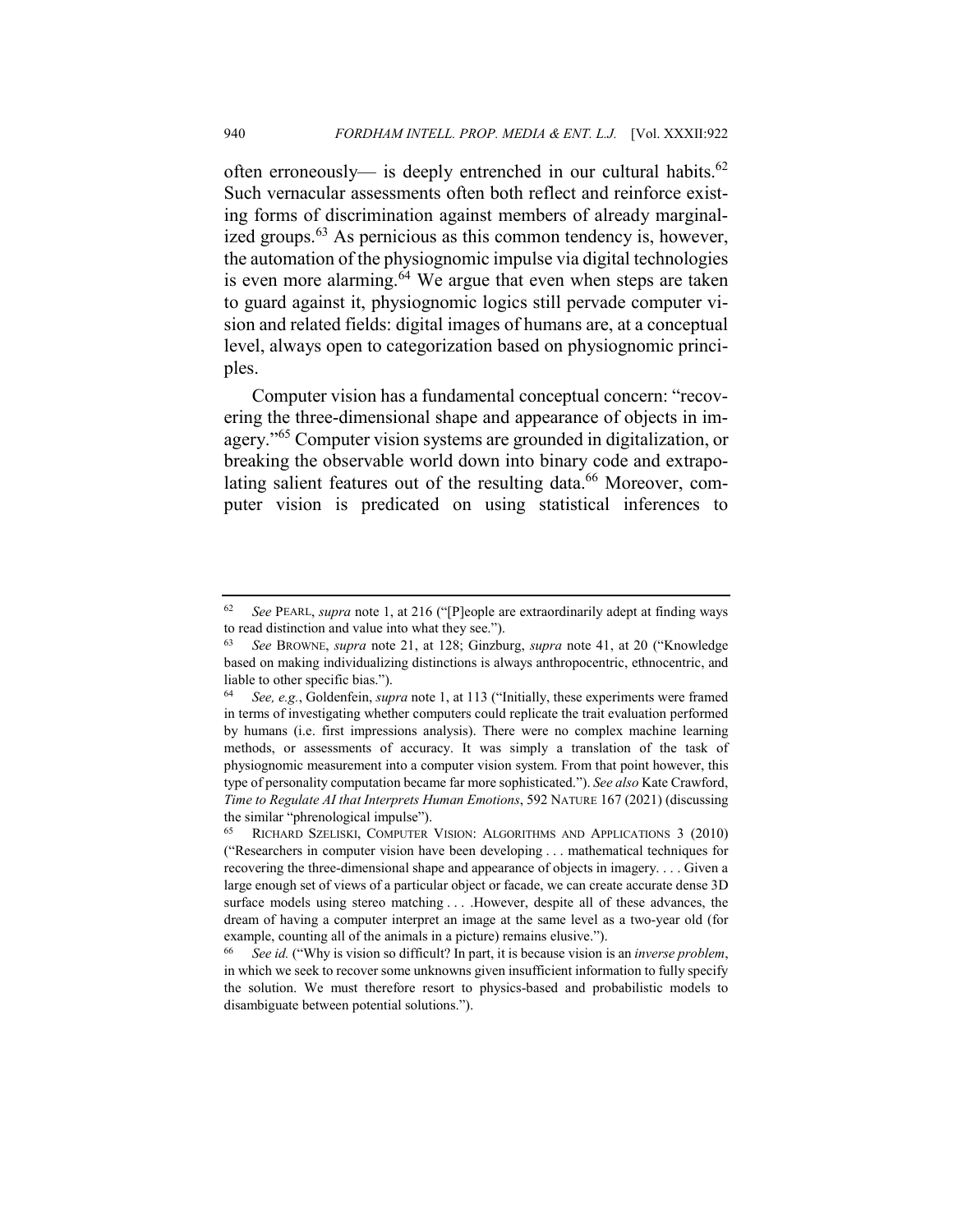extrapolate from partial data. $67$  While more or less innocuous in many computer vision applications, these two technical foundations of the field are what underpin the physiognomic outcomes of AI when computer vision systems are applied to analyses of the human body. These are not accidental elements, but conceptual axioms for what computer vision is—and they are what make technical reforms and fixes to such systems fundamentally insufficient.

FRTs have been among the most widely deployed—and critiqued—examples of physiognomic AI systems: these technologies seek to detect, identify, and analyze images of human faces.<sup>68</sup> Detecting and recognizing the physiological patterns that correspond to a human face—alongside other aspects of human bodies and their specific characteristics, like gaits, temperatures, eye movements, and the like—are clear applications of the practice of generating digital data and inferring patterns from, and thus features of, that data (in the case of temperature, a characteristic not readily visible to human vision). This data concerns human appearance broadly

<sup>&</sup>lt;sup>67</sup> *See id.* ("In computer vision, we are trying to ... describe the world that we see in one or more images and to reconstruct its properties, such as shape, illumination, and color distributions.").

<sup>68</sup> *See* Mark Thornton & Issy Pilowsky, *Facial Expressions Can Be Modelled Mathematically*, 140 BRIT. J. PSYCHIATRY 61, 62 (1982); Gianluca Donato et al., *Classifying Facial Actions*, 21 IEEE TRANSACTIONS ON PATTERN ANALYSIS & MACH. INTEL. 974, 975 (1999); Ginger McCall, *The Face Scan Arrives*, N.Y. TIMES (Aug. 29, 2013), https://www.nytimes.com/2013/08/30/opinion/the-face-scan-arrives.html [https:// perma.cc/ZA2S-KJ8M]. For critiques of facial recognition systems, see Louise Amoore, *Biometric Borders: Governing Mobilities in the War on Terror*, 25 POL. GEOGRAPHY 336, 344 (2006) ("[A] project that works on fixing or securing an identity can never be complete, will always be contingent and uncertain."); KELLY GATES, OUR BIOMETRIC FUTURE: FACIAL RECOGNITION TECHNOLOGY AND THE CULTURE OF SURVEILLANCE 25 (2011); OFF. OF PRIV. COMM'R OF CAN., AUTOMATED FACIAL RECOGNITION IN THE PUBLIC AND PRIVATE SECTORS (2014); Woodrow Hartzog & Evan Selinger, *Facial Recognition Is the Perfect Tool for Oppression*, MEDIUM (Aug. 2, 2018), https://medium.com/s/story/facialrecognition-is-the-perfect-tool-for-oppression-bc2a08f0fe66 [https://perma.cc/AS7G-AWSS]; Goldenfein, *supra* note 1; Jeremy W. Crampton, *Platform Biometrics*, 17 SURVEILLANCE & SOC'Y 54, 56 (2019); Alexander Monea, *Race and Computer Vision*, *in* THE DEMOCRATIZATION OF ARTIFICIAL INTELLIGENCE. NET POLITICS IN THE ERA OF LEARNING ALGORITHMS 189 (Andreas Sudmann ed., 2019); Morgan Klaus Scheuerman et al., *How Computers See Gender*, 3 PROC. ACM HUM.-COMPUT. INTERACTION, no. 144, Nov. 2019, at 1; Max Eddy, *Facial Recognition Is Tech's Biggest Mistake*, PC MAG. (Nov. 27, 2019), https://www.pcmag.com/opinions/facial-recognition-is-techs-biggest-mistake [https://perma.cc/A6LX-QA7L]; BROWNE, *supra* note 21; Buolamwini & Gebru, *supra*  note 21; Stark, *supra* note 4.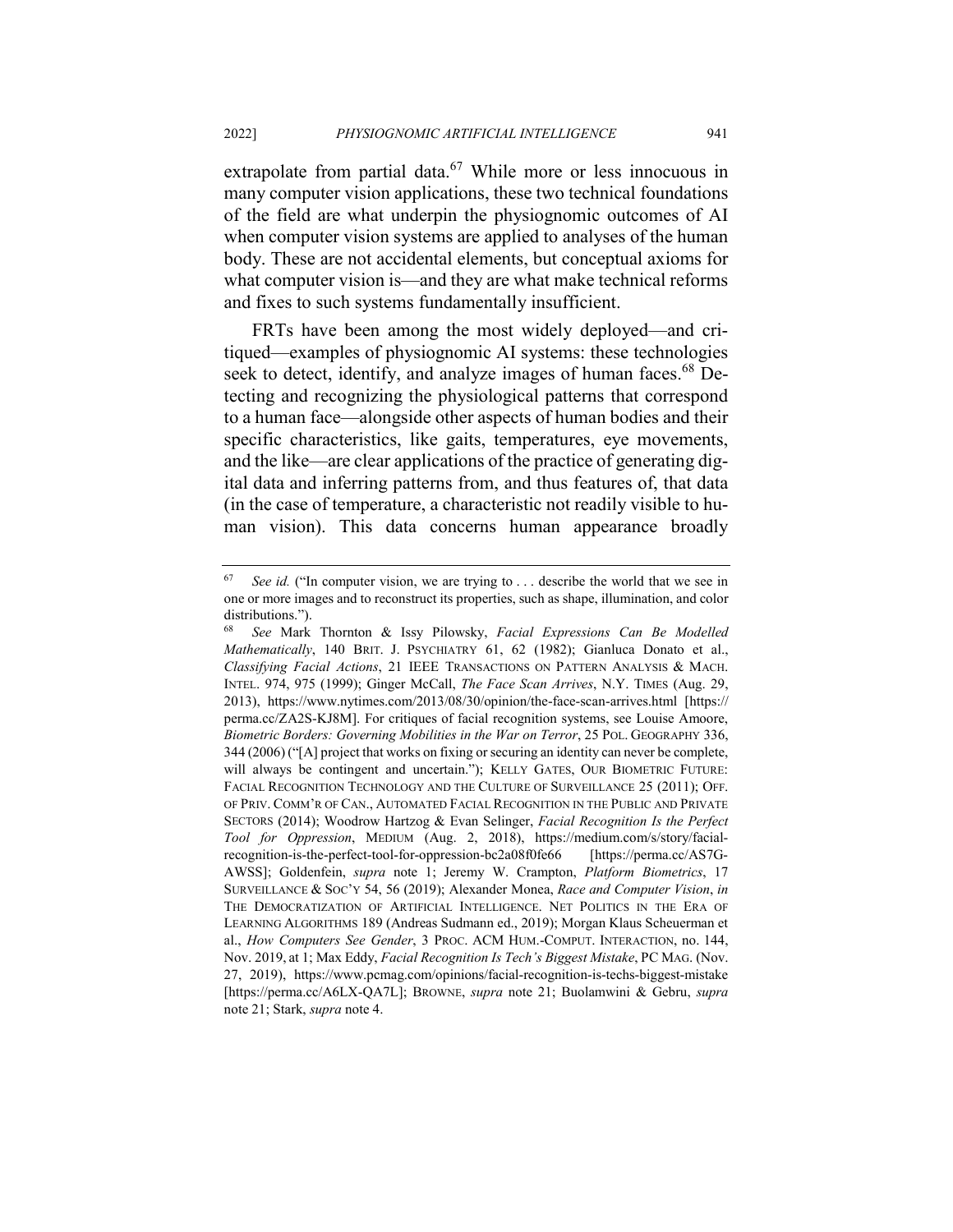construed and is collected with the goal of extrapolating certain kinds of information from that appearance around a person's characteristics.<sup>69</sup>

Using inferences to claim knowledge about patterns of human characteristics comes close to the definition of physiognomy.<sup>70</sup> In the case of AI systems which merely detect and identify human faces, the computer vision system must infer the existence of the pattern of a "face" itself (and, by extension, infer the lack of a face). While a "face" is merely the label for a particular collection of pixels to a computer system, being misrecognized as not having a face is intrinsically degrading to an individual.<sup>71</sup> So even simple facial detection systems perform the crudest possible type of physiognomic judgment—judging "faciality" itself—as their primary task. Moreover, computer vision systems are predicated on using statistical inferences to extrapolate invisible aspects of an image from visible ones: this inferential "depth" model is intrinsic to computer vision. Physiognomy also uses the inferential "depth" model to draw on a person's appearance and infer interior truths: moving from describing the visible body to a subjective characterization of an individual's non-visible attributes.<sup>72</sup> Based on decades of scholarship in critical race and technology studies (largely by Black and other women of color scholars), $^{73}$  one of this Article's authors argued that

<sup>69</sup> *See* Wang & Kosinski, *supra* note 6, at 247 (" . . . we can easily and accurately identify others' gender, age, race, or emotional state—even from a glimpse of their faces."). *See also* SHOSHANA AMIELLE MAGNET, WHEN BIOMETRICS FAIL: GENDER, RACE, AND THE TECHNOLOGY OF IDENTITY 3 (2011) ("The case studies explored in this book cast doubt on scientific and industry assertions that the human body can be made to speak the truth of its identity through biometric technologies.").

<sup>70</sup> *See Physiognomy*, *supra* note 2; PEARL, *supra* note 1, at 1.

<sup>71</sup> *See* Emmanuel Levinas, *Philosophy and the Idea of Infinity*, *in* COLLECTED PHILOSOPHICAL PAPERS 47, 54–56 (Alphonso Lingis trans., 1987); M'Charek, *supra* note 4, at 370 ("The faciality machine is thus one that affects the entire body, implying that any bodily marker has the capacity to enact the face. Given the importance of faces in Western cultures, so Deleuze and Guattari argue, the social production of face and the facialization of the body provide new ways to understand race and racism.").

<sup>72</sup> *See* Amanda Levendowski, *Face Surveillance Was Always Flawed*, PUB. BOOKS (Nov. 30, 2021), https://www.publicbooks.org/face-surveillance-was-always-flawed/ [https://perma.cc/L9VY-YU27].

See BROWNE, supra note 21, at 67 ("[W]e can see that pseudo-scientific discourse of racial difference forms the theoretical basis from which to develop a facial computational model that could qualify (and mathematically quantify) differences to allow for identity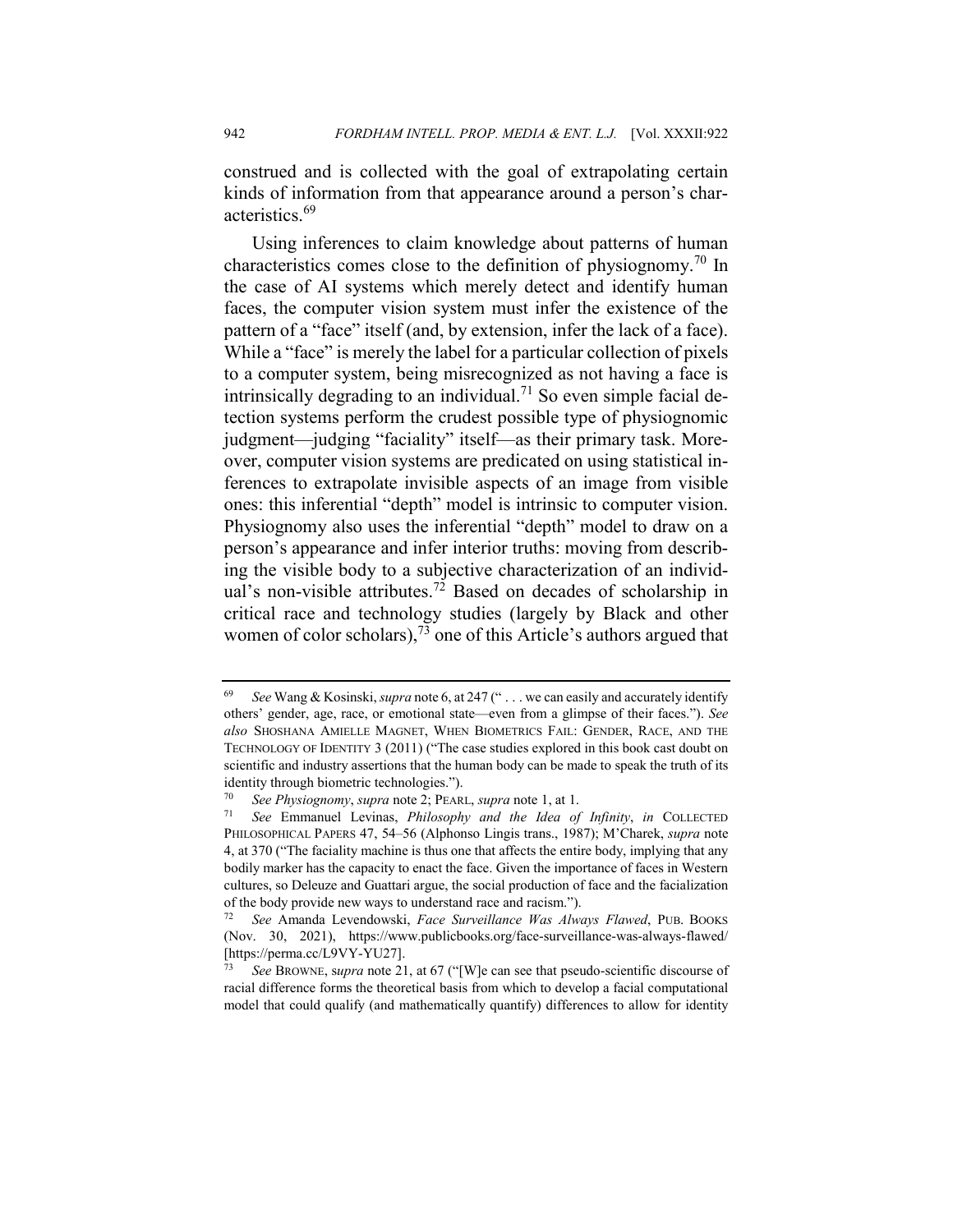such physiognomic inferences are inescapable outcomes even of simple facial detection systems.<sup>74</sup> And if even simple facial detection is crudely physiognomic—making a judgement about the "face" as a characteristic of an image—then AI systems making wider inferences based on the body are undoubtedly physiognomic ones.75

If the physiognomic claims of simple facial detection and identification systems are clear, the wider physiognomic underpinnings of AI applications that analyze human faces and bodies should be all the more apparent. One notable, nineteenth-century phrenological manual described the phrenological practitioner as one who, "studies the brain as the center of mental and physical power; he takes into account the Temperament (or physical constitution) as the basis of quality and health; he studies all that face, form, motion, and expression may reveal."<sup>76</sup> Today's AI-enabled computer vision systems also examine "all that face, form, motion, and expression may reveal," by collecting (whether through a still image, video, audio, or infrared) and analyzing virtually every observable or measurable characteristic of an individual, including, but not limited to, a retina or iris scan, fingerprint, voice or voiceprint, $^{77}$  scan of hand or face geometry, facial expression, gestures, gait, or clothing.<sup>78</sup>

authentication."); BENJAMIN, *supra* note 21; Buolamwini & Gebru, *supra* note 21; NOBLE, *supra* note 21; Chun, *supra* note 21; NAKAMURA, *supra* note 21.

<sup>74</sup> Stark, *supra* note 4, at 52 ("The fundamental problem with facial recognition technologies is they attach numerical values to the human face at all.").

<sup>&</sup>lt;sup>75</sup> It might be objected that at least some computer vision systems have a merely descriptive function as applied to the body, making no judgments about "characteristics," only enumerating them. Two responses follow: as scholars in Science and Technology Studies and related fields have long noted, no technology classifies in a neutral fashion: even a system purporting to merely describe will, by virtue of the particular design decisions made by its developers, produce technical judgements with normative effects. Second, we might assess physiognomic AI on a continuum of explicitness or actualization: the facial detection systems described above are implicitly physiognomic, whereas facial analysis systems are often more explicitly so (with implicit and explicit here not referring to the stated intentions of a technology's developers, but the details of its functions and outcomes).

<sup>76</sup> NELSON SIZER, FORTY YEARS IN PHRENOLOGY: EMBRACING RECOLLECTIONS OF HISTORY, ANECDOTE, AND EXPERIENCE 9 (1st ed. 1882).

<sup>77</sup> *See* Beth Semel, *The Body Audible: From Vocal Biomarkers to a Phrenology of the Throat*, SOMATOSPHERE (Sept. 21, 2020), http://somatosphere.net/2020/the-bodyaudible.html/ [https://perma.cc/9JHB-4PCM].

<sup>78</sup> *See* Rosenbaum, *supra* note 11; Wu & Zhang, *supra* note 6; GATES, *supra* note 68.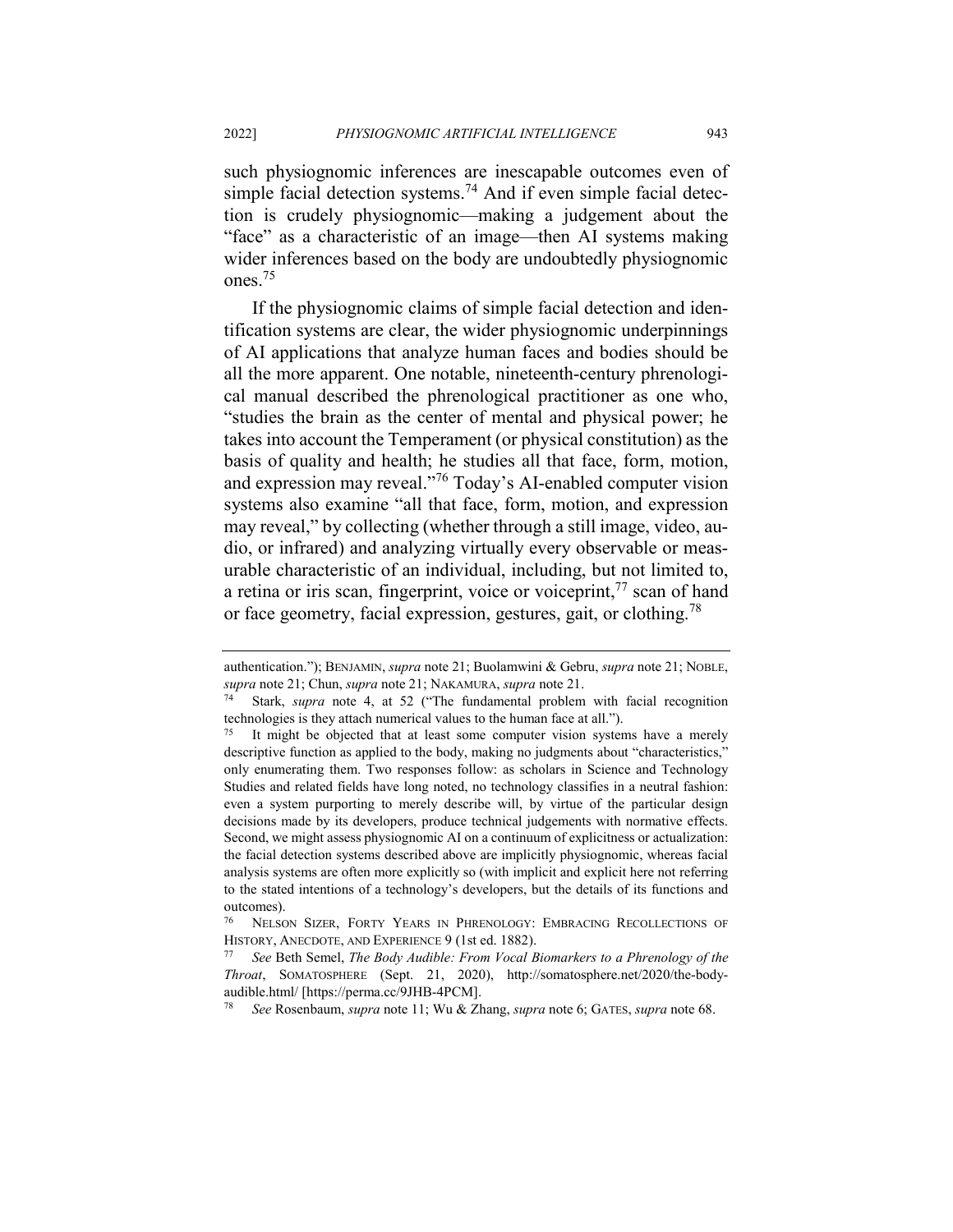Physiognomic logics are intrinsic to the conceptual mechanisms underpinning computer vision and related techniques as applied to humans. Per the basic logic of physiognomy and phrenology, facial and vocal analysis systems then extend this study to make inferences about the "mental and physical power" of individuals.<sup>79</sup> These inferences generally involve assessing a person's faculties or future social outcomes based on their physical or behavioral characteristics: faculties can include cognitive abilities, emotion, or criminality,<sup>80</sup> while future social outcomes can include employability, creditworthiness, voting behavior, and criminal behavior. Indeed, much of the human-centric AI sold today reflects the physiognomic impulse: applying some supervised ML as a veneer on top of a desire to predict who people are and will become based on what they look like or their past behavior. $81$ 

### III. PHYSIOGNOMIC AI'S DISCIPLINARY FORM

The physiognomic logics underpinning computer vision and related AI techniques applied to the human body have not prevented the proliferation of such works. Indeed, the conceptual problems already described have buttressed existing structural inequalities within AI and computer science research more broadly. AI/ML's structural racism as a discipline leaves it open to incorporating the

<sup>79</sup> *See* Mona Sloane et al., *A Silicon Valley Love Triangle: Hiring Algorithms, Pseudo-Science, and the Quest for Auditability*, 3 PATTERNS, no. 100425, Feb. 11, 2022, at 1.

<sup>80</sup> *See* Wu & Zhang, *supra* note 6. Needless to say, criminality is not a "faculty." *See also* COAL. FOR CRITICAL TECH., *supra* note 14 ("[N]o such pattern exists for facial features and criminality, because having a face that looks a certain way does not *cause* an individual to commit a crime—there simply is no 'physical features to criminality' function in nature.").

<sup>81</sup> Scholars have rightly argued that computer vision systems are also reproducing existing biases in training and model data. For instance, Agüera y Arcas and colleagues argue that "[t]he peril comes from the fact that a scientist or engineer can easily design a classification task that the machine can learn to perform well—without understanding what the task is actually measuring, or what patterns the system is actually finding." Agüera y Arcas et al., *supra* note 1. We agree with this diagnosis ("This is problematic when the "how" or "why" of such a system's judgments matter, as they certainly would if the judgment purported to be of a person's character or criminal status." *Id.*), but argue the critique is necessary but insufficient, failing to capture the full scope of the ways in which such systems are set up to produce physiognomic outcomes by virtue of their very application of such analyses to human faces and bodies. *See also* Crawford, *supra* note 64.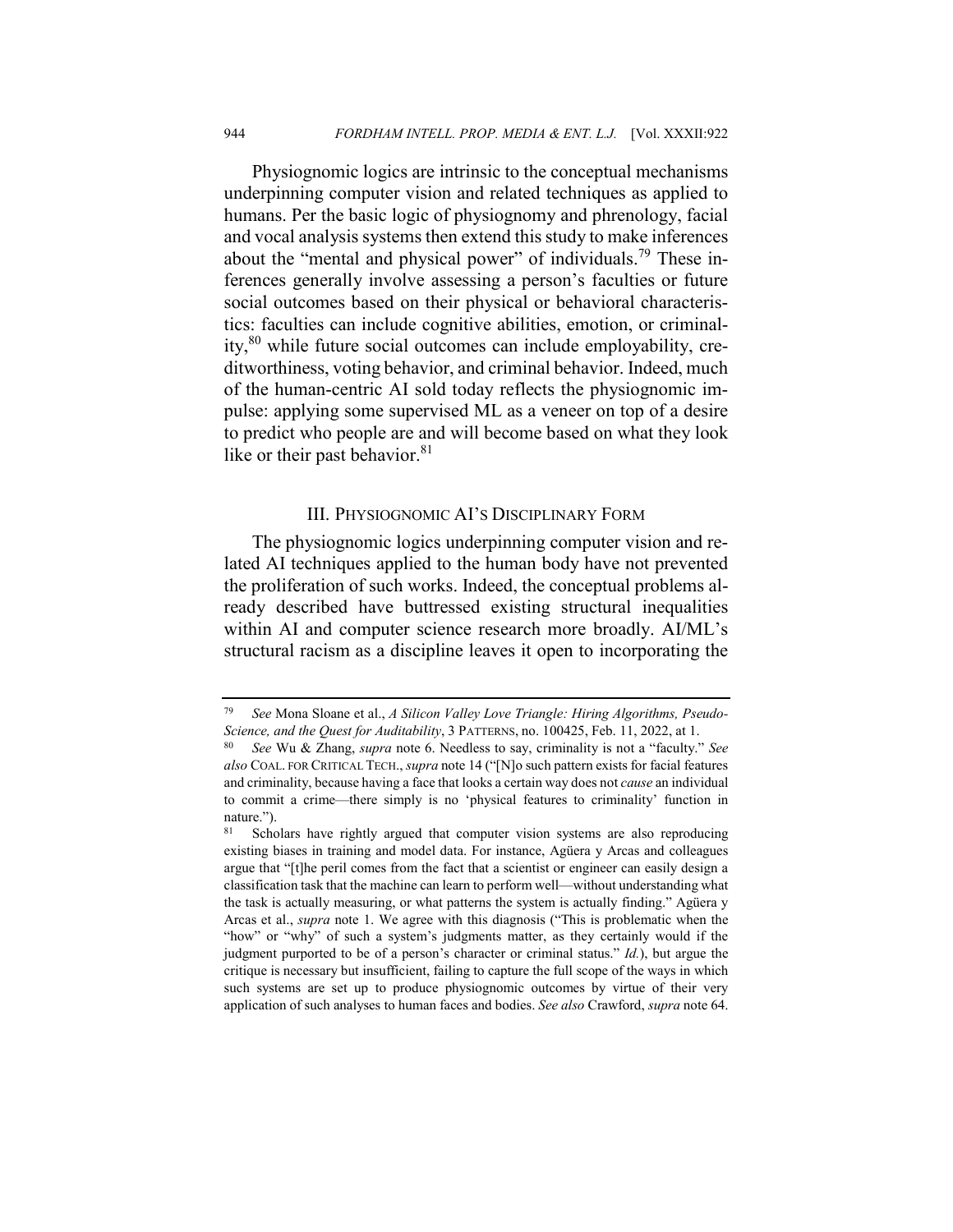worst aspects of physiognomic thinking into its products<sup>82</sup> while these technologies' technical underpinnings facilitate physiognomic practices even in cases where designers do not intend them. The development of physiognomic AI is a fundamentally moral act; one so scaffolded into the technical and institutional norms of computer science as a discipline that practitioners have often mistaken normative choices about its development for scientific necessities.<sup>83</sup>

The embrace of physiognomy by certain sectors of computer science also mirrors the institutional development of phrenology itself in the second half of the nineteenth century and first decades of the twentieth century.<sup>84</sup> Pierre Schlag's detailed analysis of the functional similarities between phrenology and certain traditions in American legal formalism serves as a useful template for illuminating the parallels between phrenology and contemporary physiognomic AI work.<sup>85</sup> The rise and legitimation of such work in

<sup>82</sup> *See generally* CHARLTON MCILWAIN,BLACK SOFTWARE 246 (2019); KATZ, *supra* note 15; Mohamed et al., *supra* note 15; Cave & Dihal, *supra* note 15; Golumbia, *supra* note

<sup>15</sup>*. See also* Birhane & Guest, *supra* note 21.

<sup>83</sup> *See* Wang & Kosinski, *supra* note 6, at 247 ("The existence of such links between facial appearance and character is supported by the fact that people can accurately judge others' character, psychological states, and demographic traits from their faces.").

<sup>84</sup> SAMUEL R. WELLS, HOW TO READ CHARACTER: A NEW ILLUSTRATED HAND-BOOK OF PHRENOLOGY AND PHYSIOGNOMY FOR STUDENTS AND EXAMINERS; WITH A DESCRIPTIVE CHART 9 (1st ed 1869) ("Phrenology is a system of mental philosophy founded on the physiology of the brain. It treats of mind, as we know it in this moral life, associated with matter and acting through material instruments. . . . Phrenology does not now claim to be entirely complete as a science or perfect as an art, and it demands recognition and acceptance only so far as it has been firmly established on the broad and immovable basis of the constitution of man.").

Schlag, *supra* note 1, at 877 ("Both phrenology and law emerged as disciplinary knowledges through attempts to cast them in the form of sciences. In both cases, the 'sciences' were aesthetically organized around a fundamental ontology of reifications and animisms—'faculties' in the case of phrenology, 'doctrines' and 'principles' in the case of law. Both disciplines developed into extremely intricate productions of self-referential complexity. In both cases, the disciplinary edifice was maintained by disciplinary thinkers who sought confirming evidence of the truth (and value) of their enterprise and who went to great lengths to avoid disconfirming evidence. Finally, the surface plausibility of both disciplines was maintained through a tacit reliance on folk beliefs (folk-frames and folkontologies) that were recast in professionalized jargons. Both the similarities and the differences between phrenology and law lead to a fundamental question: does the discipline of law know anything, and if so, what?"). For broader comparisons between formalism in computer science and law, and its pitfalls, see Ben Green & Salomé Viljoen, *Algorithmic*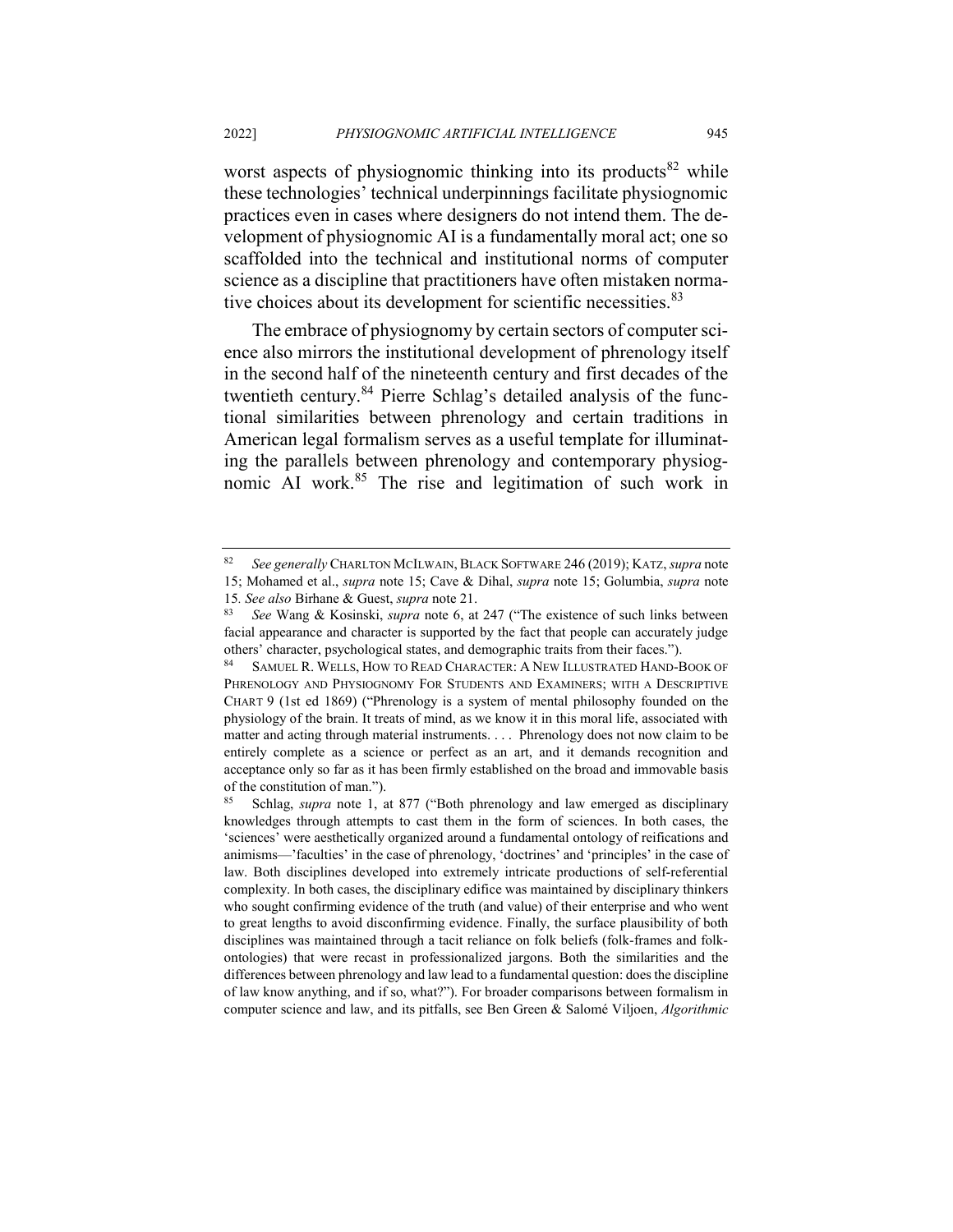computer science shares disturbing functional similarities to that of phrenology—first and foremost is that developers of physiognomic AI, like phrenology, have their ontology wrong.<sup>86</sup> The inferential statistical methods on which ML is based, while useful in many contexts, fails when applied to extrapolating subjective human characteristics from physical features and even patterns of behavior—just as phrenology and physiognomy did. $87$  Yet in terms of disciplinary formation and institutional prestige, phrenology and physiognomic AI works share notable parallels: these include a focus on reification, the presence of self-referential complexity, a high degree of self-legitimation, a connection to existing folk beliefs, and an emphasis on the field's social utility.<sup>88</sup>

#### *A. Reifying Descriptive Categories*

Schlag observes that both phrenology and legal formalism were, "[a]esthetically organized around a fundamental ontology of reifications and animisms—'faculties' in the case of phrenology, 'doctrines' and 'principles' in the case of law."<sup>89</sup> This process was enabled by reifying descriptive categories as naturalized formative ones: "descriptive categories [were] hypostatized and projected back onto an agency, a potentiality, or a faculty whose defining character is its ostensible capacity to produce the behavior in question." $90$ 

Physiognomic AI systems perform an analogous series of reifications. The developers of these technologies rely on the implicit assumption that descriptive categories and labels assigned to data about humans are constitutive of ground truths about people and the

*Realism: Expanding the Boundaries of Algorithmic Thought*, PROC. ACM CONF. ON FAIRNESS, ACCOUNTABILITY, & TRANSPARENCY (FAT\*), at 19 (2020).

<sup>86</sup> Schlag, *supra* note 2, at 886 ("The fundamental faculties [of temperament] (as such) did not exist. They were not linked to the size of cranial organs. Further, the cranial organs did not bear any relation to cranial prominences. For all of their detailed inquiries, their sorting of countless cases, and their remarkable attempts to synthesize their research into fundamental faculties, principles, or laws, the phrenologists failed.").

<sup>87</sup> *See* Agüera y Arcas et al., *supra* note 1.

Schlag, *supra* note 2, at 887.

 $\frac{89}{90}$  *Id.* at 895–96.

*Id.* at 888.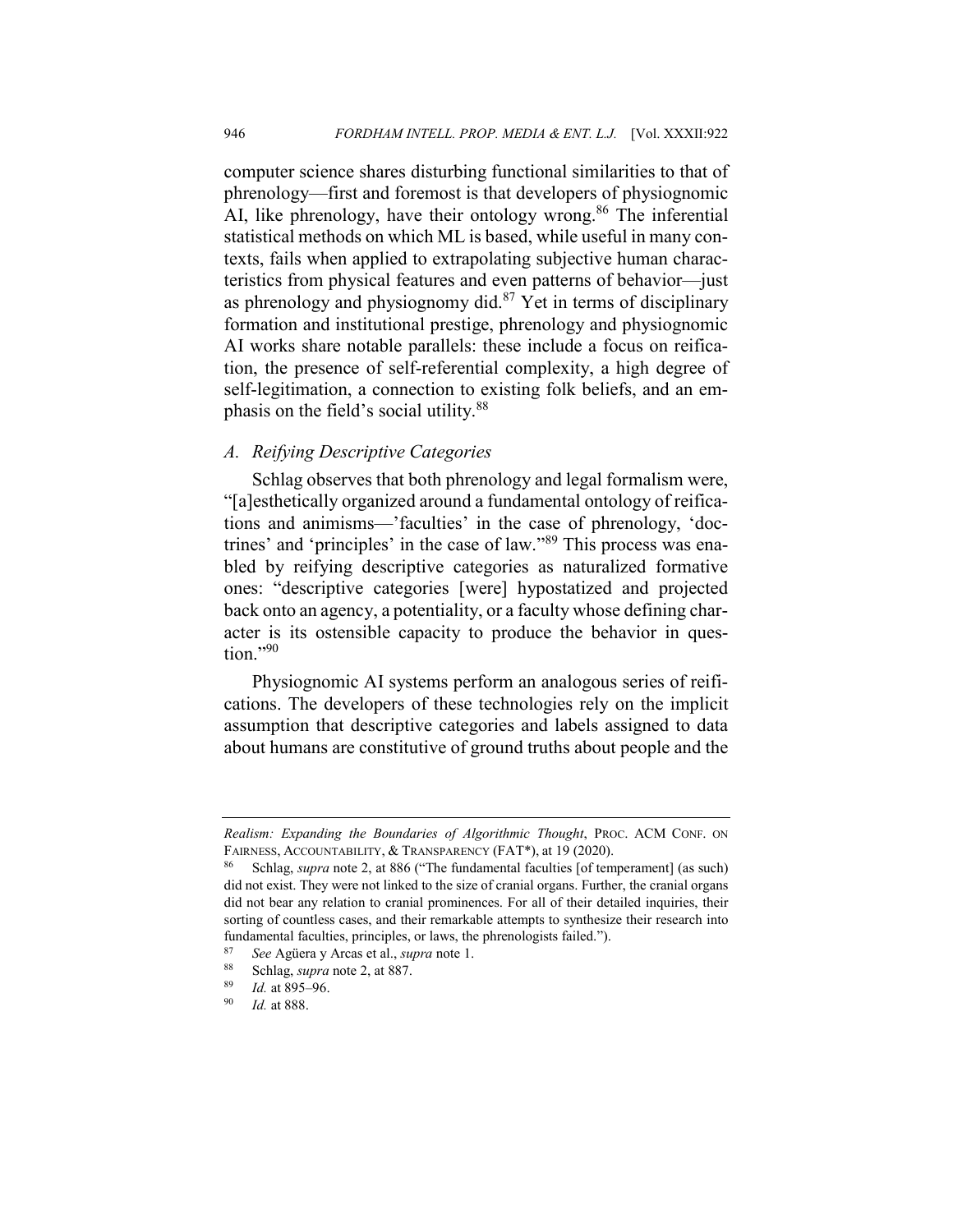world.<sup>91</sup> These reified categories include stereotypical associations between human phenotypes and racial categories.<sup>92</sup> Moreover, in an age of widespread data collection and analysis spurred by mechanisms of "surveillance capitalism,"93 AI/ML systems both explode the amount of data to be labeled and obscure the act of labelling. AI systems' reification of contingent descriptive categories is symptomatic of a "conjectural" paradigm that erroneously infers regularity from human data that is both non-repeatable and non-replicable.<sup>94</sup> These erroneous conjectures are often masked by the complexity of ML analysis and size of the data sets involved, but map to the same kinds of reifying assumptions about human behavior that typified physiognomy and phrenology in their heyday.

#### *B. Self-Referential Complexity*

The various subfields of contemporary AI research have produced a vast corpus of research scholarship.<sup>95</sup> Between 1998 and 2018, the number of peer-reviewed papers on AI-related topics increased by over three hundred percent.<sup>96</sup> Within this broader agglomeration, work on physiognomic AI has proliferated, making increasingly granular claims within an internally consistent, but largely self-referential epistemological framework supported by conferences, symposia, and ties to commercialization and product

<sup>91</sup> *See* Abeba Birhane & Vinay Uday Prabhu, *Large Datasets: A Pyrrhic Win for Computer Vision?*, PROC. IEEE/CVF WINTER CONF. ON APPLICATIONS OF COMP. VISION 1537, 1547 (2021).<br><sup>92</sup> See Mongo Su

<sup>92</sup> *See* Monea, *supra* note 65, at 192.

<sup>93</sup> *See* SHOSHANA ZUBOFF, THE AGE OF SURVEILLANCE CAPITALISM: THE FIGHT FOR A HUMAN FUTURE AT THE NEW FRONTIER OF POWER 27 (2019); *see also* Oscar H. Gandy, Jr., *Coming to Terms with the Panoptic Sort*, *in*COMPUTERS, SURVEILLANCE, AND PRIVACY 133 (David Lyon & Elia Zureik eds., 1996); Paul Ohm, *Branding Privacy*, 97 MINN. L. REV. 907 (2013); FRANK PASQUALE, THE BLACK BOX SOCIETY 101 (2015); Joanne McNeil, *Big Brother's Blind Spot*, BAFFLER (July 2018), https://thebaffler.com/salvos/big-brothersblind-spot-mcneil [https://perma.cc/JN8K-XQEV].

<sup>94</sup> *See* Ginzburg, *supra* note 41; Luke Stark, Artificial Intelligence and the Conjectural Sciences 3 (March 20, 2022) (unpublished manuscript) (on file with author); Chun et al., *supra* note 21.

<sup>95</sup> *See* Yoshua Bengio, *Time to Rethink the Publication Process in Machine Learning*, YOSHUA BENGIO (Feb. 26, 2020), https://yoshuabengio.org/2020/02/26/time-to-rethinkthe-publication-process-in-machine-learning/ [https://perma.cc/P7MA-C48T].

<sup>96</sup> Paula Klein, 2019 *AI Report Tracks Profound Growth*, MIT INITIATIVE ON DIGIT. ECON. (Dec. 15, 2019), https://ide.mit.edu/insights/2019-ai-report-tracks-profoundgrowth/ [https://perma.cc/V7CN-F4X5].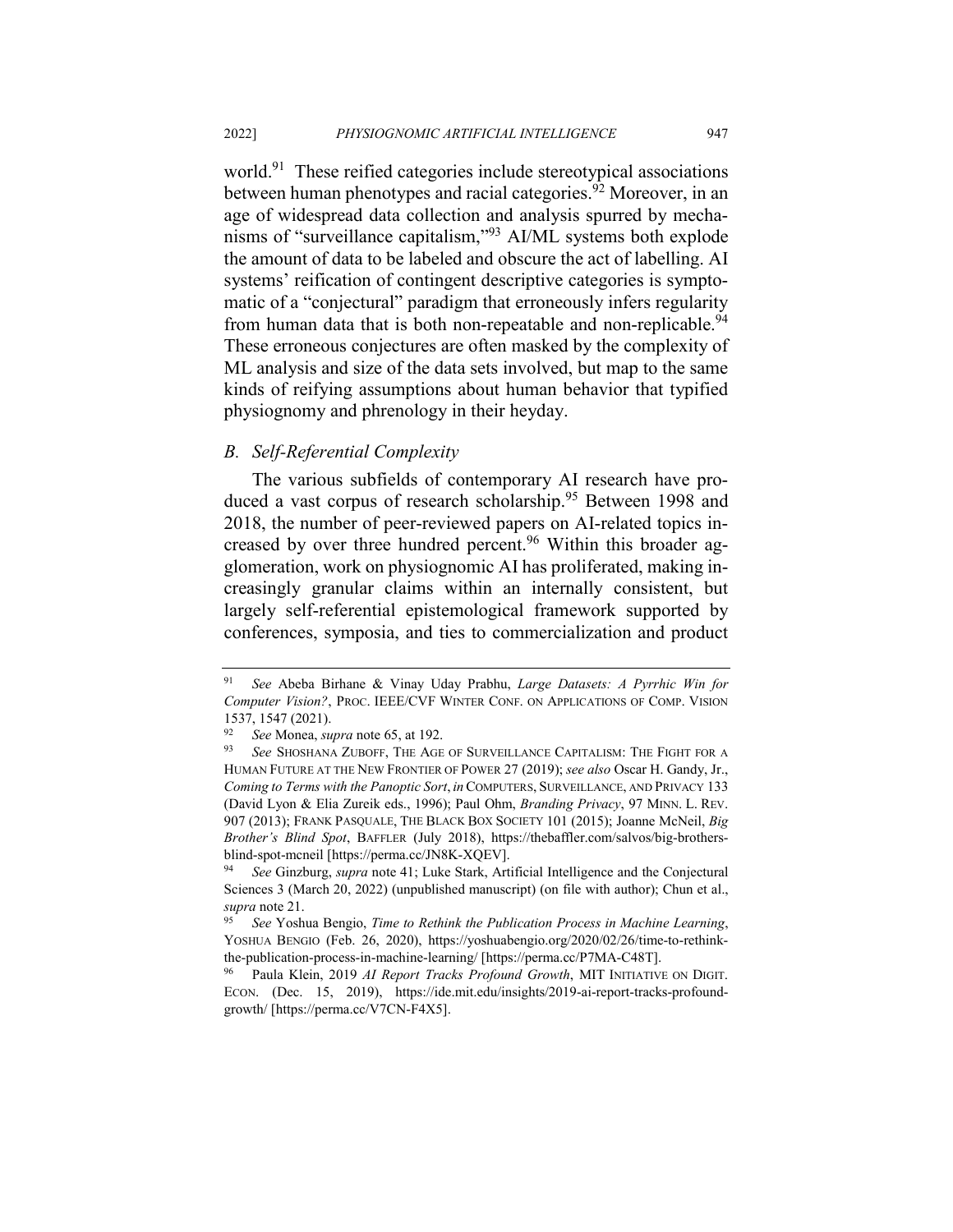development.<sup>97</sup> Work on physiognomic AI systems and applications appears at contemporary computer vision conferences such as the Conference on Computer Vision and Pattern Recognition ("CVPR"), a fact that has been noted and condemned by other AI scholars.<sup>98</sup>

In this respect too, physiognomic AI mirrors the development of phrenology as a field. "One of the most striking aspects of phrenology," Schlag suggests, "was its detailed character. Because phrenologists were quite astute in understanding the relations among categories within their taxonomic framework, phrenology developed into an intricate multi-layered field."<sup>99</sup> For Schlag, phrenology's disciplinary complexity stemmed in part from its fundamentally imaginary character. "Because the units of analysis lacked any robust or stabilized referent," he suggests, "virtually anything could be said about how they were related to each other."<sup>100</sup> Physiognomic AI work often suffers from a particular case of this general phenomenon: the empirical data these systems use for analysis are often poor (or entirely inadequate) proxies for the conceptual phenomena purportedly being analyzed.<sup>101</sup> Take, for instance, Wang and Kosinksi's now infamous "gayface" study, in which the authors claimed to ascertain a person's sexual orientation through ML analysis of facial features.102 The authors begin their work with an explicit disavowal of historical physiognomy, but immediately perform an about-face and claim that several forms of evidence exist to prove the connection between facial features and "character."<sup>103</sup> "Character" is the

<sup>97</sup> *See* Oh et al., *supra* note 7.

<sup>98</sup> *See* Hutson, *supra* note 7.

<sup>&</sup>lt;sup>99</sup> Schlag, *supra* note 2, at 882.<br><sup>100</sup> *Id* at 889 ("Without any

*Id.* at 889 ("Without any stabilized referent for the fundamental faculties, phrenologists could produce a great deal of complexity, including numerous interpretations and applications of the fundamental faculties. They could perform classic analytical operations, such as specification, subdivision, and entailment, in an endless array of combinations without much risk of running into serious resistance from their putative object of study. The predictable result was a great deal of complexity.").

<sup>&</sup>lt;sup>101</sup> *See* DYLAN MULVIN, PROXIES: THE CULTURAL WORK OF STANDING IN 8 (2021).<br><sup>102</sup> *See* Wang & Kosinski *sunra* note 6

<sup>102</sup> *See* Wang & Kosinski, *supra* note 6.

Id. at 246 ("Physiognomy is now universally, and rightly, rejected as a mix of superstition and racism disguised as science. Due to its legacy, studying or even discussing the links between facial features and character became taboo, leading to a wide-spread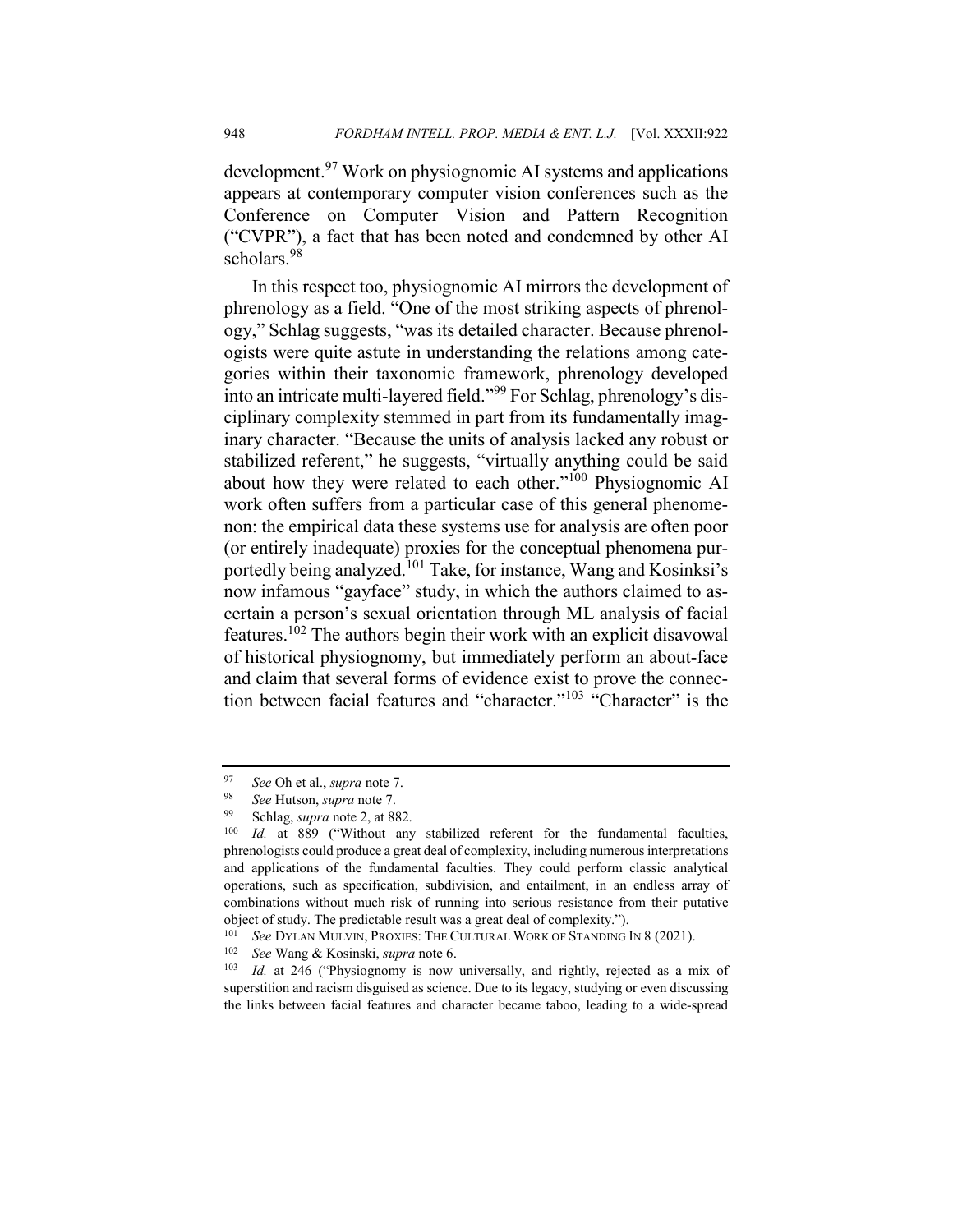floating category under which Wang and Kosinski stitch together their analysis: it simultaneously refers to personality measures and life experience;<sup>104</sup> socialization and sociality;<sup>105</sup> and behavior and other "traits."<sup>106</sup> Moreover, the paper itself purports to measure sexual orientation, which is not a "character" trait under the initial presumptive definition of the term as the authors use it. With such a range of poorly defined floating proxies, it is easy for physiognomic AI research to produce various complex analyses almost entirely detached from the realities of phenomena purportedly being described—a process which, replicated across many studies via sheer volume, bolsters the professional and societal status of the field as a whole.<sup>107</sup>

#### *C. Self-Legitimation*

Many proponents of physiognomic AI share a further similarity with the physiognomists and phrenologists of the nineteenth and early twentieth centuries: a tendency toward a closed epistemology that values internal consistency in the face of evidence to the contrary. Schlag observes that nineteenth-century phrenology's "disciplinary edifice was maintained by disciplinary thinkers who sought confirming evidence of the truth (and value) of their enterprise and who went to great lengths to avoid disconfirming evidence."<sup>108</sup> Today, many proponents of physiognomic AI engage in similar

presumption that no such links exist. However, there are many demonstrated mechanisms that imply the opposite.") (internal citation omitted).

 $\frac{104}{105}$  *Id.* 

*Id.* at 247.

<sup>106</sup> *Id.* at 248.<br><sup>107</sup> Schlag. st

Schlag, *supra* note 2, at 889–90 ("This production of internal complexity helped sustain belief. Indeed, the internal complexity of a discipline often contributes to maintaining belief among its practitioners. Practitioners become so focused on the intricacies of minute disciplinary issues and problems that their attention is diverted from any recognition that the entities and the discipline are a kind of collective imaginary.").

<sup>&</sup>lt;sup>108</sup> *Id.* at 885 ("This is not to say that critics did not raise many objections to phrenology. One objection was that the validity of its findings invariably depended upon the ability to measure the various organs—something that could not be easily achieved . . . .The answer to this point was straightforward. As suggested by one eminent phrenologist, 'although the boundaries of the different organs cannot be determined with mathematical precision, . . . yet, in a single case, an accurate observer may make a very near approximation to the truth.'").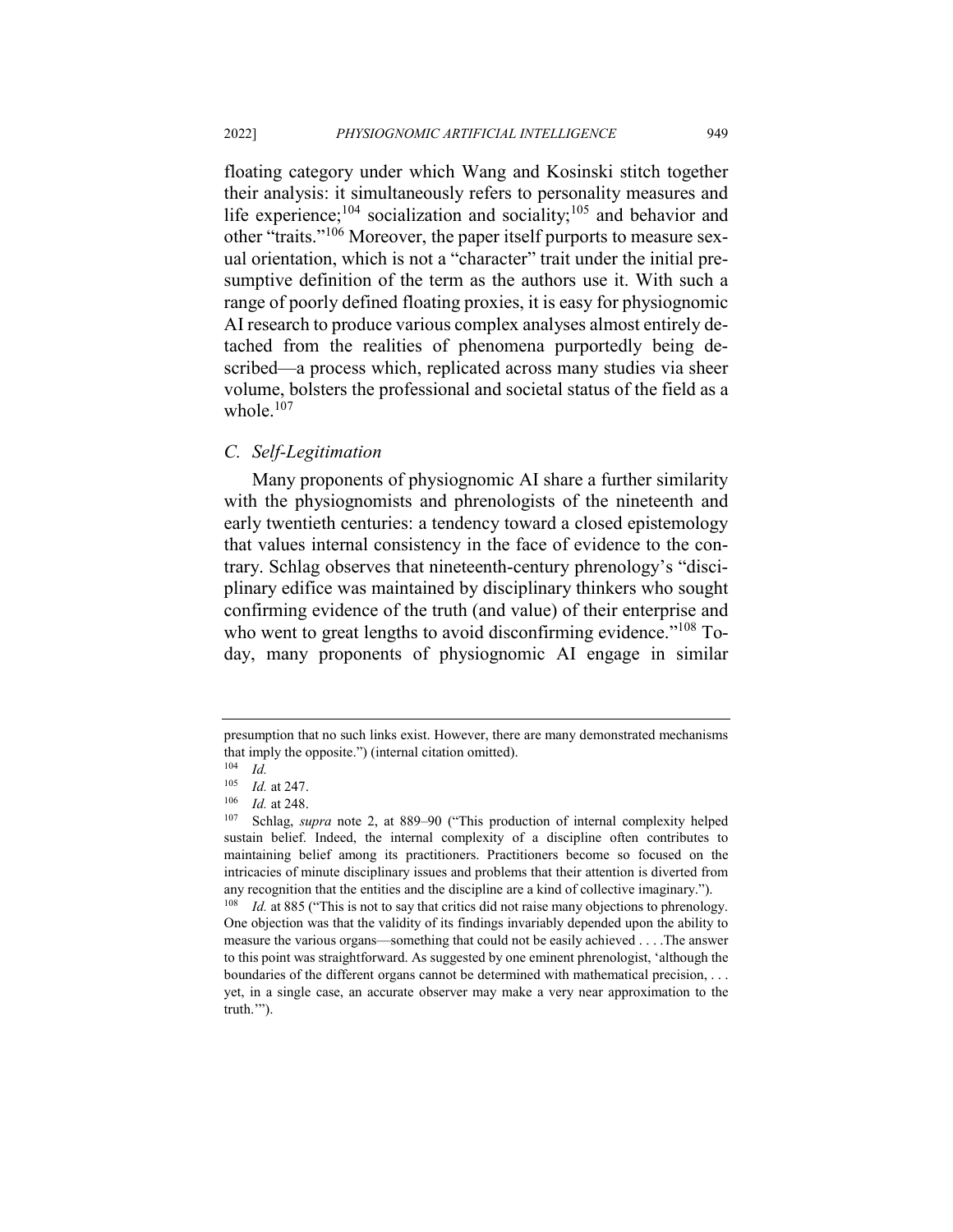motivated reasoning.<sup>109</sup> Often, this legitimation takes the form of appeals to common human practices: observations that, because humans sometimes engage in imprecise or inexact physiognomic judgments, such judgements can and should be replicated through automated means.<sup>110</sup> Such justifications also often point to extant scientific literature from other fields, often without delving into details and effacing controversies and disagreements within the original discipline. Finally, proponents of physiognomic AI research share a tendency with those in the broader field, discussed further below: legitimizing themselves and their findings via the enthusiastic and somewhat credulous coverage their work often receives in the popular press.<sup>111</sup>

#### *D. The Production of Folk Beliefs*

Tightly connected to physiognomic AI's self-legitimation is its appeal to folk beliefs. Historian Carlo Ginzburg observes that the development of physiognomy and phrenology as organized areas of study in the nineteenth century was a manifestation of older folk beliefs about the relationship between the exteriority of the body and inner traits or characteristics.<sup>112</sup> Schlag concurs, noting that phrenology possessed, "a tacit reliance on folk beliefs (folk-frames and

<sup>109</sup> *See* Wang & Kosinski, *supra* note 6, at 247 ("[T]he low accuracy of humans when judging character from others' faces does not necessarily mean that relevant cues are not prominently displayed. Instead, people may lack the ability to detect or interpret them. It is possible that some of our intimate traits are prominently displayed on the face, even if others cannot perceive them.").

<sup>110</sup> *See, e.g*., *id.* ("[W]e can easily and accurately identify others' gender, age, race, or emotional state— even from a glimpse of their faces."); Oh et al., *supra* note 7, at 1 ("When we listen to a person speaking without seeing his/her face, on the phone, or on the radio, we often build a mental model for the way the person looks."); Kosinski, *supra* note 12, at 1 ("A growing number of studies claim to demonstrate that people can make face-based judgments of honesty, personality, intelligence, sexual orientation, political orientation, and violent tendencies.") (internal citations omitted).

<sup>111</sup> Schlag, *supra* note 2, at 892 ("In the later stages of phrenology, any distinction between phrenological knowledge and its advertisements for itself collapsed. Phrenology became a discourse of self-celebration. The ironic result was that, as phrenological knowledge became increasingly stressed and less credible, the normative claims about its usefulness and moral worth became increasingly inflated and more grandiose.").

<sup>112</sup> Ginzburg, *supra* note 41, at 22 ("One need only think of the gulf separating the rigid and schematic treatises of physiognomy (judging character or mood from the appearance) from its perceptive and flexible practice by a lover or a horse-dealer or a card-player."). *See also* PEARL, *supra* note 1, at 57.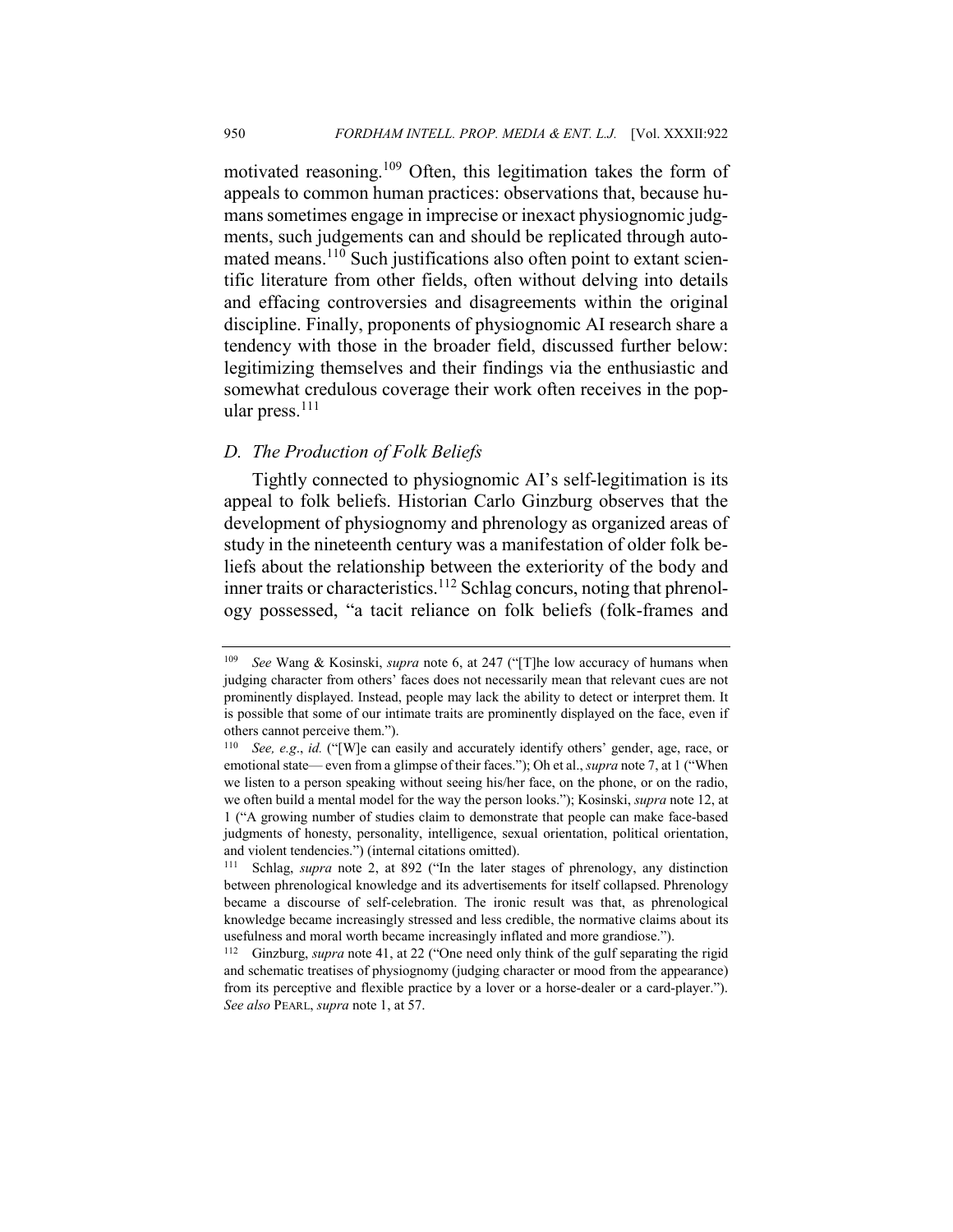folk-ontologies) that were recast in professionalized jargons."<sup>113</sup> Such beliefs grounded in stereotypes, allusions, and "old wives' tales" have potent cultural resonance, but dubious utility in an individual subjective context; we need not resort to aphorisms to realize that the accuracy of even the most perspicacious subjective personal judgement is intrinsically limited.

Contemporary proponents of physiognomic AI similarly invoke folk beliefs to justify their results. For instance, Wang and Kosinski claim that "the existence of such links between facial appearance and character is supported by the fact that people can accurately judge others' characters, psychological states, and demographic traits from their faces."<sup>114</sup> Wang and Kosinski justify their claim by stating, "[s]uch judgments are not very accurate, but are common and spontaneous."<sup>115</sup> These bland claims are risible prima facie; moreover, such particular judgements cannot, as a matter of epistemological necessity, be aggregated into general and repeatable empirical rules to be applied back onto individual cases.<sup>116</sup> Wang and Kosinski, like other proponents of physiognomic AI, appeal to superficially reasonable "common sense" in order to make unfounded physiognomic claims.<sup>117</sup>

Credulous press reports further exacerbate the production of folk beliefs associated with physiognomic AI systems. Such reports create and perpetuate folk beliefs regarding the exaggerated capacities of AI systems, which some researchers are then either happy to tout

<sup>113</sup> Schlag, *supra* note 2, at 892 ("From the perspective of folk beliefs, the cerebral localization hypothesis, the cranioscopic hypothesis, and Gall's twenty-seven fundamental faculties seemed perfectly sensible.").

<sup>114</sup> Wang & Kosinski, *supra* note 6, at 247.

<sup>115</sup> *Id.*

<sup>116</sup> *See* Steven Piantadosi et al., *The Ecological Fallacy*, 127 AM. J. OF EPIDEMIOLOGY 893, 893 (1988).<br><sup>117</sup> Schlag, *supi* 

Schlag, *supra* note 2, at 893 ("Thus, by replicating a folk ontology in a slightly more professionalized jargon, phrenology was able to draw upon pre-existing folk beliefs while nonetheless representing its knowledge as scientific and rooted in actual scientific empirical investigation. This double aspect— $(1)$  the tracking of a folk ontology,  $(2)$  in a jargon seemingly independent of that folk ontology—gave phrenology its considerable rhetorical power. In addition, phrenologists often made their 'science' track popular moral and political beliefs. Much phrenological work was explicitly racist, ascribing inferior physiological capacities to non-white races.").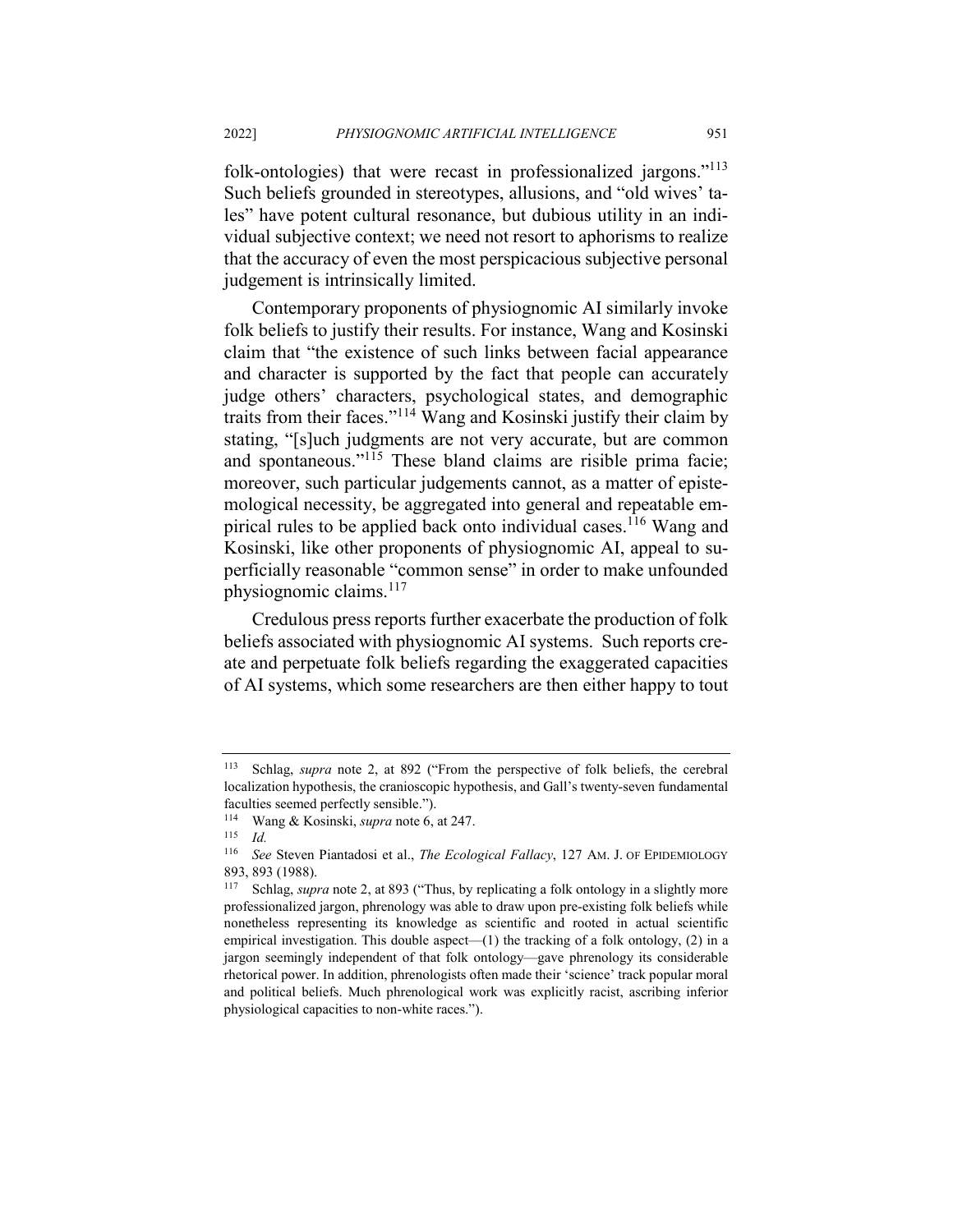further in an escalating cycle of vernacular boosterism,  $^{118}$  or to only partially refute as a means to burnish their expert credentials.<sup>119</sup> Folk beliefs regarding the capacities of digital technologies such as AI are already widespread,<sup>120</sup> and physiognomic AI work benefits from technologically determinist views about AI systems that ascribe these technologies a high degree of agency and accuracy. This focus on the inevitability of AI development occludes the active research agendas of scientists, research labs, and corporate sponsors in the process, and defuses public awareness that the regulation of AI systems is a matter of social and political priority rather than a technical process best left to the developers of the systems themselves.<sup>121</sup>

## *E. A Focus on Social Good*

As AI and ML technologies become increasingly criticized for their roles in creating and exacerbating social harms—routinely scrutinized for both their fundamental limitations and demonstrable harms to civil and human rights and dignities—technology companies have emphasized the importance of AI for social good.<sup>122</sup>

<sup>118</sup> *See* Devin Coldewey, *Facial Recognition Reveals Political Party in Troubling New Research*, TECHCRUNCH (Jan. 13, 2021, 12:47 PM), https://techcrunch.com/2021/ 01/13/facial-recognition-reveals-political-party-in-troubling-new-research/ [https://perma.cc/KGA2-3CVK].

<sup>119</sup> *See, e.g.*, Nicholas Thompson, *Tristan Harris: 'Tech is Downgrading Humans.' It's Time to Fight Back*, WIRED (Apr. 23, 2019, 3:01 PM), https://www.wired.com/ story/tristan-harris-tech-is-downgrading-humans-time-to-fight-back/ [https://perma.cc/WJ2U-88RC].

<sup>120</sup> *See* Taina Bucher, *The Algorithmic Imaginary: Exploring the Ordinary Affects of Facebook Algorithms*, 20 INFO., COMMC'N & SOC'Y 30, 31 (2017); Jenna Burrell, *How the Machine 'Thinks': Understanding Opacity in Machine Learning Algorithms*, BIG DATA & SOC'Y, Jan.–June 2016, at 9.

<sup>121</sup> *See* Greene et al., *supra* note 34.

<sup>122</sup> *See, e.g.*, Karen Hao, *Five Ways to Make AI a Greater Force for Good in 2021*, MIT TECH. REV. (Jan. 8 2021), https://www.technologyreview.com/2021/01/08/1015907/aiforce-for-good-in-2021/ [https://perma.cc/R9BD-H56T]; *AI for Social Good: Applying AI to Some of The World's Biggest Challenges*, GOOGLE, https://ai.google/social-good/ [https://perma.cc/JU2W-UMD4]; *Data for Good*, META, https://dataforgood.fb.com/ [https://perma.cc/GJ9D-MX5N]; Kirk Borne, *The Power of Data Science and AI for Social Good*, BOOZ ALLEN HAMILTON, https://www.boozallen.com/s/insight/blog/the-power-ofdata-science-and-ai-for-social-good.html [perma.cc/2F8T-K53K]; *AI for Social Good*, INTEL, https://www.intel.com/content/www/us/en/artificial-intelligence/ ai4socialgood.html [https://perma.cc/4363-LYGQ]; Michael Chui et al., *Applying Artificial Intelligence for Social Good*, MCKINSEY GLOB. INST. (Nov. 28, 2018),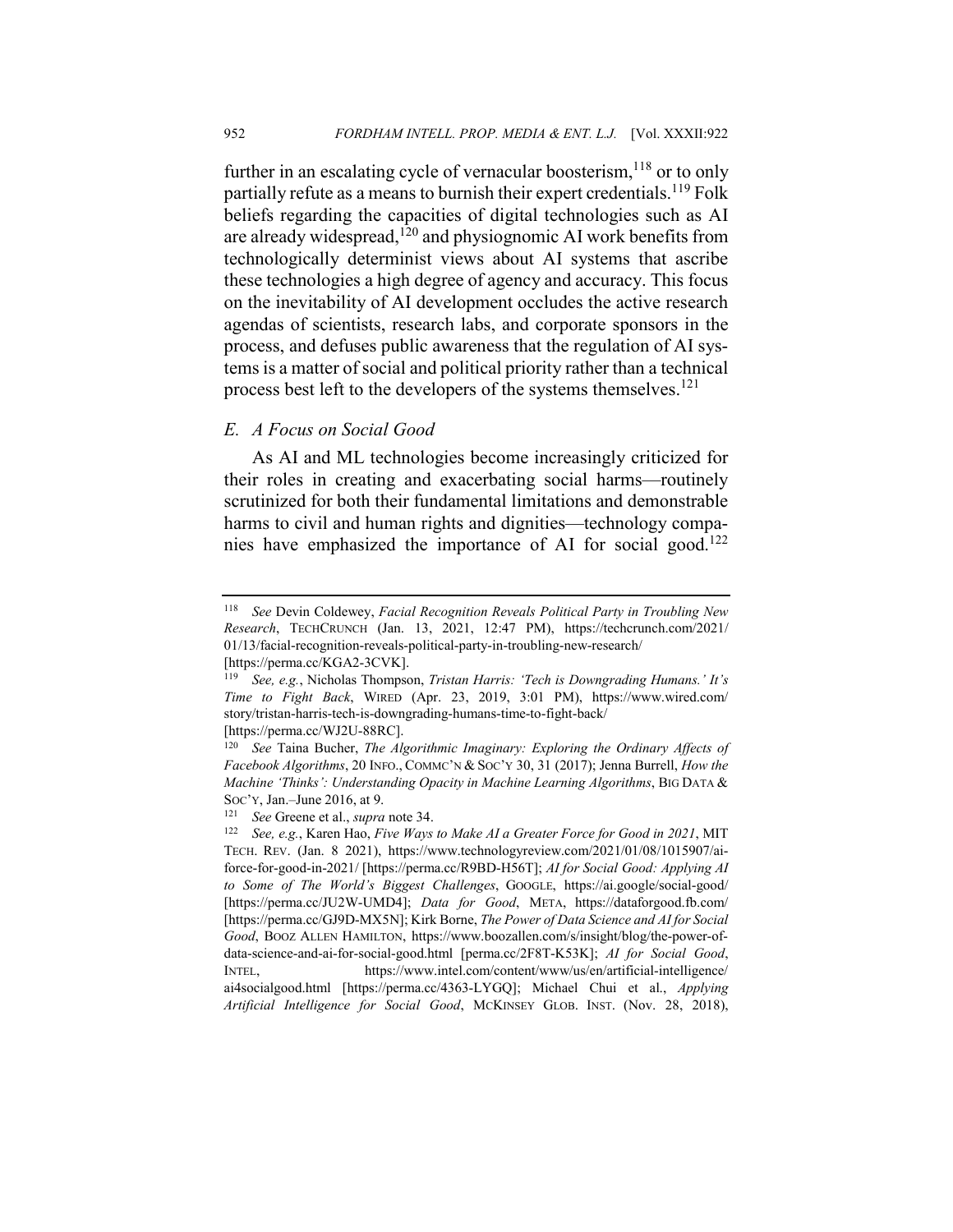Proponents of physiognomic AI systems aim to associate their technologies with putatively positive discourses; like phrenology a century ago, $123$  physiognomic AI systems are similarly touted by their developers and investors for their practical utility.<sup>124</sup> In describing the later days of phrenology, Schlag underscores that, "[the] belief in phrenology was promoted not so much by demonstrating the validity of its fundamental ontology and fundamental principles, but rather by highlighting its usefulness—that is, its ability to advance individual achievement and to promote the social good."125 Over the course of the COVID-19 pandemic in particular, physiognomic AI technologies have been deployed by businesses and governments across the United States under flimsy rationales.<sup>126</sup> As detailed below in Part IV, physiognomic AI is now rife and applied in many of the same arenas of social life as were physiognomy and phrenology more than a century ago.

### IV. PHYSIOGNOMIC AI IN FUNCTION

Today's application of physiognomic AI systems neatly parallel and extend the purported utilities of physiognomy and phrenology as claimed by their nineteenth-century proponents. For instance, contemporary applications echo the uses of physiognomic and phrenological practices outlined by American phrenologist Lorenzo

https://www.mckinsey.com/featured-insights/artificial-intelligence/applying-artificialintelligence-for-social-good# [https://perma.cc/L89E-CK9M]. However, it is worth noting that these promises are secondary concerns. *See* Karen Hao, *Big Tech's Guide to Talking About AI Ethics*, MIT TECH. REV. (Apr. 13, 2021), https://www.technologyreview.com/ 2021/04/13/1022568/big-tech-ai-ethics-guide/ [https://perma.cc/574G-JNMH] ("[F]or good (ph)—As in 'AI for good' or 'data for good.' An initiative completely tangential to your core business that helps you generate good publicity.").

See Schlag, *supra* note 2, at 894 ("Finally, the plausibility of phrenology was supported by the accomplishments and instrumental gains that it promised. Phrenologists promised that their science would be useful in the day-to-day affairs of men. Particularly in its later days, serious scientists abandoned phrenology, and practical entrepreneurs joined the phrenological enterprise. The switch in orientation from the pursuit of science to the rendition of instrumental services was well captured by Sizer, who wrote in 1882, 'Fifty years ago people asked: [i]s Phrenology true? Now they ask, in regard to its uses, [d]oes it benefit mankind?"").

<sup>&</sup>lt;sup>124</sup> *See, e.g.*, Chui et al., *supra* note 122.<br><sup>125</sup> Schlag *supra* note 2 at 895

Schlag, *supra* note 2, at 895.

<sup>126</sup> *Id.*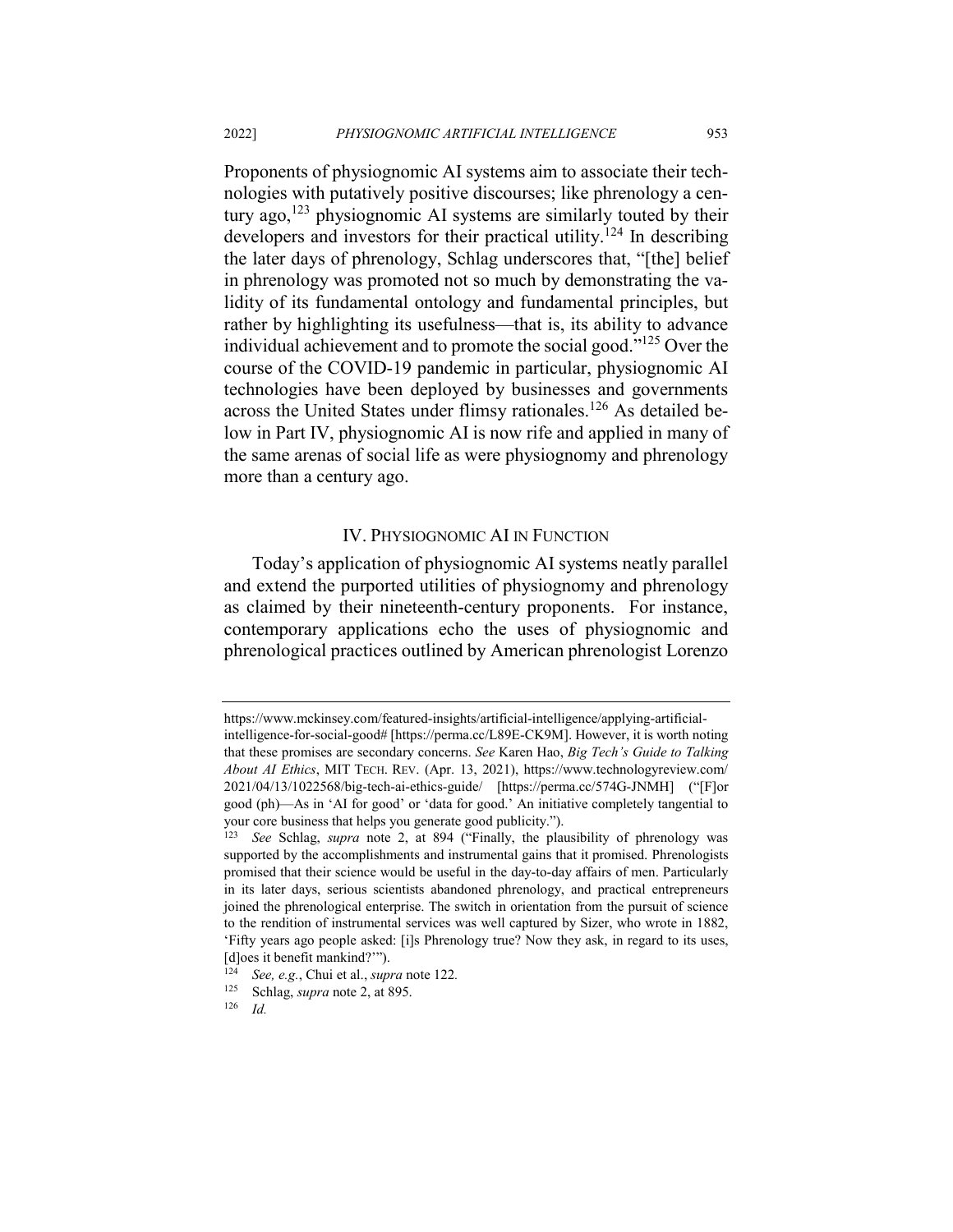Niles Fowler in a lecture given in the 1870s on the "Utility of Phrenology."<sup>127</sup> Fowler, the co-founder and publisher of *The Phrenological Journal*, was one of the United States' foremost phrenological experts in the later nineteenth century.<sup>128</sup> As noted above, many proponents of physiognomic analysis, including practicing phrenologists, understood their discipline to be a progressive one.<sup>129</sup> Fowler was no exception: grounded in the erroneous belief that the shape of a human skull could give insight into character and personality, Fowler claimed that phrenology was a valuable diagnostic tool for doctors, clergymen, and other social reformers.<sup>130</sup> Similar claims for social utility, even social progress grounded in erroneous conceptual axioms, typify today's applications of physiognomic AI. This Article compares key uses of phrenology as claimed by Fowler to current commercial applications and deployments of physiognomic AI. The parallels are both disturbing and instructive: common themes include analyzing the face and the body to unearth natural tendencies and capabilities of individuals, including employability, educability, attentiveness, criminality, emotional stability, sexuality, compatibility, and trustworthiness.

<sup>127</sup> LORENZO NILES FOWLER, UTILITY OF PHRENOLOGY: A LECTURE 2 (London, W. Tweedie n.d.), https://wellcomecollection.org/works/a5aaj99u [https://perma.cc/4GVE-THCU]. Fowler outlines twelve applications of physiognomic and phrenologic practice. *Id.* ("[I]t teaches, firstly, self-knowledge; secondly, how to develope the organization as a whole harmoniously. Thirdly, it enables us to govern and educate each faculty, to control the propensities, to cultivate and direct the moral feelings. Fourthly, it indicates the particular calling or pursuits by which everyone may succeed in life. Fifthly, it enables the parent to be more faithful in the discharge of his duties to his children. Sixthly, it assists in the choice of servants. Seventhly, it is an important aid in the practice of the different professions. Eighthly, it teaches charity for the frailties of otheres. Ninthly, it makes valuable suggestions for the treatment of criminals. Tenthly, it gives many important hints with regard to the cure and prevention of Insanity. Eleventhly, it enables a person to choose an agreeable, congenial companion for life. Twelfthly, it teaches that moral perfection is the most desirable end to be attained in this life.").

<sup>128</sup> *See* MADELEINE B. STERN, HEADS AND HEADLINES: THE PHRENOLOGICAL FOWLERS, at xv (1971); Stacey A. Tovino, *Imaging Body Structure and Mapping Brain Function: A Historical Approach*, 33 AM. J.L. & MED. 193 (2007).

<sup>129</sup> *See* COOTER, *supra* note 2, at 101; PEARL, *supra* note 1, at 187.

<sup>130</sup> Fowler, *supra* note 127, at 13 ("Those whose business it is to make laws for the improvement of society might form better codes of justice, if they understood the powers and capacities of the mind.").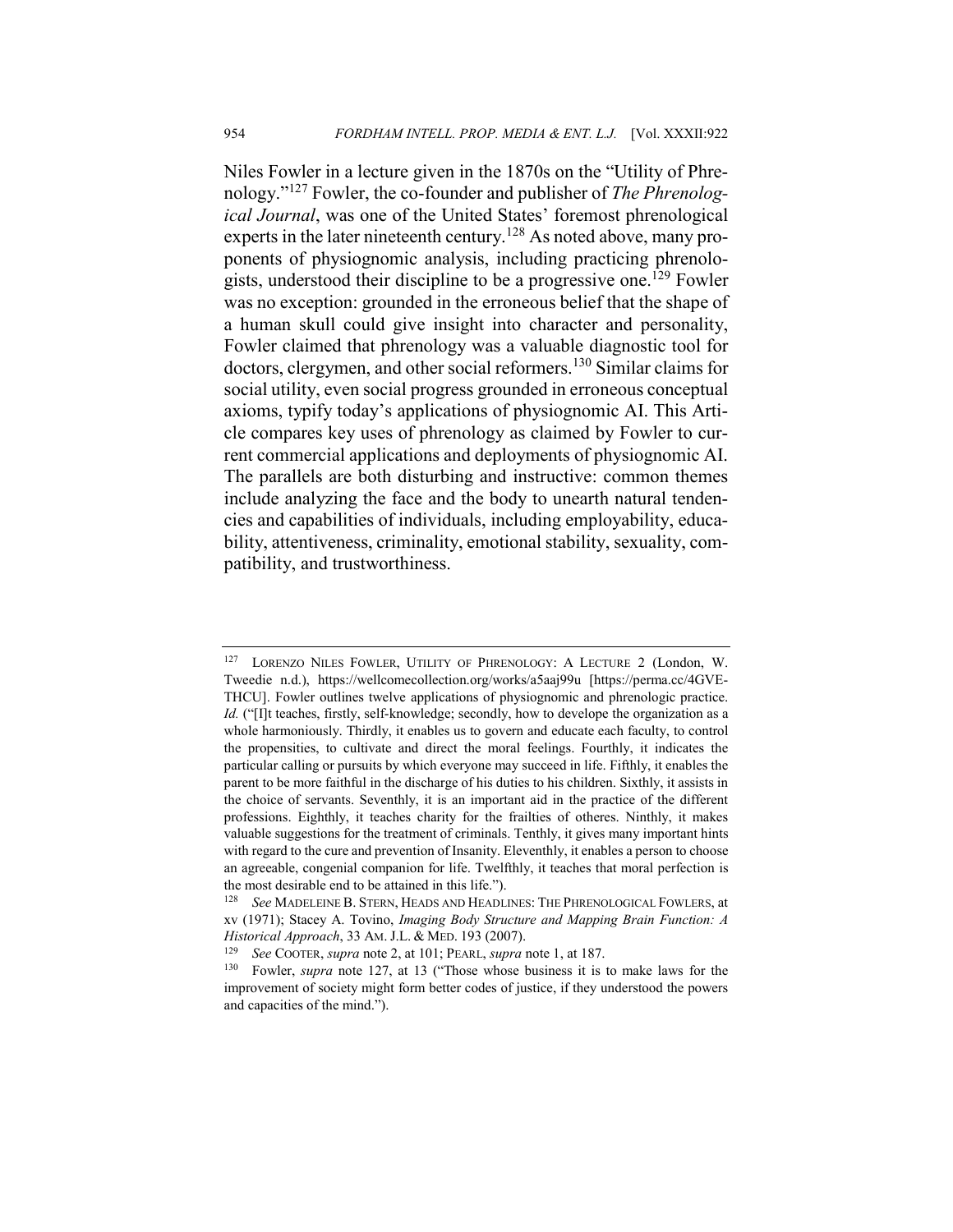#### *A. Labor & Employment*

Physiognomy and phrenology were touted by proponents like Fowler as offering a mechanism for optimizing employment determinations to businesses and individuals alike, $131$  and for interpreting the character and prospects of new firms.132 AI-dependent video interviewing and hiring tools promise similar utility.<sup>133</sup> In the United States, millions of jobseekers have been assessed by such technologies, which analyze candidates' faces and voices and produce employability scores.<sup>134</sup>

Many of the capabilities and traits AI-powered video interviewing technologies claim to understand and evaluate map neatly onto the mental faculties that physiognomy and phrenology sought to identify and leverage. For example, AI video interviewing company Inclusive.hr (formerly 8AndAbove) claims to understand how "adventurous," "cultured," "resourceful," and "intellect[ual]" a job

<sup>131</sup> *See, e.g.*, *id.* at 4 ("Phrenology teaches us our appropriate sphere in life. It is a fact that human beings are graded . . . .Certain natural qualifications give us an adaptation to a certain sphere, and we should be content to attain the greatest degree of perfection in that sphere. A man accomplished the most when he is pursuing that occupation by which we can use his talents to the best advantage, so as to be in harmony with the natural tendency of his mind."). *See also* JOHN D. DAVIES, PHRENOLOGY: FAD AND SCIENCE: A 19TH-CENTURY AMERICAN CRUSADE 39 (1955); Tovino, *supra* note 128, at 201 ("American newspaper editor and politician Horace Greeley was so convinced of the usefulness of phrenology in the employment context that he argued in an 1852 editorial that railroad accidents could be reduced if trainmen were selected 'by the aid of phrenology, and not otherwise.'").

<sup>132</sup> *See* Coleman Sherry, Corporate Heads: Phrenology, Physiognomy, and the Character of Big Business, 1895–1914 (Mar. 29, 2021) (B.A. thesis, Columbia University) (on file with the Columbia University Library).

<sup>133</sup> *See* Manish Raghavan et al., *Mitigating Bias in Algorithmic Hiring: Evaluating Claims and Practices*, *in* PROC. ACM CONF. ON FAIRNESS, ACCOUNTABILITY, & TRANSPARENCY (FAT\*), at 469 (2020); *see generally* Ifeoma Ajunwa et al., *Limitless Worker Surveillance*, 105 CALIF. L. REV. 735 (2017); Ifeoma Ajunwa, *Automated Video Interviewing as the New Phrenology*, 36 BERKELEY TECH. L.J. \_\_ (2022), https://ssrn.com/abstract=3889454 [https://perma.cc/EWG8-BAWQ].

<sup>134</sup> *See, e.g.*, Drew Harwell, *A Face-Scanning Algorithm Increasingly Decides Whether You Deserve a Job*, WASH. POST (Nov. 6, 2019), https://www.washingtonpost.com/ technology/2019/10/22/ai-hiring-face-scanning-algorithm-increasingly-decides-whetheryou-deserve-job/ [https://perma.cc/WA3Q-DT6Q]; Drew Harwell, *Rights Group Files Federal Complaint Against AI-Hiring Firm Hirevue, Citing 'Unfair And Deceptive' Practices*, WASH. POST (Nov. 6, 2019), https://www.washingtonpost.com/technology/ 2019/11/06/prominent-rights-group-files-federal-complaint-against-ai-hiring-firmhirevue-citing-unfair-deceptive-practices/ [https://perma.cc/6SFL-8335].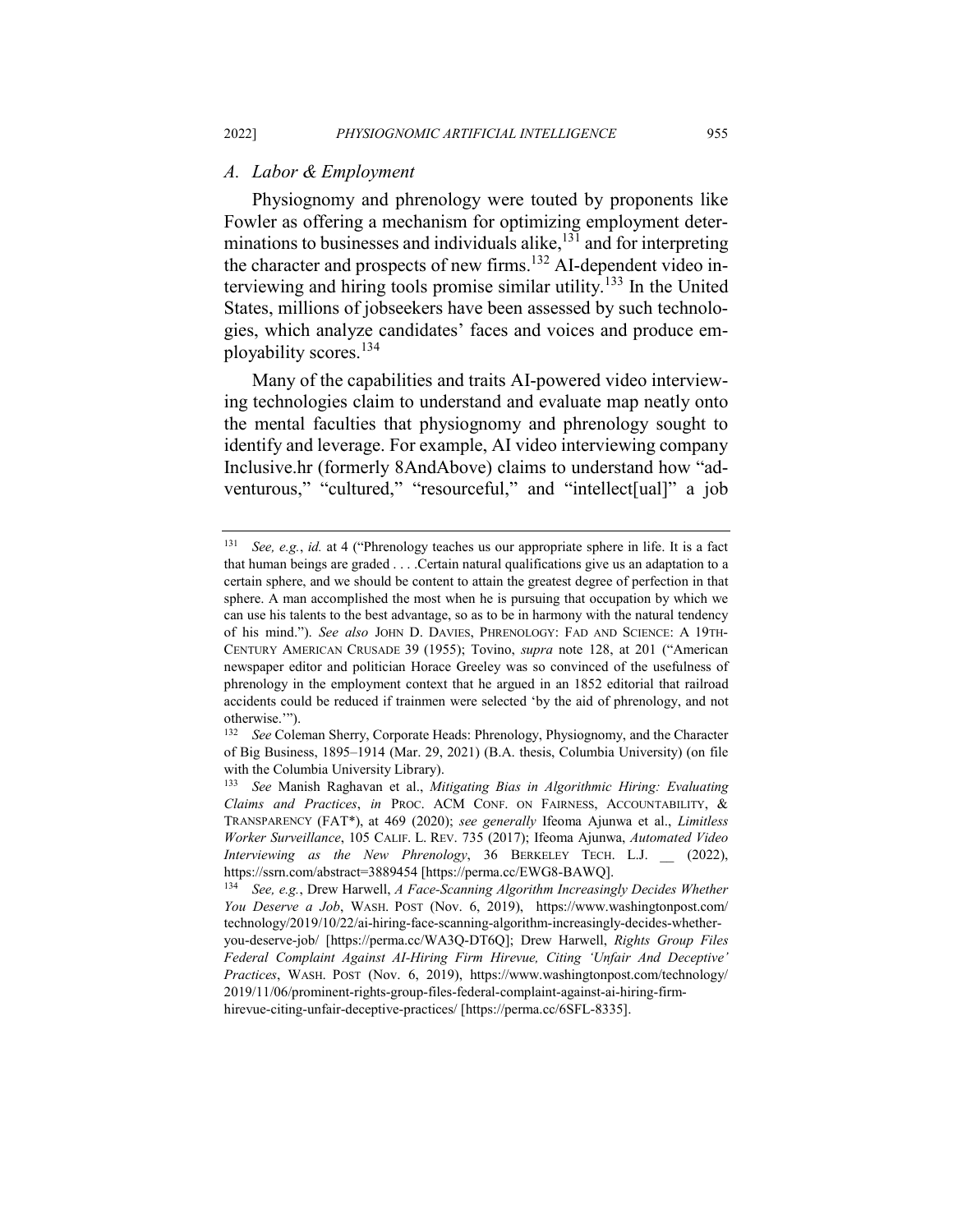candidate is based on a thirty-second recording of their facial expressions and voice.<sup>135</sup> Likewise, phrenological analysis claimed to understand how "conscientiousness," "benevolence," and "self-esteem" were evident in a person's character based on the "the crown of the head" and the "top of the head."136 Phrenologists like Fowler boasted that their techniques were valuable in the assessment of domestic servants<sup>137</sup> and in the evaluation and purchase of enslaved people.<sup>138</sup> In both phrenological readings and contemporary AIdriven assessments, the presumed chain of causality—from immutable inner character traits to particular manifestations of exterior expressions—is irretrievably broken.<sup>139</sup> Categories like "adventurous" and "benevolent" cannot be statically applied to a person's character; such broadly construed categories have little to do with a worker's potential suitability for a job, and individual physical manifestations of expressions are practically useless proxies for either.<sup>140</sup> While such assessments using "physiognomic vision" seem superficially easy and attractive, they are, at best, arbitrary—and, at worse, reifications of existing biases, animus, and stereotypes.

## *B. Teaching & Education*

Similar to its labor application, phrenology was also celebrated for both optimizing and individualizing education.<sup>141</sup> To Fowler, "[a]ll teachers would be more successful if, by the aid of [p]hrenology, they trained their pupils with reference to their mental

<sup>135</sup> *See, e.g.*, *DuShaun Thompson*, INCLUSIVE.HR, https://www.inclusive.hr/p/profile/ blueprint/643/ [https://perma.cc/AW9U-WD7U] (showing a sample, "Inclusive.hr candidate" blueprint based on a thirty-second recorded video cover letter); Raghavan et al., *supra* note 133.

<sup>136</sup> *See* SIZER, *supra* note 76, at 10.

<sup>&</sup>lt;sup>137</sup> *See* Fowler, *supra* note 127, at 5 ("If you can select a servant phrenologically, you will have a good one.").

<sup>138</sup> *Id.* ("I have been many times asked to go to decide on the developments of different slaves who have been in the market.").

<sup>139</sup> *See* Mona Sloane et al., *A Silicon Valley Love Triangle: Hiring Algorithms, Pseudo-Science, and the Quest for Auditability*, 3 PATTERNS, no. 100425, Feb. 11, 2022, at 1.

<sup>140</sup> *See, e.g.*, Abigail Jacobs & Hanna Wallach, *Measurement and Fairness*, *in* FACCT '21: PROCEEDINGS OF THE 2021 ACM CONFERENCE ON FAIRNESS, ACCOUNTABILITY, AND TRANSPARENCY 375 (2021), https://dl.acm.org/doi/pdf/10.1145/3442188.3445901 [https:// perma.cc/V3JB-EC8G]; Agüera y Arcas et al., *supra* note 1; Schlag, *supra* note 2; Ginzburg, *supra* note 41.

<sup>141</sup> Fowler, *supra* note 127, at 8.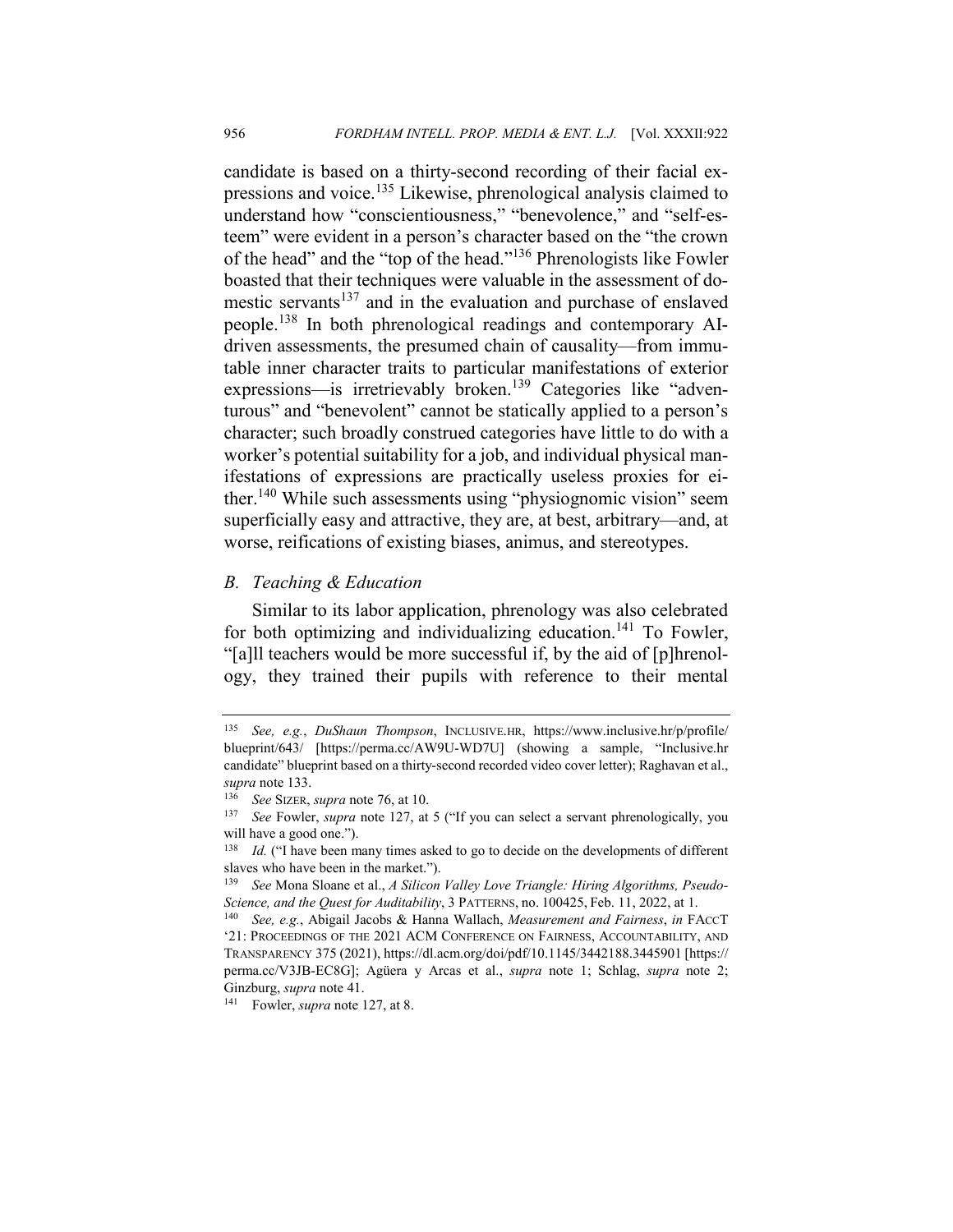capacities."<sup>142</sup> Physiognomic AI systems deployed in educational contexts make similar promises. Such "student-centered" AI surveillance and computer vision technologies claim to be able to both monitor and evaluate student propensities for cheating<sup>143</sup> and paying attention,<sup>144</sup> among others. Remote proctoring technologies, $145$ which purport to detect cheating and suspiciousness<sup>146</sup> via AI-driven monitoring of students and test-takers, have sparked national outcry from students, $147$  privacy advocacy groups,  $148$  and federal

<sup>142</sup> *Id*.; Sizer, *supra* note 73, at 423 ("All teachers should acquire all the knowledge which Phrenology can give them in regard to the nature of the faculties, their modes of operation, and their single or combined activity. Certainly those who are to educate mind, who are to train faculty, who are to lead the young in the path of knowledge, and train the character to act in harmony with the highest morality, should themselves be as thoroughly drilled as possible in regard to the nature of the faculties they have to deal with.").

<sup>143</sup> *See, e.g.*, Drew Harwell, *Cheating-Detection Companies Made Millions During the Pandemic. Now Students Are Fighting Back*, WASH. POST (Nov. 12, 2020), https://www.washingtonpost.com/technology/2020/11/12/test-monitoring-student-revolt/ [https://perma.cc/E7ML-AQ7B].

<sup>144</sup> For example, Catholic Memorial School in Roxbury, MA was reported in 2019 to use the headband devices developed by BrainCo, a Boston technology company, for their students. *See* Paula Ebben, *Catholic Memorial Students Use Headbands to Harness Brainpower*, CBS BOSTON (Dec. 16, 2019, 5:35 PM), https://boston.cbslocal.com/2019/12/16/catholic-memorial-brainco-headset-technology/ (last visited Apr. 14, 2022). BrainCo claims that the headband devices can detect and quantify students' attention levels through brain-activity detection and allow teachers to pull up a screen to see which student is paying attention and which one is not. *Id.*; *see also* ARTICLE 19, EMOTIONAL ENTANGLEMENT: CHINA'S EMOTION RECOGNITION MARKET AND ITS IMPLICATIONS FOR HUMAN RIGHTS (2021), https://www.article19.org/wpcontent/uploads/2021/01/ER-Tech-China-Report.pdf [https://perma.cc/K5WH-KL8T]. <sup>145</sup> *See, e.g*., *Automated or Live Exam Monitoring*, PROCTORIO, https://proctorio.com/

platform/exam-monitoring [https://perma.cc/GX9W-U69L].

<sup>146</sup> *See Data Analytics, Track Integrity for Test Taker Success*, PROCTORIO, https://proctorio.com/platform/data-analytics [perma.cc/PHM5-VGVZ] ("Proctorio scans the written assignment for similarities to other documents and resources within the institution's locally-stored repository and across the internet," and "Proctorio spots formatting anomalies in documents that other plagiarism detection tools might miss, including hidden or invisible text and embedded images.").

<sup>147</sup> *See* Todd Feathers & Janus Rose, *Students Are Rebelling Against Eye-Tracking Exam Surveillance Tools*, VICE (Sept. 24, 2020, 9:00 AM), https://www.vice.com/en\_us/ article/n7wxvd/students-are-rebelling-against-eye-trackingexam-surveillance-tools [https://perma.cc/6W5J-H5C2]; Khari Johnson, *ExamSoft's Remote Bar Exam Sparks Privacy and Facial Recognition Concerns*, VENTUREBEAT (Sept. 29, 2020, 9:07 AM), https://venturebeat.com/2020/09/29/examsofts-remote-bar-exam-sparks-privacy-andfacial-recognition-concerns/ [https://perma.cc/W6FP-HWQW].

<sup>148</sup> *See, e.g*., *Consumer Cases: In re Online Test Proctoring Companies*, ELEC. PRIV. INFO. CTR. (Dec. 9, 2020), https://epic.org/documents/in-re-online-test-proctoring-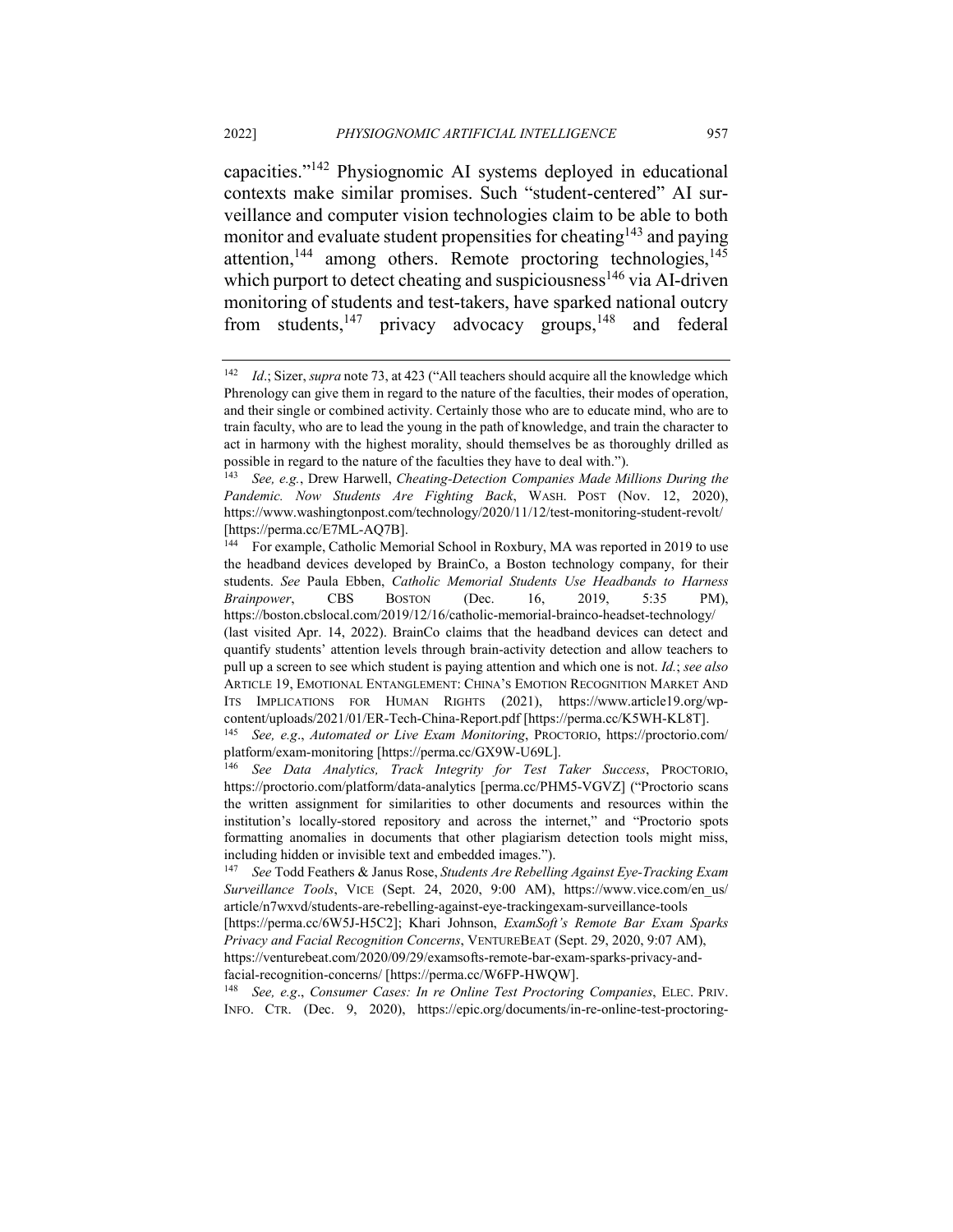lawmakers<sup>149</sup> in the wake of their proliferation during the COVID-19 pandemic.<sup>150</sup> In both surveilling and assessing the capabilities of students based on digitally monitorable behavior, physiognomic AI systems in education are part of a broader push on the part of some policymakers toward using bioinformatic and sociogenomic models to make decisions about education policies—a trend that threatens to reanimate biological determinism, eugenics, and scientific racism as digitally-mediated motivating discourses in education.<sup>151</sup>

#### *C. Policing & Criminal Justice*

Phrenology positioned itself as key mechanism for making determinations about criminality and the adjudication of justice; the drive to automatically determine criminality through AI claims similar utility.<sup>152</sup> Fowler argued that, "[a] knowledge of [p]hrenology helps us to understand our neighbour and comprehend the peculiarities of his disposition . . ." and positions the phrenological practice as deeply beneficial to those who administer law and justice.<sup>153</sup> To the phrenologist, "there are natural tendencies to various classes of mental excess, and law should be administered according to these

companies/ [https://perma.cc/927F-MR8X]; Jason Kelley et al., *EFF Tells California Supreme Court Not to Require Examsoft for Bar Exam*, ELEC. FRONTIER FOUND. (Sept. 10, 2020), https://www.eff.org/deeplinks/2020/09/eff-tells-california-supreme-court-notrequire-examsoft-bar-exam [https://perma.cc/N6ZA-4JS4].

<sup>&</sup>lt;sup>149</sup> For review, see Letter from Richard Blumenthal et al., U.S. Sen., to Sebastian Vos, Chief Exec. Officer, ExamSoft (Dec. 3, 2020), https://www.blumenthal.senate.gov/imo/ media/doc/2020.12.3%20Letter%20to%20Ed%20Testing%20Software%20Companies% 20ExamSoft.pdf [https://perma.cc/PW5B-UKK4].

<sup>150</sup> *See generally* Ben Williamson & Rebecca Eynon, *Historical Threads, Missing Links, and Future Directions in AI in Education*, 45 LEARNING, MEDIA & TECH., 223 (2020).

<sup>151</sup> *See, e.g.*, Ben Williamson, *Bringing Up the Bio-Datafied Child: Scientific and Ethical Controversies Over Computational Biology in Education*, 15 ETHICS & EDUC. 444 (2020). <sup>152</sup> *See HU Facial Recognition Software Predicts Criminality*, HARRISBURG UNIV. (May 5, 2020), https://web.archive.org/web/20200506013352/ [https://perma.cc/EQU3-S2CE] ("With 80 percent accuracy and with no racial bias, the software can predict if someone is a criminal based solely on a picture of their face. The software is intended to help law enforcement prevent crime."); Hashemi, *supra* note 9; Wu & Zhang, *supra* note 6. *But see* COAL. FOR CRITICAL TECH., *supra* note 14 ("Data generated by the criminal justice system cannot be used to 'identify criminals' or predict criminal behavior. Ever."); SARAH BRAYNE, PREDICT AND SURVEIL: DATA, DISCRETION, AND THE FUTURE OF POLICING 56 (2020).

<sup>153</sup> Fowler, *supra* note 127, at 3.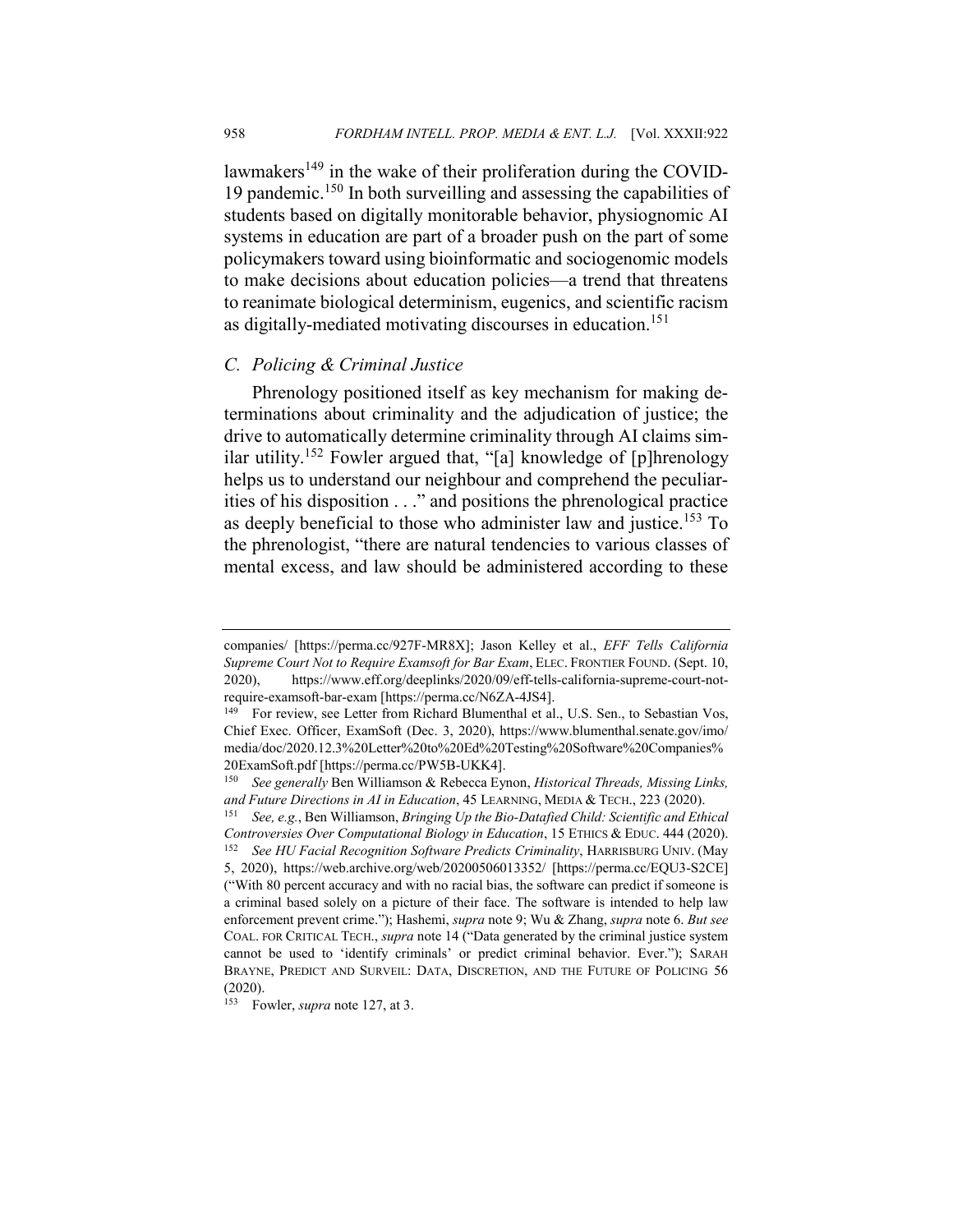strong predilections."<sup>154</sup> Phrenologists understood their social reform projects to include the identification and classification of criminal-based cranial and facial features and the popularization of such diagnoses as a mechanism to gain publicity for their discipline.<sup>155</sup>

Today, both implicitly or explicitly, physiognomic claims to underpin a wide array of technical systems marketed to and used by law enforcement entities. Israeli startup Faception, for example, promotes itself as the "first-to-technology and first-to-market with proprietary computer vision and [ML] technology for profiling people and revealing their personality based only on their facial image."<sup>156</sup> Research on its ability to identify criminality from facial images has proliferated.<sup>157</sup> As Agüera y Arcas notes, "[t]he Faception team [is] not shy about promoting applications of their technology, offering specialized engines for recognizing 'High IQ,' 'White-Collar Offender,' 'Pedophile,' and 'Terrorist' from a face image. Their main clients are in homeland security and public safety."158 As part of a much wider set of predictive analytical systems deployed by law enforcement and criminal justice organizations,159 physiognomic AI

<sup>&</sup>lt;sup>154</sup> *Id.* at 12.<br><sup>155</sup> *See* Tho

See THOMPSON, *supra* note 14, at 3 ("In the United States, phrenology shaped the production of medicolegal knowledge around crime, the treatment of the criminal, and sociocultural expectations about the cause of crime."). *See also* JONATHAN FINN, CAPTURING THE CRIMINAL IMAGE: FROM MUG SHOT TO SURVEILLANCE SOCIETY, at ix (2009) ("By the close of the nineteenth century, the photographic representation of the criminal body was enmeshed in a socially-defined binary of normal versus deviant, and in questions of power, surveillance, and privacy."); Tovino, *supra* note 108, at 202 ("Phrenology continued to influence American legal decisions as late as 1908, when the Superior Court of Pennsylvania granted a divorce to an emotionally abused woman based in part on her husband's testimony that he had deficient self-esteem, as diagnosed by two phrenologists.").

<sup>156</sup> FACEPTION, https://www.faception.com [https://perma.cc/K6W3-YPAV]; Matt McFarland, *Terrorist or Pedophile? This Start-up Says it Can Out Secrets by Analyzing Faces*, WASH. POST (May 24, 2016), https://www.washingtonpost.com/news/innovations/ wp/2016/05/24/terrorist-or-pedophile-this-start-up-says-it-can-out-secrets-by-analyzingfaces/ [https://perma.cc/U8ED-SAFN].

<sup>157</sup> *See, e.g.*, Hashemi, *supra* note 9; Wu & Zhang, *supra* note 6.

<sup>158</sup> Agüera y Arcas et al., *supra* note 1.

<sup>159</sup> *See, e.g.*, COAL. FOR CRITICAL TECH., *supra* note 14; BROWNE, *supra* note 21; Brayne, *supra* note 146; BRIAN JEFFERSON, DIGITIZE AND PUNISH: RACIAL CRIMINALIZATION IN THE DIGITAL AGE 6 (2020) ("[C]riminalization in the age of digital computation does not signify a new cultural logic so much as it performs an upgrade of entrenched modes of social differentiation and dominance.").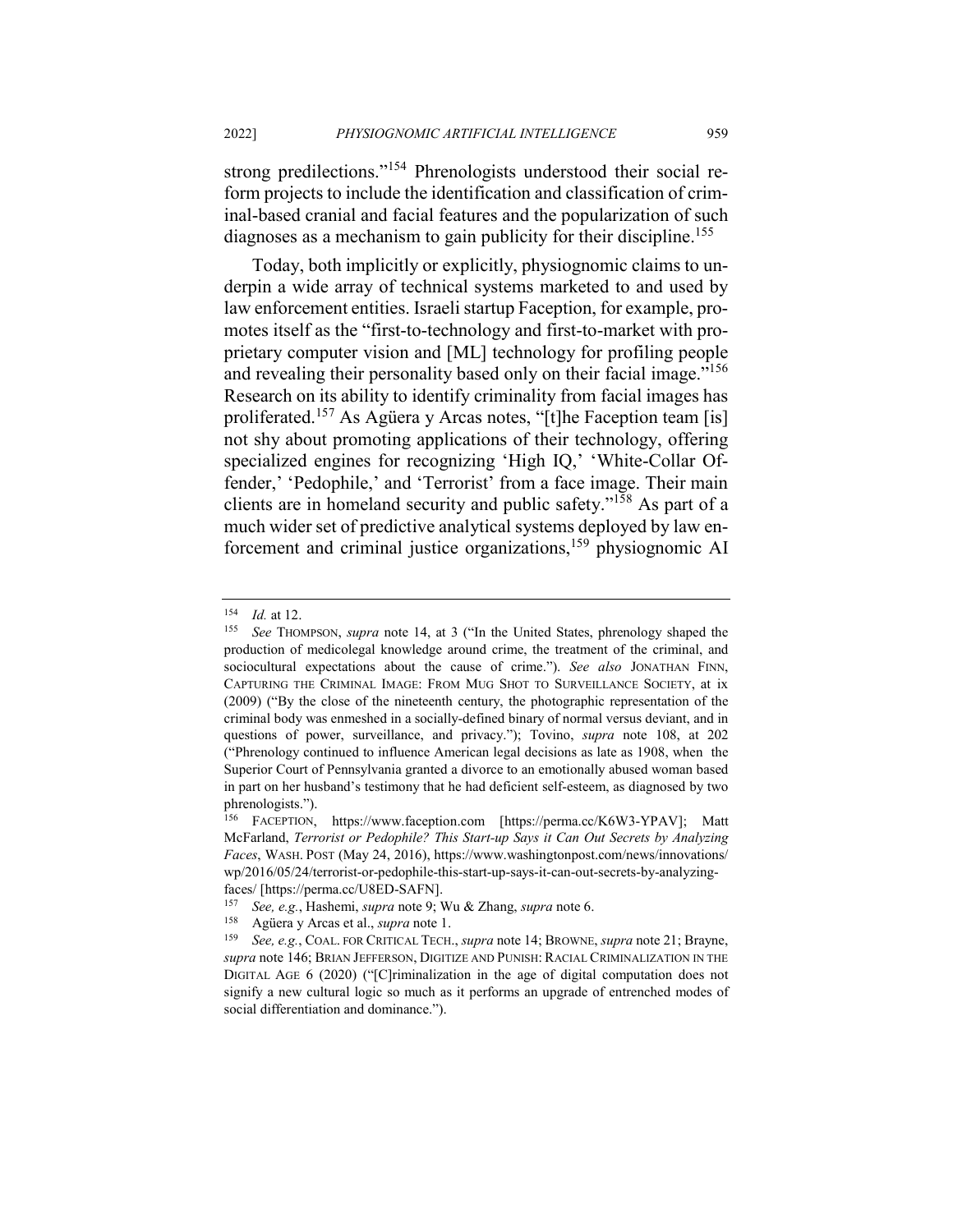systems and the racist logics underpinning their uses have already been responsible for mistaken arrests of Black citizens.<sup>160</sup> And more broadly, the canard that criminality can be read off any person shifts the stance of law enforcement officials from a presumption of innocence to a presumption of guilt.<sup>161</sup>

#### *D. Commercial Applications*

Phrenologists advocated that merchants take up their practice: "[p]hrenology," Fowler claimed, "explains much with reference to failures and success[es] in business."<sup>162</sup> Faception also offers retail and events industry clients "computer-vision and AI technologies that analyze a person's facial image and automatically reveals his personality, enabling retailers to get valuable intelligence allowing them to personalize their communication with their customers."<sup>163</sup> The company claims their technologies "can indicate whether a shopper may be an early adopter, a compulsive buyer, or an adventurous type."<sup>164</sup> Major retail developers such as Cadillac-Fairview

<sup>160</sup> *See* Kashmir Hill, *Wrongfully Accused by an Algorithm*, N.Y. TIMES, https://www.nytimes.com/2020/06/24/technology/facial-recognition-arrest.html [https://perma.cc/H7QQ-S53U] (Aug. 3, 2020).

<sup>161</sup> *See* Finn, *supra* note 155, at 90 ("Criminality exists in every record of the digital archive and in every body those records represent. It is something that is latent in all of us, and therefore, awaiting identification.").

<sup>162</sup> Fowler, *supra* note 127, at 15. *See also* SIZER, *supra* note 76, at 424 ("The merchant who is a phrenologist can take account of all the mental differences in men, and adapt himself to each in an agreeable manner, so as to hold his customer, accomplish business, and avoid being deceived himself by trusting those who are tricky or unworthy."); Rory W Spanton & Olivia Guest, *Measuring Trustworthiness or Automating Physiognomy? A Comment on Safra, Chevallier, Grèzes, and Baumard*, ARXIV (Feb. 17, 2020), https://arxiv.org/pdf/2202.08674.pdf [https://perma.cc/K9MH-S5N3].

<sup>163</sup> *Retail and Events Industry*, FACEPTION, https://www.faception.com/copy-offinancial-services [https://perma.cc/GC88-4LJL] ("Equipped with this type of information, the retail attendant can offer customers products they really care about and communicate in a manner that motivates them to buy. The result: dramatically improve customer experience and increase his lifetime value. Our technology can be implemented on existing security cameras or on new cameras o [sic] the retail floor and the information can be made available to the sales representatives at their counter or on their mobile phones."). <sup>164</sup> *Id.*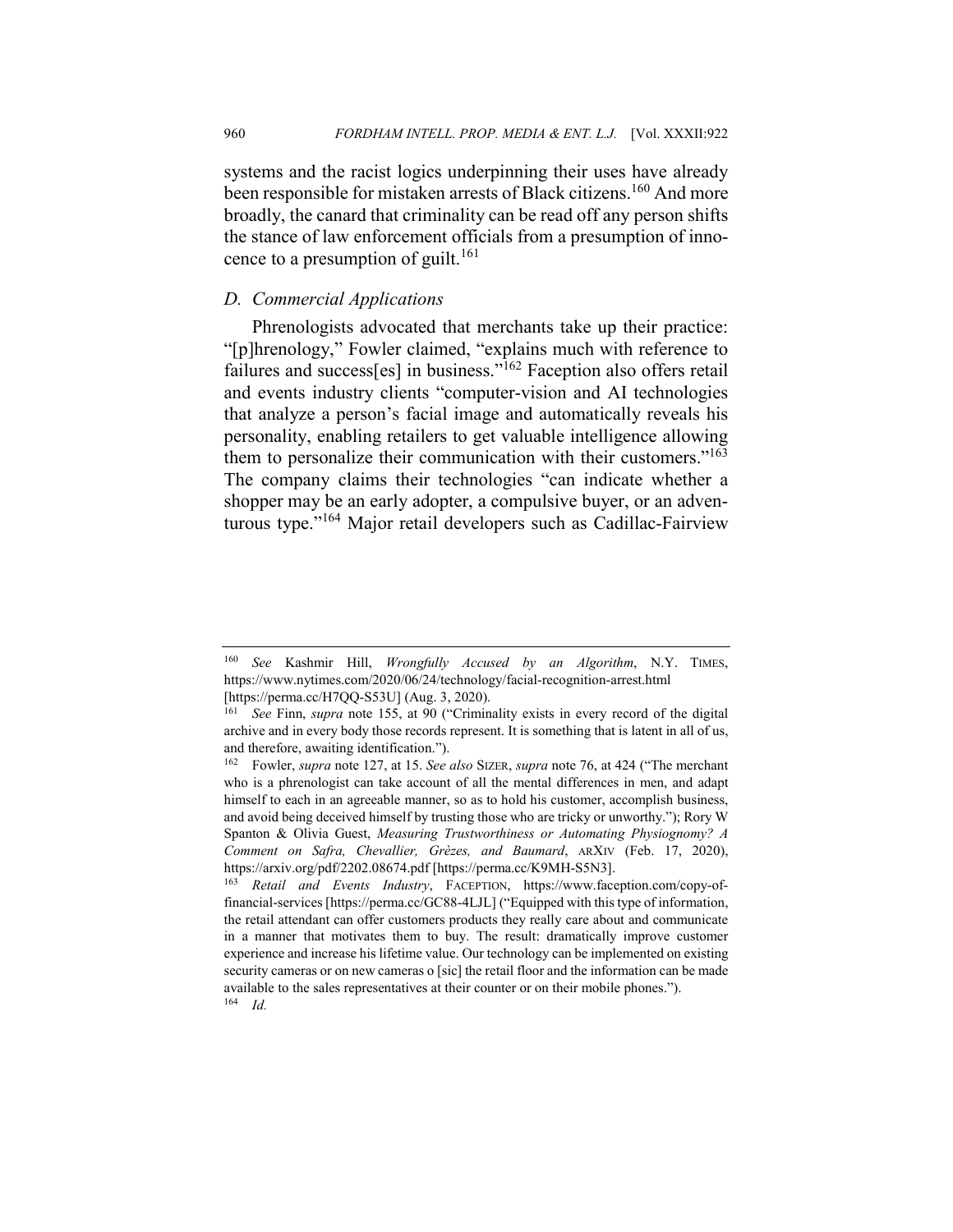in Canada<sup>165</sup> and NewMark Merrill Cos in the United States<sup>166</sup> have tested FRT systems on their properties to infer customers' ages and genders, often with little notice to them.

## *E. Emotion Analysis*

With their focus on how inner tendencies could be discerned from the exterior of the body, early phrenologists were implicitly concerned with human emotions and their associated expressions. Fowler averred that, "[a] knowledge of [p]hrenology helps us to understand our neighbor and comprehend the peculiarities of his disposition."167 Later phrenologists theorized a causal link between purported faculties of the brain (as expressed by the shape of the head) and particular emotive tendencies more explicitly.<sup>168</sup> Contemporary AI-powered emotion detection and analysis systems, particularly as they are marketed and discussed in the press, often assume a similar connection between a person's subjective emotional state and its outward expression.<sup>169</sup> Often grounded in the Basic Emotion Theory ("BET") developed by American psychologist Paul

<sup>165</sup> *See, e.g*., *Cadillac Fairview Collected 5 Million Shoppers' Images*, OFF. OF PRIV. COMM'R OF CAN. (Oct. 29, 2020), https://www.priv.gc.ca/en/opc-news/news-andannouncements/2020/nr-c\_201029/ [https://perma.cc/DHN2-2WAZ].

<sup>166</sup> *See, e.g*., *Shopping Centers Exploring Facial Recognition in Brave New World of Retail*, NEWMARK MERRILL COS. (July 2, 2019), https://www.newmarkmerrill.com/ shopping-centers-exploring-facial-recognition-in-brave-new-world-of-retail/ [https://perma.cc/NZU3-R9DC].

<sup>167</sup> Fowler, *supra* note 127, at 3.

<sup>168</sup> *See, e.g.*, LOUIS ALLEN VAUGHT, VAUGHT'S PRACTICAL CHARACTER READER 85 (1902) ("Those who have control of their appetites and feelings regulate their lips like the first outline; those who have not will have a position of the lips like the second.").

<sup>169</sup> *See, e.g*., Elaine Sedenberg & Josh Chuang, *Smile for the Camera: Privacy and Policy Implications of Emotion AI*, ARXIV (Sept. 2017), https://arxiv.org/pdf/1709.00396.pdf [https://perma.cc/LZ3C-XL95]; ANDREW MCSTAY, EMOTIONAL AI: THE RISE OF EMPATHIC MEDIA 55 (2018); Luke Stark, *Algorithmic Psychometrics and the Scalable Subject*, 48 SOC. STUD. SCI. 204 (2018); Luke Stark, *Affect and Emotion in digitalSTS*, *in* DIGITALSTS: A FIELD GUIDE FOR SCIENCE & TECHNOLOGY STUDIES 117 (Janet Vertesi & David Ribes eds., 2019); KATE CRAWFORD ET AL., AI NOW 2019 REPORT (2019), https://ainowinstitute.org/AI\_Now\_2019\_Report.pdf [https://perma.cc/RJZ4-TFMX]; Luke Stark & Jesse Hoey, *The Ethics of Emotion in Artificial Intelligence Systems*, *in* FACCT'21:PROCEEDINGS OF THE 2021 ACM CONFERENCE ON FAIRNESS, ACCOUNTABILITY, AND TRANSPARENCY 782 (2021), https://dl.acm.org/doi/pdf/10.1145/3442188.3445939 [https://perma.cc/QY4D-GK9H]; KATE CRAWFORD, ATLAS OF AI 151 (2021).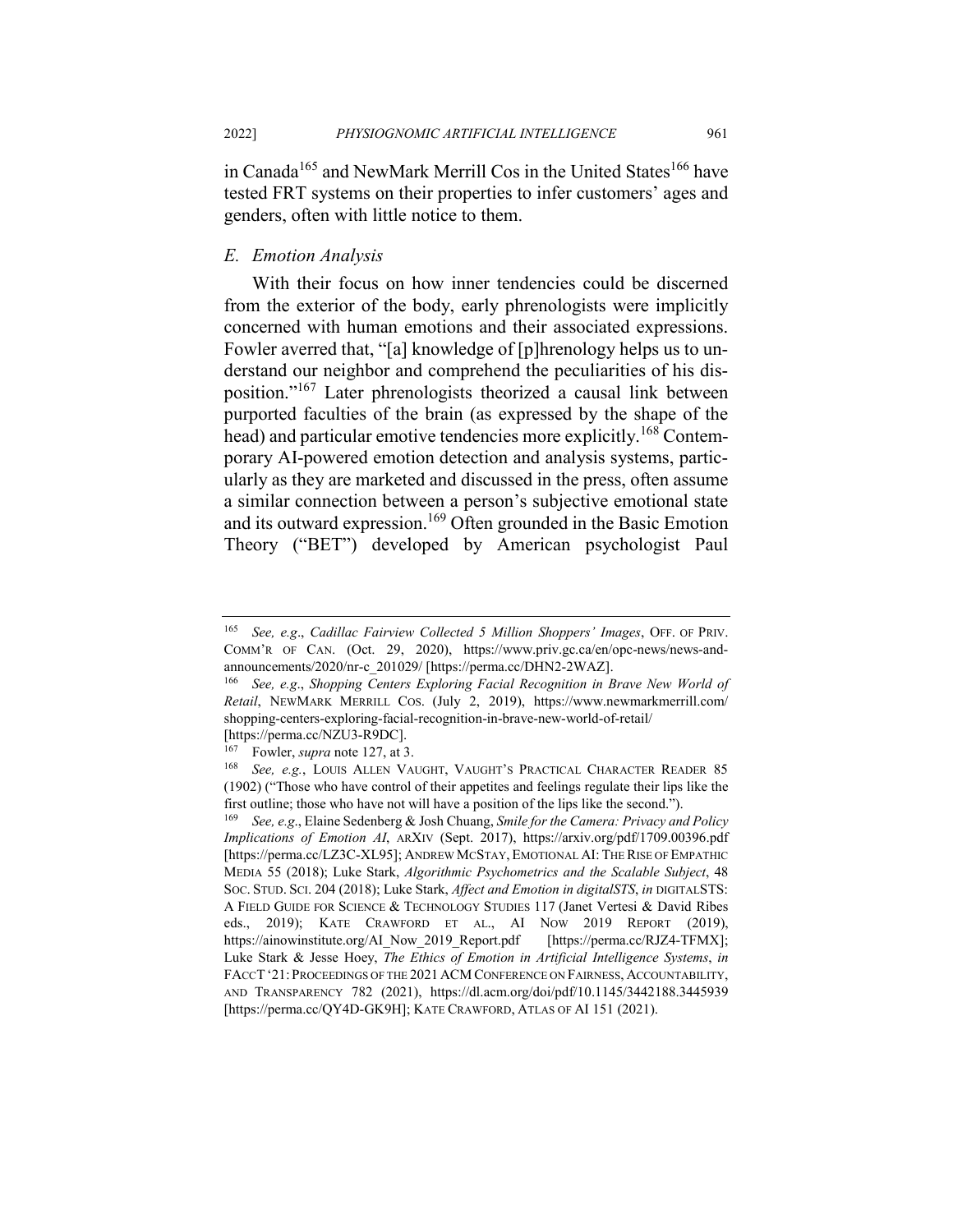Ekman,  $170$  these systems assume that discrete categories of human emotion are universally legible via external signals such as movements of the face<sup>171</sup> or tones of voice.<sup>172</sup> They are predicated on the idea that emotions motivate human behavior in ways that are hard to consciously suppress—claims that have been contested on multiple scientific and social grounds.<sup>173</sup> As a result, the complexity of human emotions are frequently flattened by these systems into one more physiognomic indicator; for instance, emotion analysis technologies have been used to obtain "scientific" evidence of criminal culpability based on the purported degree of guilt expressed by an accused individual.<sup>174</sup>

## *F. Matchmaking*

Fowler celebrated phrenology as, "an all-important aid in choosing suitable companions for life,"<sup>175</sup> and contemporary physiognomic AI systems make similar claims about their ability to match and sort individuals into homogenous, homophilous, and implicitly harmonious groups.<sup>176</sup> Published claims that such analyses can

<sup>170</sup> *See* Paul Ekman & Wallace V. Friesen, *Constants Across Cultures in the Face and Emotion*, 17 J. PERSONALITY & SOC. PSYCH. 124 (1971); PAUL EKMAN & ERIKA L ROSENBERG, WHAT THE FACE REVEALS: BASIC AND APPLIED STUDIES OF SPONTANEOUS EXPRESSION USING THE FACIAL ACTION CODING SYSTEM (FACS) 3 (2005).

<sup>171</sup> *See* Ekman & Friesen, *supra* note 170, at 128 ("The results . . . clearly support our hypothesis that particular facial behaviors are universally associated with particular emotions.").

<sup>172</sup> *See* Semel, *supra* note 77.

<sup>173</sup> *See, e.g*., Lisa Feldman Barrett, *Are Emotions Natural Kinds?*, 1 PERSPS. ON PSYCH. SCI. 28 (2006); RUTH LEYS, THE ASCENT OF AFFECT 270 (2017); LISA FELDMAN BARRETT, HOW EMOTIONS ARE MADE: THE SECRET LIFE OF THE BRAIN 42 (2017); Barrett et al., *supra*  note 3, at 46 (" . . . the facial configurations in question are not 'fingerprints' or diagnostic displays that reliably and specifically signal particular emotional states regardless of context, person, and culture. It is not possible to confidently infer happiness from a smile, anger

from a scowl, or sadness from a frown, as much of current technology tries to do when applying what are mistakenly believed to be the scientific facts.").

<sup>174</sup> *See* ARTICLE 19, *supra* note 144, at 19 ("The argument driving this [work]—and all uses of emotion recognition in public security settings—is the belief that people feel guilt before committing a crime, and that they cannot mask this 'true' inner state in facial expressions so minor or fleeting that only high-resolution cameras can detect them.").

<sup>175</sup> Fowler, *supra* note 127, at 14.

<sup>176</sup> *See* Chun et al., *supra* note 30.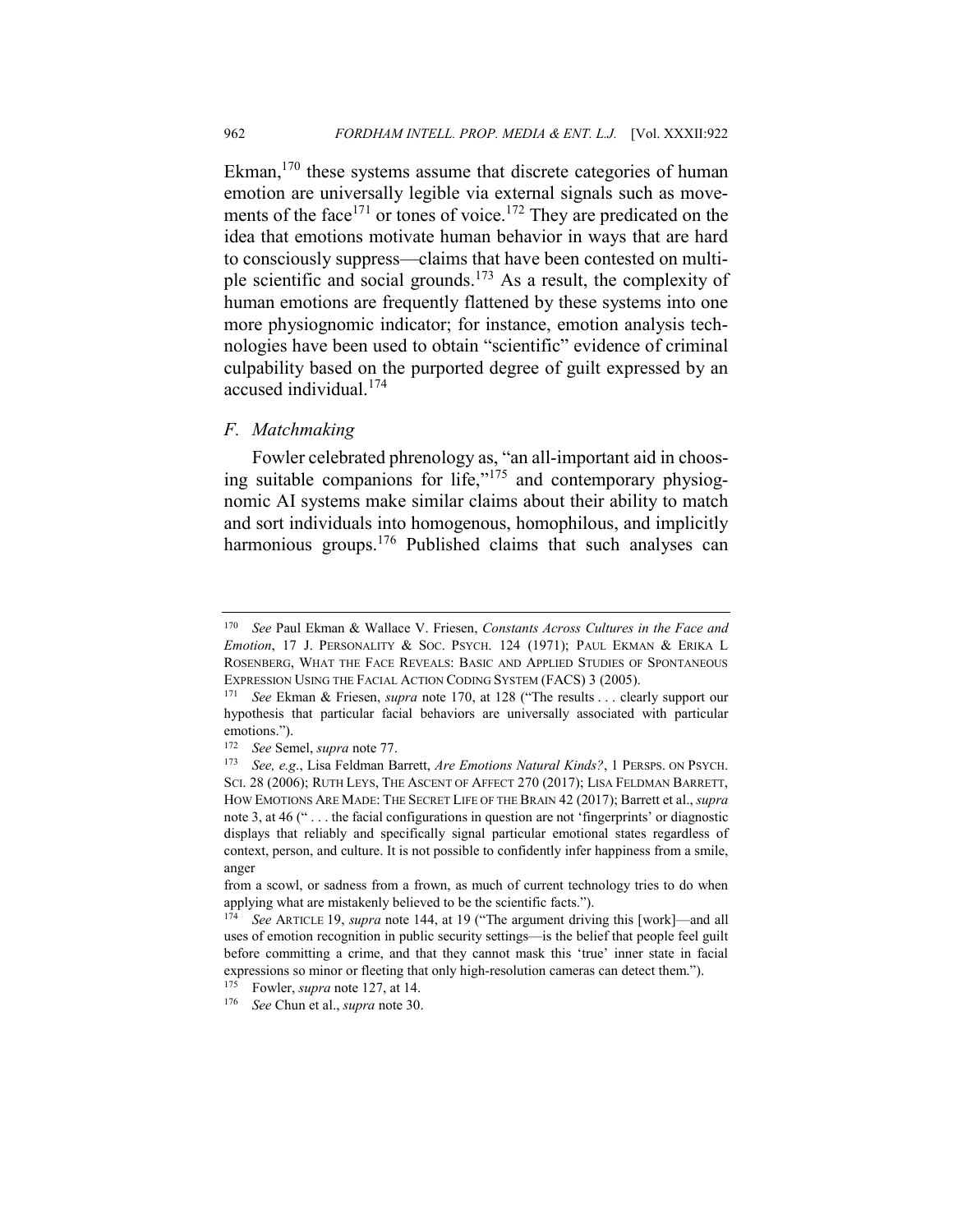determine sexual orientation<sup>177</sup> and political affiliation from images of a face<sup>178</sup> have been roundly critiqued and debunked.<sup>179</sup> However, physiognomic AI remains an appealing commercial hook for other kinds of matchmaking. For instance, by mastering phrenological practice, Fowler underscored that, "one is enabled to find that combination of faculties and temperaments which will produce happiness in married life."<sup>180</sup> In July 2015, the United States Government Accountability Office ("U.S. GAO") identified "online dating" as an industry where "facial recognition technology has applications that can be useful to consumers and businesses."<sup>181</sup> The U.S. GAO highlighted that "some online dating companies use facial recognition to determine the facial features a user finds most attractive and search their database for individuals with similar features."<sup>182</sup> More broadly, a plethora of facial filters available via social media platforms sort and categorize users into various categories, and even alter or re-animate their images according to these same categories.<sup>183</sup> Most infamously, filters available via smartphone applications such as FaceApp often allow users to modify their faces based on physiognomic racial stereotypes.184

<sup>177</sup> *See* Wang & Kosinski, *supra* note 6.

<sup>178</sup> *See* Kosinski, *supra* note 12.

<sup>179</sup> *See* Agüera y Arcas et al., *supra* note 1.

Fowler, *supra* note 127, at 14.

<sup>181</sup> U.S. GOV'T ACCOUNTABILITY OFF., GAO-15-621, FACIAL RECOGNITION TECHNOLOGY—COMMERCIAL USES, PRIVACY ISSUES, AND APPLICABLE FEDERAL LAW 7, 10 (2015), https://www.gao.gov/assets/680/671764.pdf [https://perma.cc/EQ56-QY29].

<sup>182</sup> *Id.*; *see also* Caitlin Dewey, *We Tried Out the Facial Recognition Software that Match.com Will Use to Find People Who 'Look like Your Exes*,*'* WASH. POST (June 18, 2014), https://www.washingtonpost.com/news/the-intersect/wp/2014/06/18/we-tried-outthe-facial-recognition-software-that-match-com-will-use-to-find-people-who-look-likeyour-exes/ [https://perma.cc/6ZJE-KC68].

<sup>183</sup> *See, e.g*., Stark, *supra* note 65; Stephen Monteiro, *Gaming Faces: Predictive and Diagnostic Face Scanning in Social Media and the Legacy of Racist Face Analysis*, INFO., COMMC'N & SOC'Y (Jan. 30, 2022), https://www.tandfonline.com/doi/abs/10.1080/ 1369118X.2021.2020867 [https://perma.cc/6K9N-24EY].

<sup>184</sup> *See* Alex Hern, *FaceApp Forced to Pull 'Racist' Filters that Allow 'Digital Blackface*,*'* GUARDIAN (Aug. 10, 2017, 5:19 AM), https://www.theguardian.com/ technology/2017/aug/10/faceapp-forced-to-pull-racist-filters-digital-blackface [https://perma.cc/YS3R-3VME].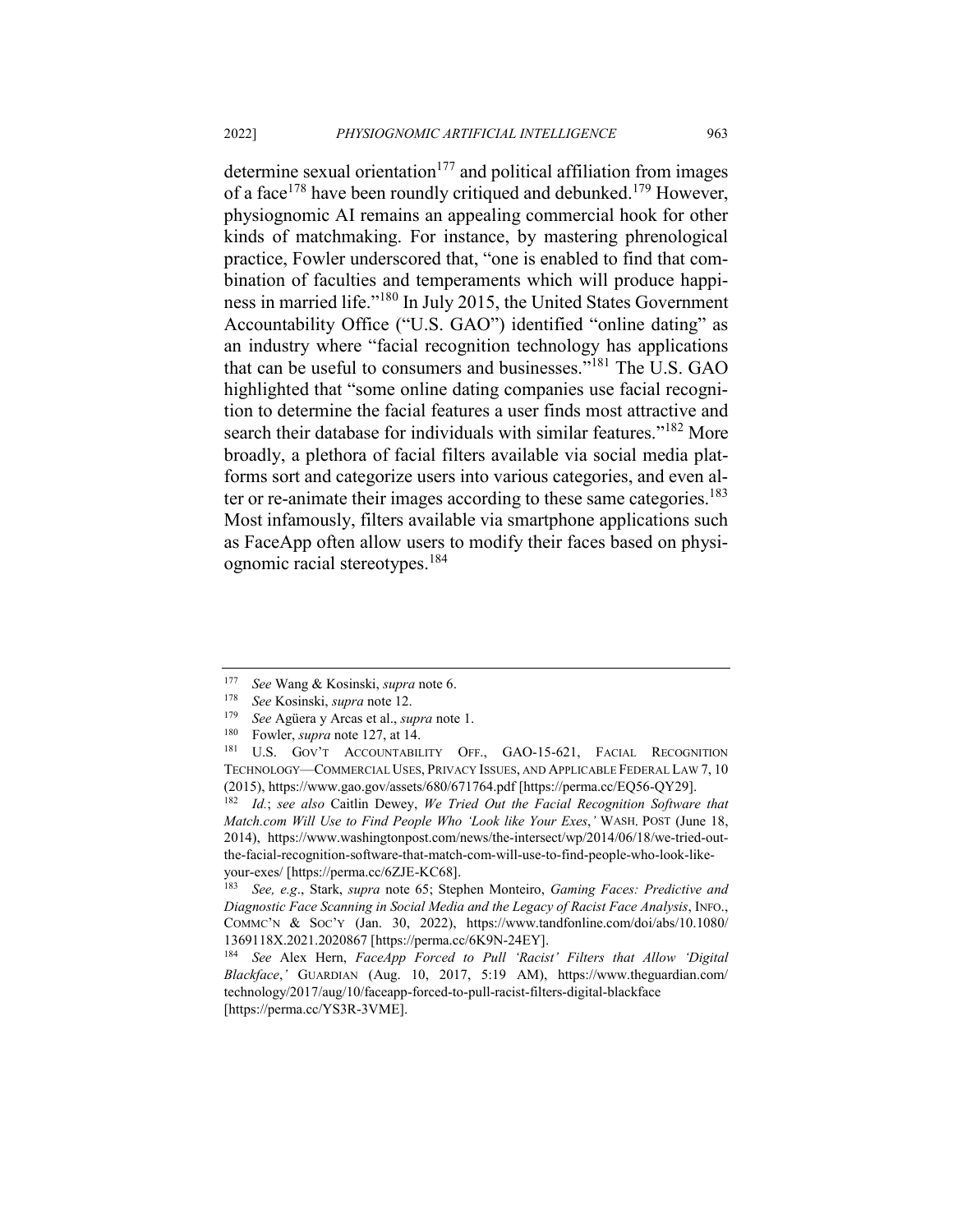#### V. ADDRESSING PHYSIOGNOMIC AI

The reanimation of physiognomy and phrenology at scale through computer vision and  $ML^{185}$  is a matter of urgent societal concern. This Article advocates for legislative action to forestall and roll back the proliferation of physiognomic AI systems in both public and private contexts. To that end, it offers a menu of potential policy levers to significantly limit the deployment of physiognomic AI, which we hope will both inspire and strengthen state and federal legislation and serve as conceptual models for jurisdictions around the globe. $186$ 

We begin our policy discussion by advocating for the abolition of physiognomic AI and by observing the paucity of procedural and

<sup>185</sup> *See, e.g.*, Agüera y Arcas et al., *supra* note 1 ("Rapid developments in artificial intelligence and machine learning have enabled scientific racism to enter a new era, in which machine-learned models embed biases present in the human behavior used for model development. Whether intentional or not, this 'laundering' of human prejudice through computer algorithms can make those biases appear to be justified objectively.").

<sup>186</sup> Historical legal responses to phrenology—which was often grouped with other practices like "fortune telling, character reading, and mind reading"—in the United States include state and municipal prohibitions on the practice of phrenology, national broadcasting prohibitions on advertising the practice of phrenology, and limitations on the admission of evidence based on phrenology. *See, e.g*., Tovino, *supra* note 128, at 203–05; GA. CODE ANN. § 36-1-15 (West 2020) ("The county governing authority may by proper Ordinance prohibit . . . the practice of fortunetelling, phrenology, astrology, clairvoyance, palmistry, or other kindred practices, businesses, or professions where a charge is made or a donation accepted for the services and where the practice is carried on outside the corporate limits of the municipality."); S.C. CODE ANN. § 16-17-690 (1976); LINCOLN, NEB., ORDINANCES § 9.40.030 (1997); AZUSA, CAL., MUN. CODE § 8.52.060 ("No person shall practice or profess to practice or engage in the business or art of . . . phrenology . . . or any similar business or art, who either solicits or receives a gift or fee or other consideration for such practice, or where admission is charged for such practice."); TELEVISION CODE  $\S$ [V(12), IX(10) (NAT'L ASS'N OF BROADS., 19th ed. 1976); Gen. Elec. Co. v. Joiner, 522 U.S. 136, 153 n.6 (1997) (Stevens, J., concurring); United States v. Gipson, 24 M.J. 246, 249 (1987) ("At the bottom [of the scientific evidence hierarchy] lies a junk pile of contraptions, practices, techniques, etc., that have been so universally discredited that a trial judge may safely decline even to consider them, as a matter of law. To that level have been relegated such enterprises as phrenology, astrology, and voodoo."); JACK B. WEINSTEIN & MARGARET A. BERGER, 4 WEINSTEIN'S FEDERAL EVIDENCE § 702.05[3] (Joseph M. McLaughlin ed., 2d ed. 1997) ("The reliability requirement is designed to exclude so-called—junk science—conjuring up memories of the phrenology craze where the bumps on a person's head were felt in order to determine character traits from federal courts. At the very least, scientific opinions offered under Rule 702 must be based on sound scientific methods and valid procedures.").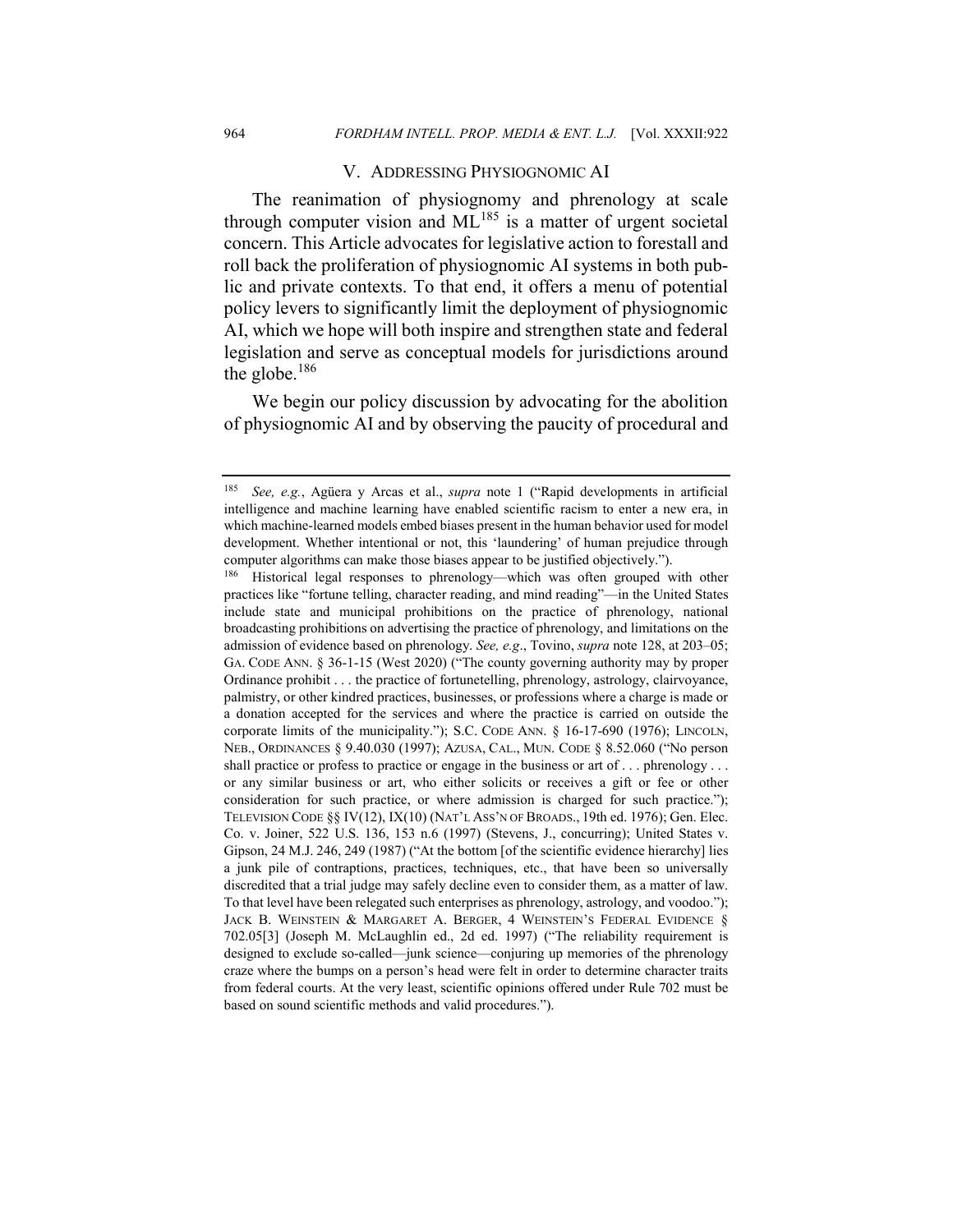managerial regimes of fairness, accountability, and transparency in addressing physiognomic AI. From there, we posit regimes of U.S. consumer protection law, biometric privacy law, and civil rights law as vehicles for rejecting physiognomy's digital renaissance. First, we argue that physiognomic AI should be categorically rejected as oppressive and unjust. Second, we argue lawmakers should declare physiognomic AI to be unfair and deceptive *per se*. Third, we argue that lawmakers should enact or expand biometric privacy laws to prohibit physiognomic AI. Fourth, we argue that lawmakers should prohibit physiognomic AI in places of public accommodation.

## *A. Abolition: Physiognomic AI Should Be Categorically Rejected as Oppressive and Unjust*

We must situate our response to physiognomic AI in an abolitionist vision and praxis.<sup>187</sup> Abolition calls on us, as Patrisse Cullors writes, "not only to destabilize, deconstruct, and demolish oppressive systems, institutions, and practices, but also to repair histories of harm across the board."188 Physiognomy and phrenology—in any form—are oppressive and unjust, and their disturbing renaissance through AI and ML technologies should be categorically rejected as such. As a matter of first principles, we must ask ourselves: do we want to live in a society where physiognomic AI is commonplace, routinely making or informing decisions that impact people's lives and opportunities? We must undoubtedly answer in the negative. Physiognomic AI is unjust in principle and in practice. It should be banned for all intents and purposes such that it is as legally and politically unpalatable as it is morally. The categorical rejection and abolition of physiognomic AI systems is not a new idea, but it remains a necessary one. The movement to ban FRT<sup>189</sup>—a subclass of

<sup>187</sup> *See* Patrisse Cullors, *Abolition and Reparations: Histories of Resistance, Transformative Justice, and Accountability*, 132 HARV. L. REV. 1684 (2019); PAULO FREIRE, PEDAGOGY OF THE OPPRESSED 51 (Myra Bergman Ramos trans., Continuum 30th Anniversary ed. 2005) (1970) ("Functionally, oppression is domesticating. To no longer be prey to its force, one must emerge from it and turn upon it. This can be done only by means of the praxis: reflection and action upon the world in order to transform it."). <sup>188</sup> Cullors, *supra* note 187, at 1686.

<sup>189</sup> *See* Hartzog & Selinger, *supra* note 68; BAN FACIAL RECOGNITION, https://www.banfacialrecognition.com/ [https://perma.cc/ZK3D-VNCY]; Lindsey Barrett, *Ban Facial Recognition Technologies for Children—And for Everyone Else*, 26 B.U.J. SCI. & TECH. L. 223, 275 (2020) ("Facial recognition technologies should be banned because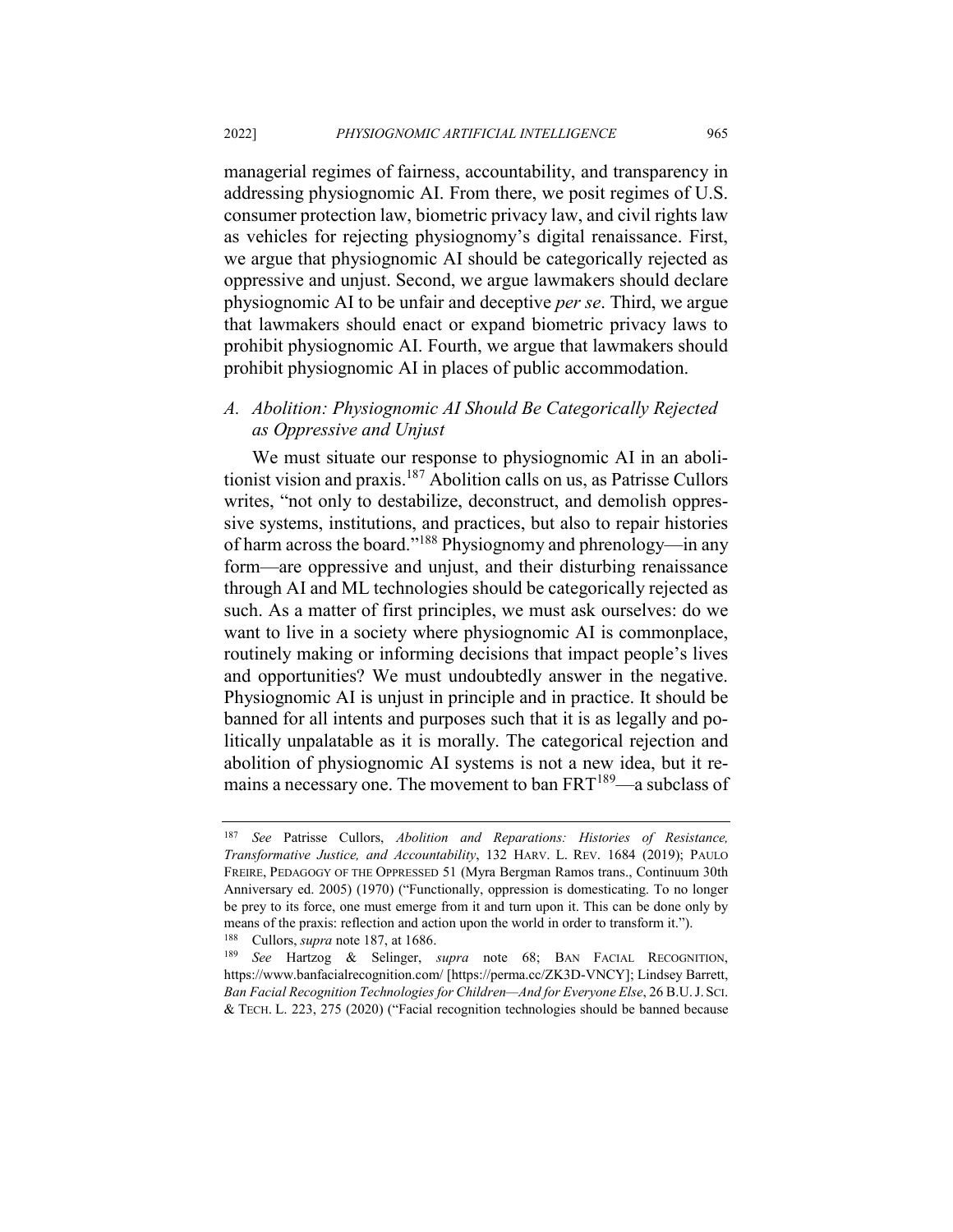physiognomic AI—at the local,<sup>190</sup> state,<sup>191</sup> and federal<sup>192</sup> levels in the United States is testament to this animating spirit in our contemporary nation.

they corrode privacy and due process, damage free expression, and enable dangerous discrimination, all while being difficult or impossible to avoid.").<br><sup>190</sup> Multiple municipalities have banned the use of facial recogr

Multiple municipalities have banned the use of facial recognition technology by city government outright, including (but not limited to): San Francisco (Kate Conger et al., *San Francisco Bans Facial Recognition Technology*, N.Y. TIMES (May 14, 2019), https://www.nytimes.com/2019/05/14/us/facial-recognition-ban-san-francisco.html

<sup>[</sup>https://perma.cc/PU3J-6HE4]), Oakland (*Oakland Approves Face Recognition Surveillance Ban as Congress Moves to Require Government Technology*, ACLU (July 17, 2019), https://www.aclu.org/press-releases/oakland-approves-face-recognitionsurveillance-ban-congress-moves-require-government [https://perma.cc/46B9-SS28]), Berkeley (Tom McKay, *Berkeley Becomes Fourth U.S. City to Ban Face Recognition in Unanimous Vote*, POPULAR RESISTANCE (Oct. 18, 2019), https://popularresistance.org/ berkeley-becomes-fourth-u-s-city-to-ban-face-recognition-in-unanimous-vote/

<sup>[</sup>https://perma.cc/A258-YFGM]), Boston (Ally Jarmanning, *Boston Lawmakers Vote to Ban Use of Facial Recognition Technology by the City*, NAT'L PUB.RADIO (June 24, 2020), https://www.npr.org/sections/live-updates-protests-forracial-justice/2020/06/24/

<sup>883107627/</sup>boston-lawmakers-vote-to-ban-use-of-facial-recognitiontechnology-by-thecity [https://perma.cc/NK4S-J46E]), and Somerville (*Somerville Becomes First East Coast City to Ban Government Use of Face Recognition Technology*, ACLU (June 28, 2019), https://www.aclu.org/press-releases/somerville-becomes-first-east-coast-city-bangovernment-use-face-recognition [https://perma.cc/J4YH-V8HS]).

<sup>191</sup> In 2020, we have seen numerous proposed state laws and regulations targeting AIdriven biometric surveillance. *See* H.B. 2644, 66th Leg., Reg. Sess. (Wash. 2020) (proposing to prohibit AI profiling in some public places, decision-making processes); H.B. 2856, 66th Leg., Reg. Sess. (Wash. 2020) (moratorium on the use of facial recognition in public accommodations as well as by government agencies in Washington State).

<sup>192</sup> *See* Barrett, *supra* note 189, at 278 ("The goal of a comprehensive and federal ban on facial recognition may be lofty, but it is not impossible given the enormous shift in awareness and political will."). Senators Booker and Merkley introduced a bill that would ban federal uses of facial recognition technology and prohibit states and local entities from using federal funding for facial recognition technology until Congress passes legislation regulating it. *See* Ethical Use of Facial Recognition Act of 2020, S. 3284, 116th Cong. § 2 (2020); *see also Booker Introduces Bill Banning Facial Recognition Technology in Public Housing*, BOOKER SEN. (Nov. 1, 2019), https://www.booker.senate.gov/?p=press\_release& id=1007 [https://perma.cc/MWZ6-F4ZT]. Senator Bernie Sanders called for a nationwide ban on facial recognition technology as part of his 2020 Presidential platform. *See* Shirin Ghaffary, *Bernie Sanders Wants to Ban Police Use of Facial Recognition Technology*, VOX (Aug. 10, 2019, 3:30 PM), https://www.vox.com/recode/2019/8/19/20812594/berniesanders-ban-facial-recognition-tech-police [https://perma.cc/9DW7-LW8M]; Candice Bernd, *States, 2020 Candidates Push Back Against Facial Recognition Technology*, TRUTHOUT (Sept. 24, 2019), https://truthout.org/articles/states-2020-candidates-pushback-against-facial-recognition-technology/ [https://perma.cc/64W8-5RMW]. For House Oversight hearings on facial recognition technology, see *Facial Recognition Technology (Part 1): Its Impact on our Civil Rights and Liberties: Hearing Before the H. Comm on*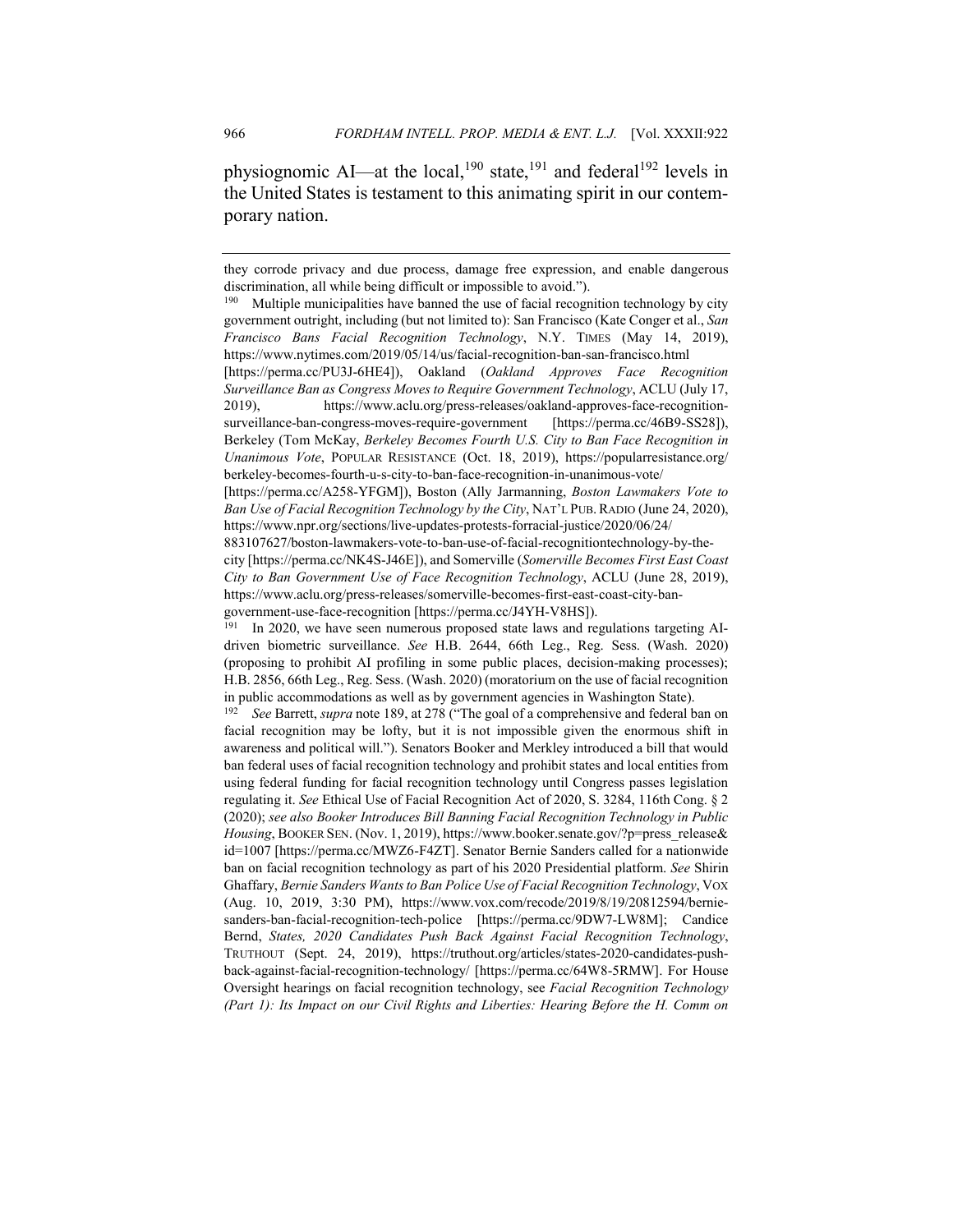Legislative and regulatory developments in the European Union are a further testament to the categorical rejection and abolition of physiognomic AI systems. The EU has advanced categorical prohibitions on certain forms of AI. The recently-published European Union Artificial Intelligence Regulation ("EU AI Regulation") delineates prohibited forms of AI, including, but not limited to:

> AI systems by public authorities or on their behalf for the evaluation or classification of the trustworthiness of natural persons over a certain period of time based on their social behaviour or known or predicted personal or personality characteristics, with the social score leading to either or both of the following: (i) detrimental or unfavourable treatment of certain natural persons or whole groups thereof in social contexts which are unrelated to the contexts in which the data was originally generated or collected; (ii) detrimental or unfavourable treatment of certain natural persons or whole groups thereof that is unjustified or disproportionate to their social behaviour or its gravity.<sup>193</sup>

These prohibitions fall squarely within those we argue for in this Article.

Aiming to deepen the prohibitions of the EU AI Regulation, the European Data Protection Board ("EDPB") and European Data Protection Supervisor ("EDPS") called for "a general ban on any use of AI for automated recognition of human features in publicly accessible spaces, such as recognition of faces, gait, fingerprints, DNA, voice, keystrokes and other biometric or behavioural signals, in any context," as well as "AI systems using biometrics to categorize individuals into clusters based on ethnicity, gender, political or sexual

*Oversight and Reform*, 116th Cong. (2019); *Facial Recognition Technology (Part II): Ensuring Transparency in Government Use: Hearing Before the H. Comm on Oversight and Reform*, 116th Cong. (2019); *Facial Recognition Technology (Part III): Ensuring Commercial Transparency & Accuracy: Hearing Before the H. Comm on Oversight and Reform*, 116th Cong. (2020).

<sup>193</sup> *See Proposal for a Regulation of the European Parliament and of the Council Laying Down Harmonised Rules on Artificial Intelligence (Artificial Intelligence Act) And Amending Certain Union Legislative Acts*, at 43, COM (2021) 206 final (Apr. 21, 2021).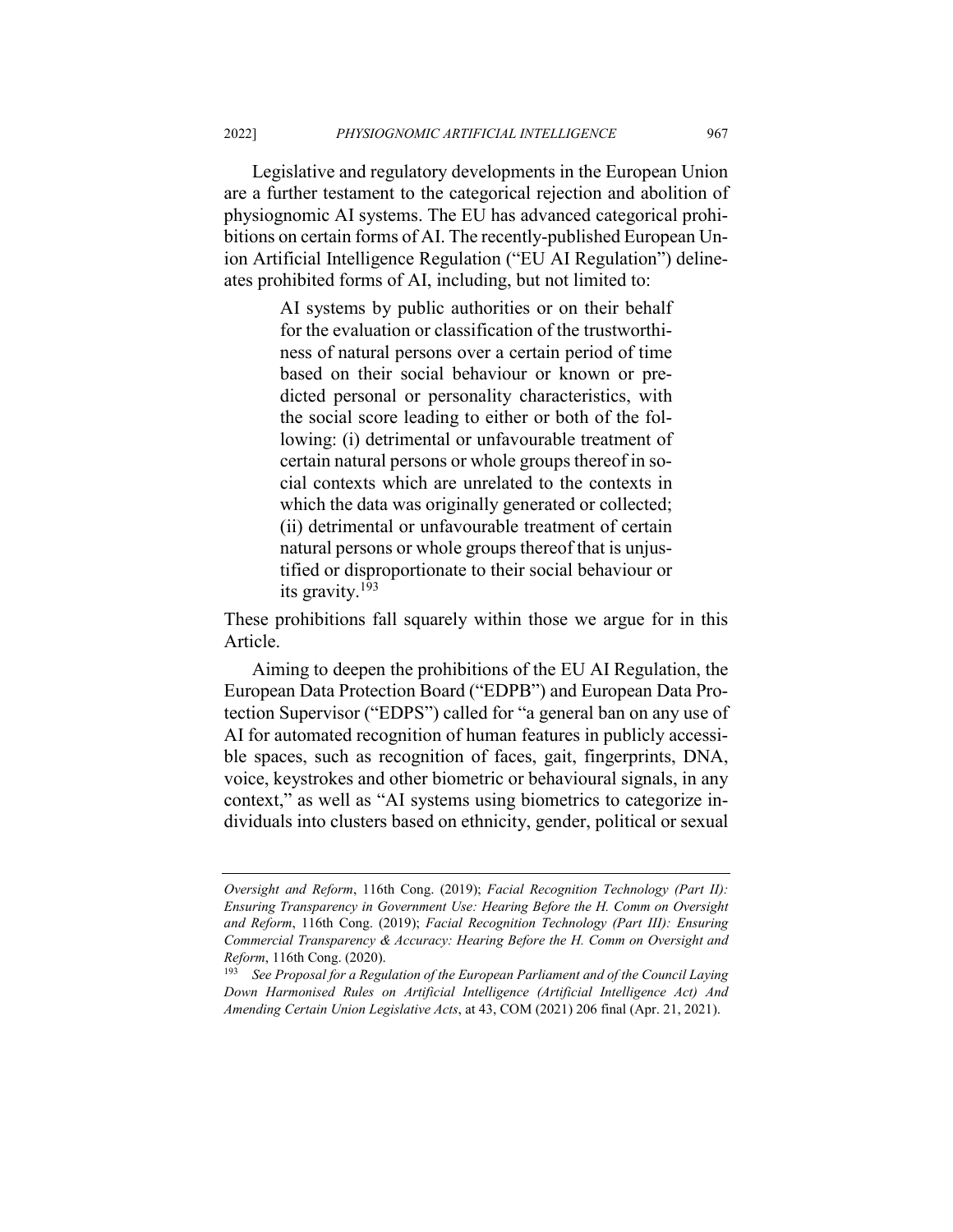orientation, or other grounds on which discrimination is prohibited . . . ."194 The EDPB and the EDPS also argued that "the use of AI to infer emotions of a natural person is highly undesirable and should be prohibited, except for very specified cases, such as some health purposes, where the patient emotion recognition is important, and that the use of AI for any type of social scoring should be prohibited."<sup>195</sup>

Ultimately, in working toward the abolition of physiognomic AI systems, lawmakers must not legitimize physiognomic AI through procedural safeguards. Procedural rules and safeguards—such as notice and consent, opt-in or out rights, or meaningful human review<sup>196</sup>—are principally and practically ill-equipped<sup>197</sup> to address the full slate of harms presented by physiognomic AI.<sup>198</sup> Trenchant critiques of "managerialization" in the context of privacy law<sup>199</sup> further illustrate why procedural rules would be inadequate for physiognomic AI.<sup>200</sup> Moreover, reframing the policy discourse from

See, e.g., Waldman, *supra* note 199, at 809–10, 834. Waldman notes:

<sup>194</sup> *See* European Data Protection Board Press Release, *supra* note 27.

<sup>195</sup> *See id.*

Take, for example, "meaningful human review," which features in policy proposals jettisoned by private industry, as a central safeguard for the roll out of physiognomic AI in public life and in legally significant decision making. Imagine if old-school, caliper-toting phrenology was used at scale today in virtually every facet of public life. Throwing meaningful human review into the mix evades the question of whether phrenology is wrong in principle. It casts phrenology as a problem of process. For those who seek procedural solutions the problem isn't measuring people's skulls and grading their worth, it's making sure you have a supervisor.

<sup>197</sup> Just as they are insufficient to addressing other privacy harms. *See* Daniel J. Solove, *Introduction: Privacy Self-Management and the Consent Dilemma*, 126 HARV. L. REV. 1880, 1881 (2013).

<sup>198</sup> *But see* Barrett, *supra* note 189, at 278 ("Enacting procedural rules rather than banning facial recognition is, of course, preferable to no regulation at all.").<br><sup>199</sup> See JULE COHEN BETWEEN TRUTH AND POWER: THE LEG.

**See JULIE E. COHEN, BETWEEN TRUTH AND POWER: THE LEGAL CONSTRUCTIONS OF** INFORMATIONAL CAPITALISM 143–47 (2019); Ari E. Waldman, *Privacy Law's False Promise*, 97 WASH. U. L. REV. 773, 808 (2020).

Some privacy professionals see privacy as one part of a compliance ecosystem focused on enhancing efficiency, speed, and productivity, while reducing the risk of debilitating fines. . . . [A]lthough consumers can benefit when companies start thinking about privacy as good for business, the value proposition is nevertheless shifted from what helps consumers to what helps corporations. When that happens, those responsible for compliance advance managerial, rather than substantive, privacy goals . . . merely symbolic structures are often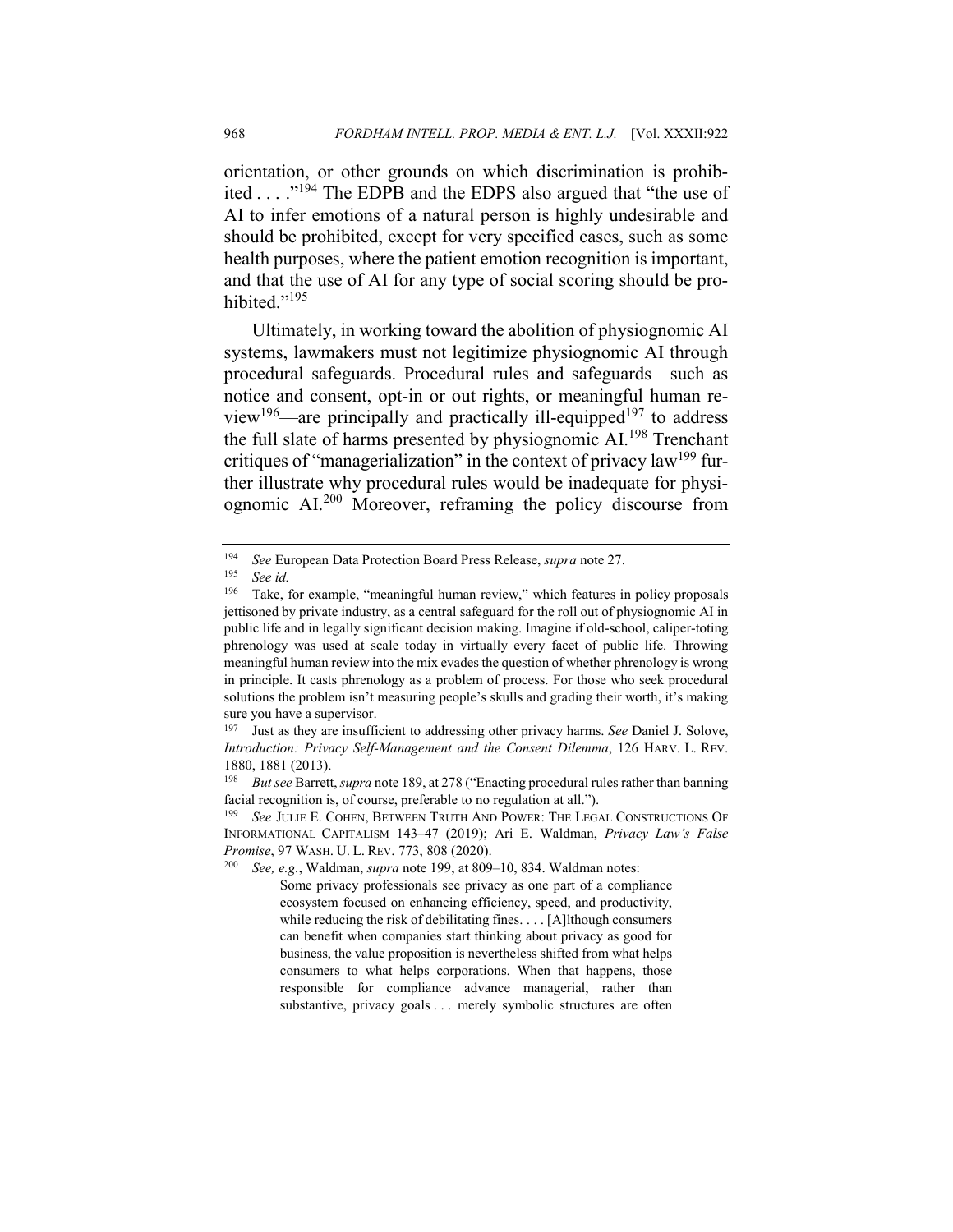"whether" to "how" to deploy physiognomic AI tacitly accepts the broad-based application of physiognomy to make important determinations about people's lives. Given that physiognomic AI is unjust in principle and in practice, the pursuit of procedural safeguards and technical fixes obfuscates and, in doing so, legitimates physiognomic ideas and their applications. The issue of physiognomy is not one of implementation; the morality of physiognomy is not resolvable through changes to input data and deployment. Subjecting everyone to physiognomy equally and transparently also misses the point: if state and federal lawmakers are to pursue legislative action, it should categorically reject physiognomic AI.

## *B. Consumer Protection Law: Lawmakers Should Declare Physiognomic AI to be Unfair and Deceptive Per Se*

Consumer protection law is a necessary and important tool in abolishing physiognomic AI. The bedrock of U.S. consumer protection doctrine is its prohibition on unfair and deceptive acts and practices in trade and commerce.<sup>201</sup> Section 5 of the Federal Trade Commission Act prohibits unfair and deceptive acts and practices and empowers the Federal Trade Commission ("FTC") to enforce the Act's prohibitions.202

Responsibility for protecting against unfair and deceptive practices, however, does not rest solely with the FTC. Indeed, every state has parallel and supplementary "unfair or deceptive acts or

being used to advance management goals to the detriment of consumers. . . . [Privacy] law is at risk . . . it is undergoing a process of what Lauren Edelman called legal endogeneity, whereby systems that have the veneer of legality—paper trails, assessments and audits, internal and external policies, to name just a few—take the place of actual adherence to the law. And when these merely symbolic structures proliferate, they undermine the substantive power of the law and shift the discourse of power, all to the detriment of consumer privacy.

*Id.* Julie E. Cohen, *Information Privacy Litigation as Bellwether for Institutional Change*, 66 DEPAUL L. REV. 535, 535 (describing the track records of private litigation in vindicating privacy harms as "stunningly poor" as the result of "denial of standing, enforcement of boilerplate waivers, denial of class certification, disposal via opaque multidistrict litigation proceedings, and cy pres settlements.").

<sup>201</sup> 15 U.S.C. § 45.

<sup>202</sup> *Id.* § 45.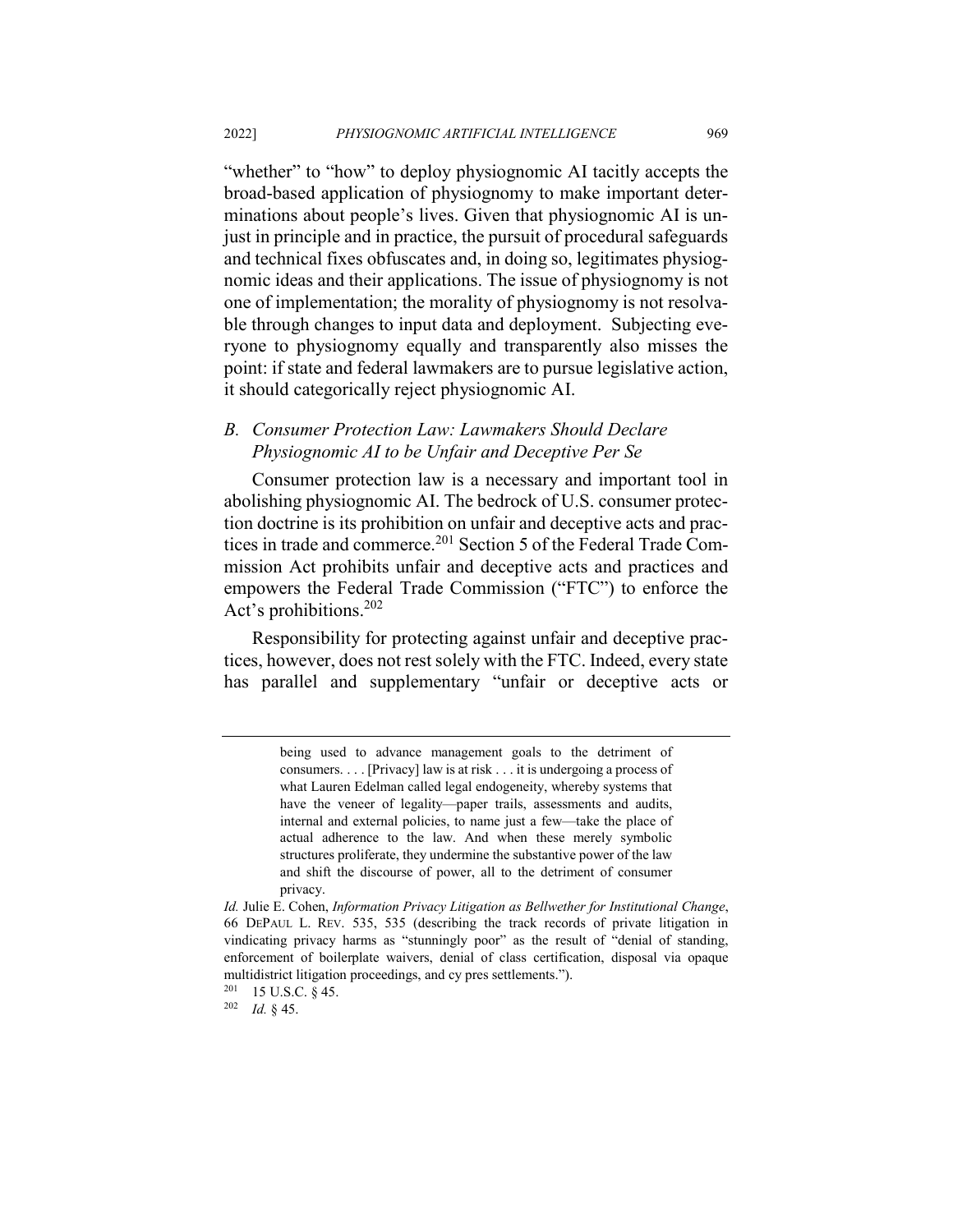practices" statutes or "UDAP" statutes.<sup>203</sup> These statutes empower state authorities, such as State Attorneys General Offices, and, in some cases, private litigants to enforce consumer protection laws.<sup>204</sup> While state UDAP statutes parallel the language of Section 5 of the FTC Act, they often have more teeth in terms of enforcement, including private rights of action, affording minimum and multiple damages, as well as attorney's fees for the prevailing consumer plaintiff.205 Further, state legislatures often declare specific acts or practices to be unfair and deceptive in themselves.<sup>206</sup>

The reanimation of racist pseudoscience at scale through computer vision and ML raises obvious problems not only of unfairness and deception, but also of immorality and oppression. Historically, policy and moral dimensions were central to the determination of unfairness, where the traditional criteria for unfairness consisted of three prongs: (1) whether the practices, without necessarily having been previously considered unlawful, offends public policy as it has

<sup>203</sup> *See generally* NAT'L CONSUMER L. CTR., UNFAIR AND DECEPTIVE ACTS AND PRACTICES (7th ed., 2008); CAROLYN L. CARTER, NAT'L CONSUMER L. CTR., CONSUMER PROTECTION IN THE STATES: A 50-STATE REPORT ON UNFAIR AND DECEPTIVE ACTS AND PRACTICES STATUTES (2009), https://www.nclc.org/images/pdf/pr-reports/report-udap-50 states.pdf [https://perma.cc/UN66-TLKK]; Marshall A. Leaffer & Michael H. Lipson, *Consumer Actions Against Unfair or Deceptive Acts or Practices: The Private Uses of Federal Trade Commission Jurisprudence*, 48 GEO. WASH. L. REV. 521 (1980); Jeff Sovern, *Private Actions Under the Deceptive Trade Practices Acts: Reconsidering the FTC Act as Rule Model*, 52 OHIO ST. L.J 437 (1991).

<sup>204</sup> *See generally* NAT'L CONSUMER L. CTR., *supra* note 203; CAROLYN L. CARTER, *supra*  note 203.<br> $\frac{205}{205}$ 

<sup>205</sup> *See generally* NAT'L CONSUMER L. CTR.,*supra* note 203; CAROLYN L. CARTER,*supra*  note 203.

<sup>206</sup> *See, e.g.*, Washington State: RCW 18.185.210 (bail bond agents), RCW 19.16.440 (collection agencies), RCW 19.100.190 (franchises), RCW 19.110.170 (business opportunity fraud), RCW 19.134.070(5) (credit service agencies), RCW 19.275.040 (pyramid schemes), RCW 64.36.330, .170 (time share sales), RCW 18.11.260 (auctions), RCW 19.158.010, .030 (commercial telephone solicitation), RCW 19.170.010 (advertising prizes and promotions), RCW 19.182.150 (Fair Credit Reporting Act), RCW 19.250.040 (personal wireless numbers), RCW 26.33.400(3) (adoption advertising), RCW 31.45.190 (check cashers), RCW 46.70.310 (formerly Unfair Motor Vehicle Practices—Dealers' Licenses), RCW 46.71.070 (automotive repair), RCW 49.60.030(3) (discrimination, civil rights), RCW 63.10.050 (consumer leases of motor vehicles), and RCW 80.36.400(3) (automatic dial answer services).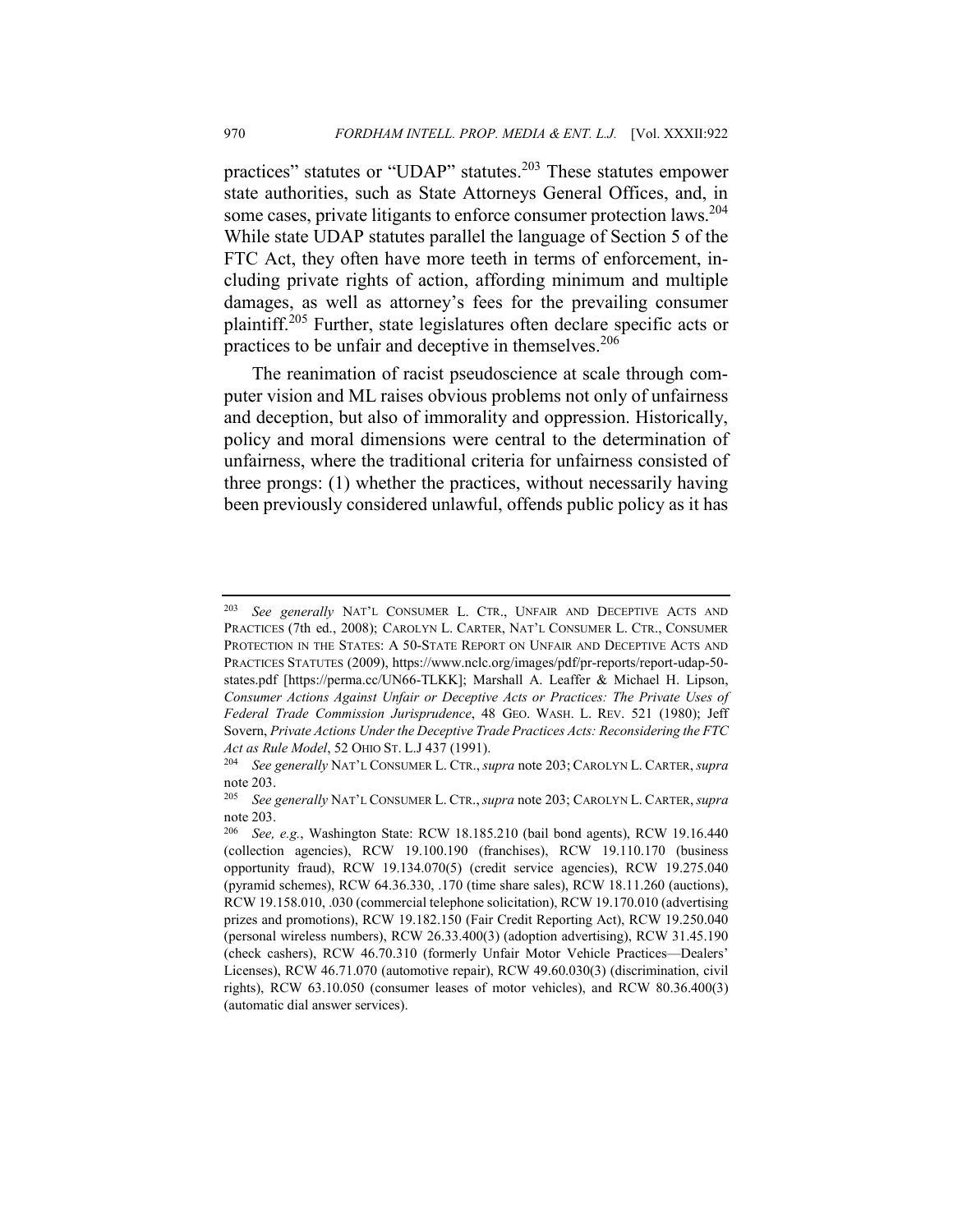been established by statutes, the commonly law, or otherwise;  $2^{07}$  (2) whether it is immoral, unethical, oppressive, or unscrupulous; and (3) whether it causes substantial injury to consumers.<sup>208</sup>

While the federal unfairness doctrine in U.S. consumer protection law has lost its original and arguably intuitive meaning based on moral considerations and has become more of a cost-benefit analysis,<sup>209</sup> legislatures at the state and federal levels remain empowered to declare specific acts unfair and deceptive.<sup>210</sup> For example, in 2020, members of the Washington State House of Representatives proposed legislation to declare the use of "artificial intelligence-enabled profiling"<sup>211</sup> in places of public accommodation<sup>212</sup> and in legally significant decision-making $2^{13}$  to be an unfair or deceptive act

 $207$  Whether, in other words, it is within at least the penumbra of some common law, statutory, or other established concept of unfairness.

<sup>208</sup> This language was originally used by the Commission in a proposed regulation that would have required a health warning in cigarette advertising. *See* Unfair or Deceptive Advertising and Labeling of Cigarettes in Relation to the Health Hazards of Smoking, 29 Fed. Reg. 8324, 8355 (1964). The rule was later superseded by legislation requiring a warning label in ads an on packages for cigarettes. Cigarette Labeling and Advertising Act of 1965, 15 U.S.C. §§ 1331–1340.

<sup>&</sup>lt;sup>209</sup> The Federal Trade Commission issued a policy statement on unfairness in 1980 that shifted primary emphasis to consumer injury, which must be substantial, not outweighed by countervailing benefits, and must be an injury that consumers could not reasonably avoid. *See* 15 U.S.C. § 45(n). Public policy has become a secondary confirming factor, and public morality has been dropped completely. *Id.* The policy was codified into the FTC Act in 1994. Thus, the unfairness doctrine in U.S. consumer protection law lost its original intuitive meaning based on moral considerations—becoming more of a cost-benefit analysis*. See generally* Neil W. Averitt, *The Meaning of "Unfair Acts or Practices" in Section 5 of the Federal Trade Commission Act*, 21 B.C. L. REV. 227 (1981).

<sup>210</sup> *See, e.g.*, H.B. 2644, 66th Leg., Reg. Sess. (Wash. 2020).

See id. (defining artificial intelligence-enabled profiling as "the automated or semiautomated process by which the external or internal characteristics of an individual are analyzed to determine, infer, or categorize an individual's state of mind, character, propensities, protected class status, political affiliation, religious beliefs or religious affiliation, immigration status, or employability." ).

*Id.* § 3(1) ("A person may not operate, install, or 20 commission the operation or installation of equipment incorporating 21 artificial intelligence-enabled profiling in any place of public 22 resort, accommodation, assemblage, or amusement, as defined in RCW 23 49.60.040.").

<sup>213</sup> *Id.* ("A person may not use artificial intelligence-enabled profiling to make decisions that produce legal effects or similarly significant effects concerning consumers. Decisions that include legal effects or similarly significant effects concerning consumers include, without limitation, denial or degradation of consequential services or support, such as financial or lending services, housing, insurance, educational enrollment, criminal justice,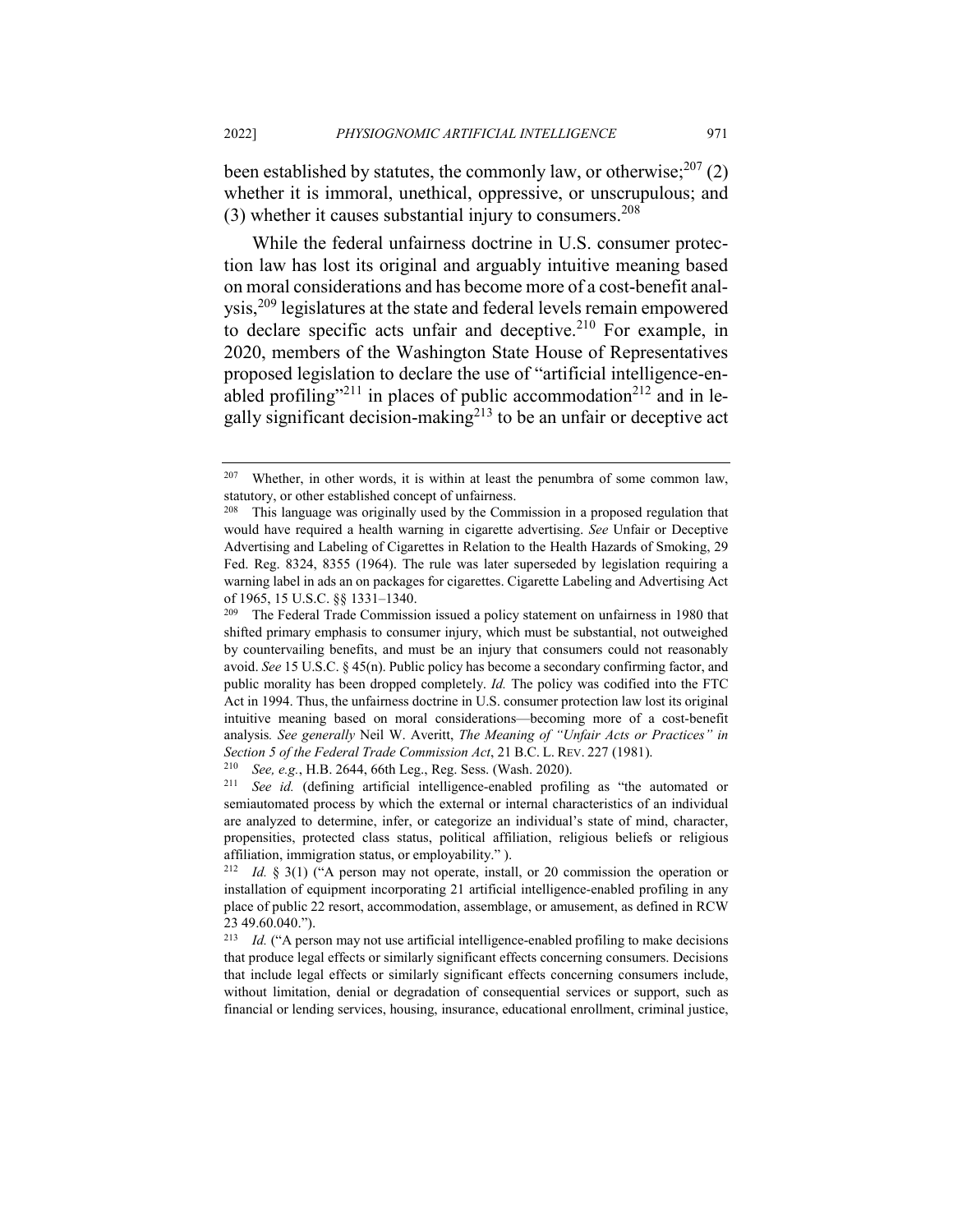in trade or commerce and an unfair method of competition for the purpose of applying Washington's Consumer Protection Act.<sup>214</sup>

Without *per se* status (or a revamped unfairness doctrine), we invite a battle of physiognomic substantiation. Rather than declaring that physiognomy and phrenology cannot work and rejecting it principally, the FTC and state attorneys general will have to fight every possible instance of physiognomic AI. This shifts power to developers of physiognomic AI and invites further rationalization and normalization of physiognomic logics. Physiognomy and phrenology are racist pseudosciences that are intrinsically immoral, unethical, oppressive, and unscrupulous, and physiognomic AI ought be regarded and regulated as such. Thus, lawmakers should declare physiognomic AI as a *per se* unfair and deceptive practice.

## *C. Biometric Law: Lawmakers Should Enact or Expand Biometric Privacy Laws to Prohibit Physiognomic AI*

While physiognomic AI is not wholly biometric—also involving "soft" biometric and non-biometric data $215$ —the use of AI systems for classification, detection, and prediction based on the human body fall squarely within the realm of biometric regulation and policy discourse. In the United States, Illinois's Biometric Information Privacy Act ("BIPA")<sup>216</sup> has emerged as both a model<sup>217</sup> and "high

employment opportunities, health care services, and access to basic necessities, such as food and water.").

<sup>214</sup> *Id.* § 4(1) ("The legislature finds that the practices covered by this chapter are matters vitally affecting the public interest for the purpose of applying the consumer protection act, chapter 19.86 RCW. A violation of this chapter is not reasonable in relation to the development and preservation of business and is an unfair or deceptive act in trade or commerce and an unfair method of competition for the purpose of applying the consumer protection act, chapter 19.86 RCW.").

<sup>215</sup> Note also that physiognomic AI as process is largely non-biometric (i.e., its purpose is not to identify a specific individual but rather to identify natural characteristics, capabilities, and future social outcomes of specific individuals).

<sup>&</sup>lt;sup>216</sup> Biometric Information Privacy Act, 740 ILL. COMP. STAT.  $14/15$  (2022).<br><sup>217</sup> CRAWFORD ET AL. *supra* note 169 at 33 (2019) ("Several proposals

<sup>217</sup> CRAWFORD ET AL., *supra* note 169, at 33 (2019) ("Several proposals, such as the Florida Biometric Privacy Act, the California Consumer Privacy Act, Bill S. 1385 in Massachusetts, NY SB 1203 in New York, and HB1493 in Washington, are explicitly modeled after Biometric Information Privacy Act (BIPA) . . . .").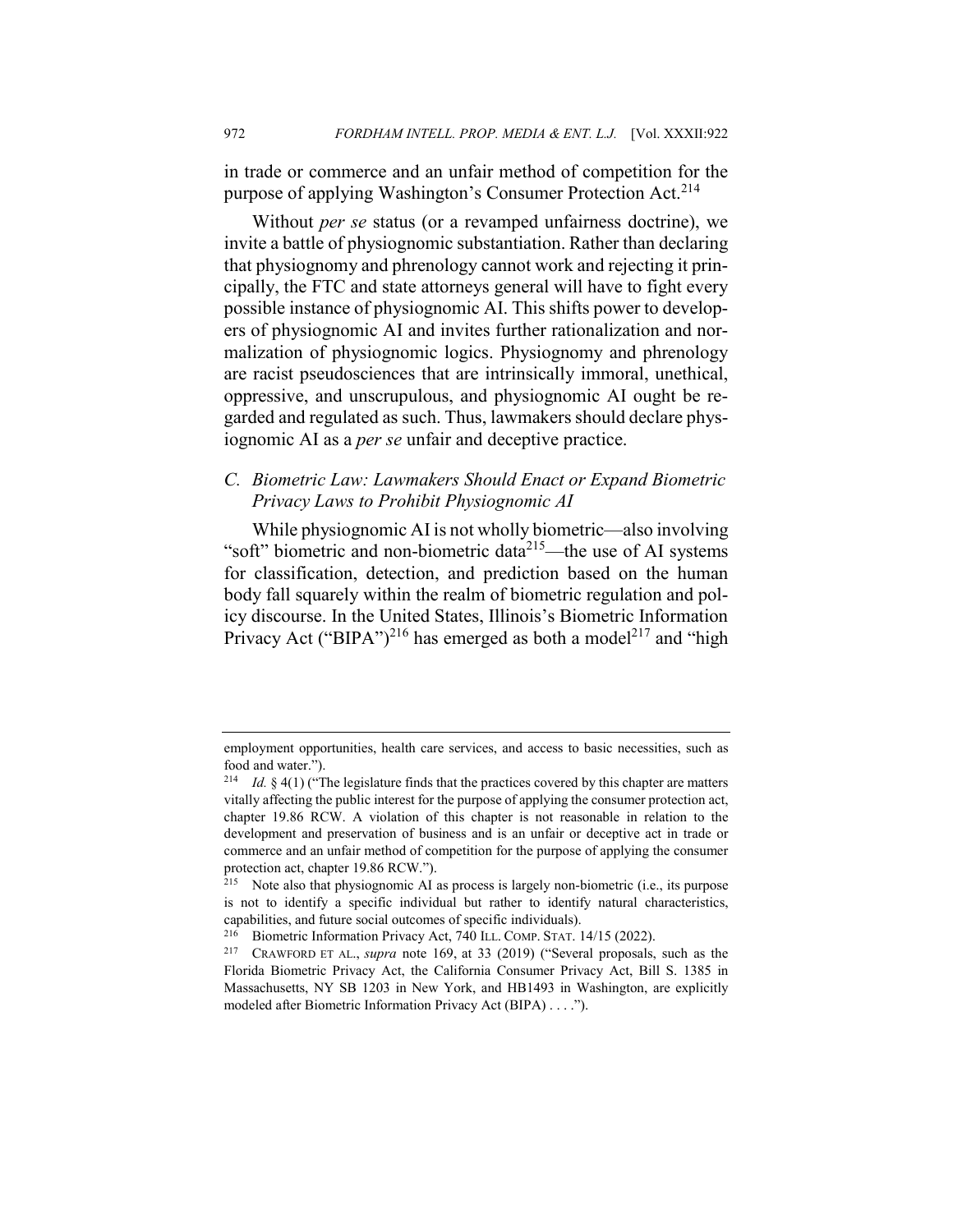watermark $^{218}$  for biometric privacy legislation.<sup>219</sup> Not only does BIPA empower individuals to sue for effectively any authorized collection and use of their biometric data by a private actor, it also categorically delimits prohibited biometric practices, such as profiting from an individual's biometrics.220 Here, physiognomic AI could serve as an additional prohibited category of biometric practice. Thus, state and federal lawmakers should expand these categorical prohibitions to include instances of physiognomic AI as per this Article's definition.

## *D. Antidiscrimination Law: Lawmakers Should Prohibit Physiognomic AI in Places of Public Accommodation*

Physiognomy and phrenology, with or without computer vision, is anathema to basic principles of civil rights. Physiognomic AI at scale thus raises serious questions about the just and equitable distribution of rights and opportunities as well as individual dignity in social life. Places of public accommodation $^{221}$  support access to

<sup>&</sup>lt;sup>218</sup> *Id.* ("This is especially true after the Ninth Circuit Court of Appeals approved the pursuit of an Illinois class-action lawsuit under BIPA against Facebook's use of facialrecognition technology in August, finding that Facebook's collection of biometric face data from users injured their rights to privacy.").

<sup>&</sup>lt;sup>219</sup> *Id.* at 32 ("[S]everal states in the US—Washington, Texas, California, Arkansas, New York, and Illinois—have begun actively restricting and regulating in these areas, including limits on some forms of biometric collection and recognition. In addition, Washington, Michigan, California, Massachusetts, Arizona, and Florida have introduced efforts seeking to do the same.").

<sup>220</sup> 740 ILL. COMP. STAT. 14/15(b) (2022) ("No private entity in possession of a biometric identifier or biometric information may sell, lease, trade, or otherwise profit from a person's or a customer's biometric identifier or biometric information . . . ."). The same prohibition is featured in Senator Sanders and Merkely's recently introduced National Biometric Privacy Act. *See* National Biometric Information Privacy Act, S. 440, 116th Cong. § 3(c) (2020) ("PROHIBITED ACTS—A private entity in possession of a biometric identifier or biometric information may not sell, lease, trade, use for advertising purposes, or otherwise profit from a person's or a customer's biometric identifier or biometric information.").

<sup>221</sup> The Civil Rights Act of 1964, 42 U.S.C § 2000a ("Title II"), entitles citizens to "the full and equal enjoyment of the goods, services, facilities, privileges, advantages, and accommodation of any place of public accommodation." Title II defines "public accommodations" by providing an inclusive list of establishments, where the listed establishments are divided into three principal categories: (1) inns and motels; (2) restaurants and lunch counters; and (3) places of exhibition or entertainment, such as theater, concert hall, or stadium. *Id.* § 2000(b)(1). Later, Title III of the Americans with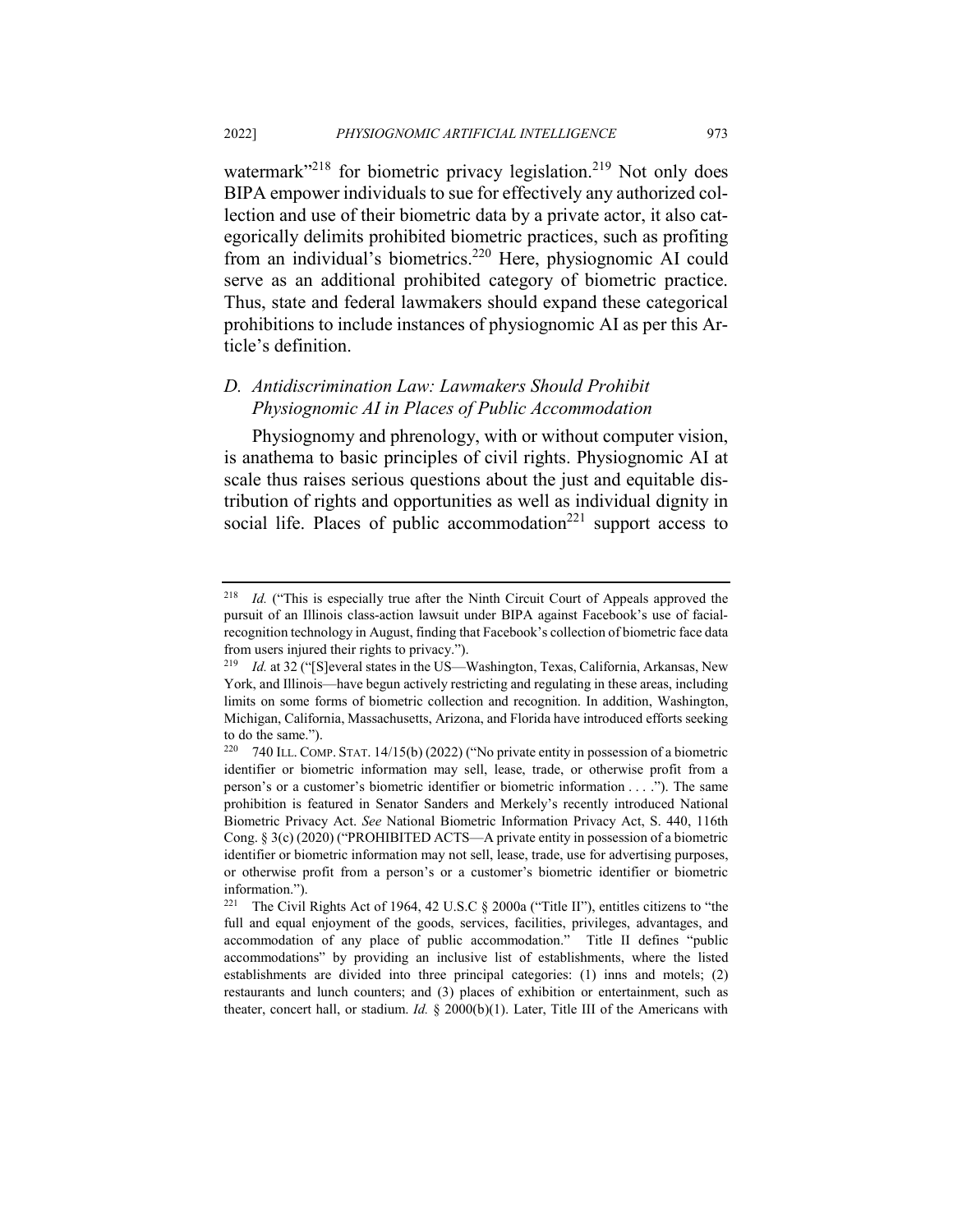critical social goods and the ability to live with dignity and self-respect. Deploying physiognomic AI to determine who can enter and fully enjoy these institutions is fundamentally incompatible with such a proposition.<sup>222</sup> Understanding this, members of the Washington State House of Representatives introduced two separate proposals in the 2020 legislative session to ban "artificial intelligence enabled profiling"<sup>223</sup> and "facial recognition"<sup>224</sup> in places of public accommodation in Washington State.<sup>225</sup> Thus, state and federal lawmakers should prohibit physiognomic AI in places of public accommodations.

#### *E. Counterarguments*

Abolishing physiognomic AI systems or eliminating them through extant regimes of consumer protection laws, biometric privacy laws, and antidiscrimination laws will inspire opposition.<sup>226</sup> Given this certainty, this Article next addresses potential counterarguments from physiognomic AI's proponents.

1. Data

To some, the central problem of physiognomic AI is data: researchers and developers need to leverage greater data—both in breadth and depth—to improve the accuracy and efficacy of physiognomic AI systems. Proponents may argue that, rather than eliminating physiognomic AI writ-large, policymakers should enable conditions for the technology to "improve" or "mature" through

Disabilities Act gives an even more comprehensive list, defining public accommodations into twelve categories of privately operated facilities.

<sup>222</sup> *See* Os Keyes, *The Misgendering Machines: Trans/HCI Implications of Automatic Gender Recognition*, 2 PROC. ACM ON HUM.-COMPUT. INTERACTION, no. 88, Nov. 2018, at 1 (analyzing the harms of automated gender recognition in the context on bathrooms).

<sup>223</sup> *See* H.B. 2644, 66th Leg., Reg. Sess. § 2(2) (Wash. 2020).

<sup>224</sup> H.B. 2856, 66th Leg., Reg. Sess. (Wash. 2020) (moratorium on the use of facial recognition in public accommodations as well as by government agencies in Washington State).<br> $225$  H

<sup>225</sup> House Bill 2644 or "The AI Profiling Act" provides that "[a] person may not operate, install, or commission the operation or installation of equipment incorporating artificial intelligence-enabled profiling in any place of public resort, accommodation, assemblage, or amusement, as defined in RCW 49.60.040.23." H.B. 2644, 66th Leg., Reg. Sess. § 3(1).  $226$  To that end, inspired by musical artist Marshall Bruce Mathers III (aka Eminem), we must ask, "will the real phrenologists please stand up?"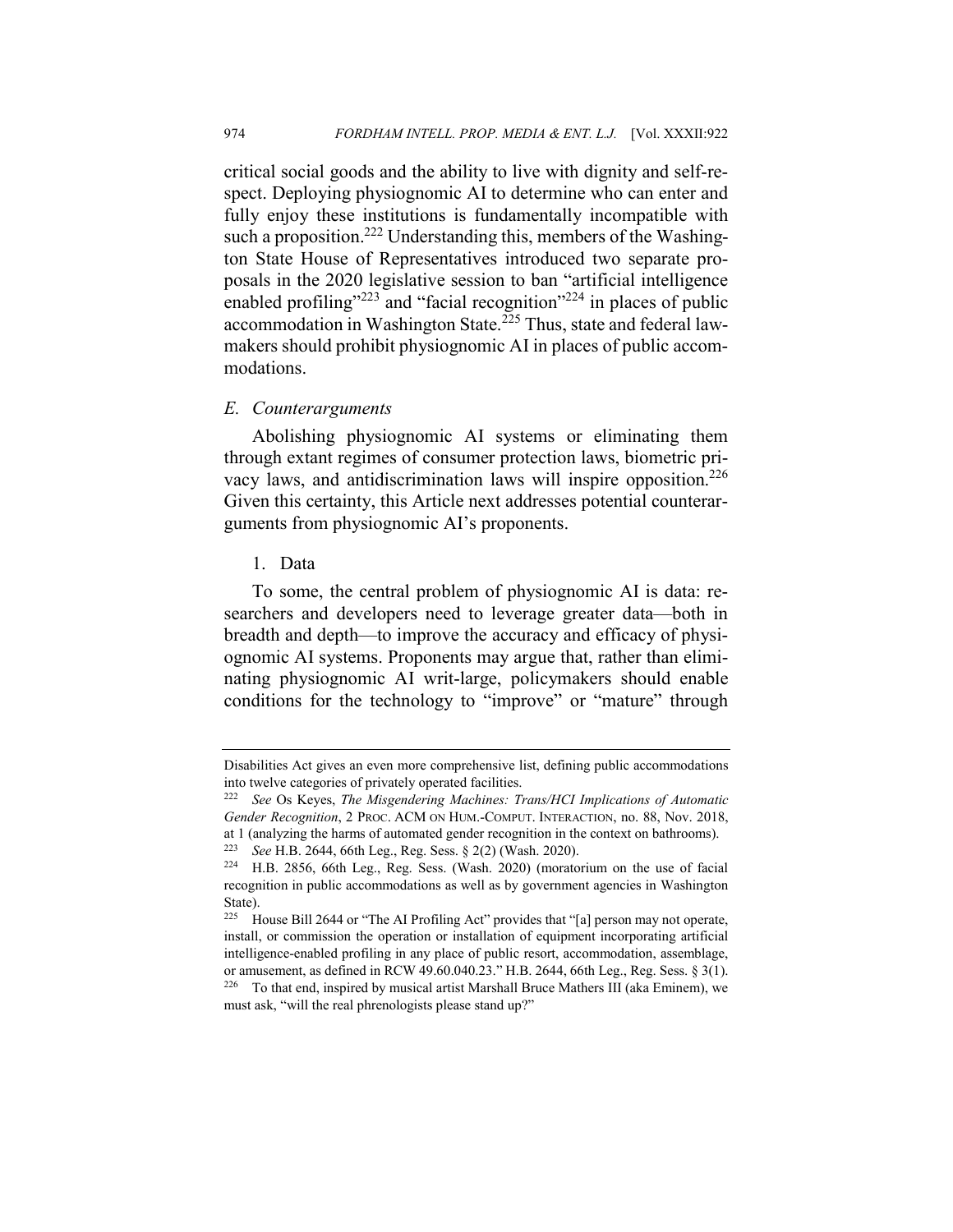refined data curation and testing conditions. This position both neglects and obfuscates the first order problem of physiognomic AI: making reliable judgements about a person's character and capabilities based on their external characteristics is both fundamentally unjust and oppressive, and epistemologically impossible. All the data in the world cannot salvage conceptual and moral bankruptcy. Second, assuming more data could improve such systems, the proposition requires an unconscionable expansion of data collection and synthesis in both development and deployment. In effect, arguments for the collection of more data simply double down on the assumed social utility of omnipresent surveillance, despite the manifest evidence to the contrary.<sup>227</sup>

#### 2. Profit & Innovation

Another challenge we expect will come from those aiming to profit from physiognomic AI who will invariably claim that our position is a death knell to the ostensibly multibillion-dollar digital technology market and will stifle innovation outright. First, some "innovation" is worth stifling: the world does not need more scientific and technological processes that result in racist and oppressive tendencies. Further, treating "innovation" as universal, overriding good obfuscates material harms and histories of technologies of classification and elevates the role of technology companies in setting the terms of moral and regulatory debate. Second, the pursuit on any sort of "AI Ethics" is meaningless if organizations are unwilling to sacrifice profits over grave moral harms. Indeed, nineteenth-century phrenology was, at points, a profitable enterprise, yet its profitability alone is insufficient to redress its individual and structural harms. This Article articulates and amplifies a defensible red line. If one can't turn a profit without relying on racist

<sup>227</sup> *See generally* DATA JUSTICE LAB, *Data Harm Record*, https://datajusticelab.org/dataharm-record/ [https://perma.cc/DHR9-XUKJ]; Michele Gilman & Rebecca Green, *The Surveillance Gap: The Harms of Extreme Privacy and Data Marginalization*, 42 N.Y.U. REV. L. & SOC. CHANGE 253, 255 (2018); Neil M. Richards, *The Dangers of Surveillance*, 126 HARV. L. REV. 1934, 1935 (2013); *Americans and Privacy: Concerned, Confused and Feeling Lack of Control Over Their Personal Information*, PEW RSCH. CTR. (Nov. 15, 2019), https://www.pewresearch.org/internet/2019/11/15/americans-and-privacyconcerned-confused-and-feeling-lack-of-control-over-their-personal-information/ [https://perma.cc/ML87-46XW].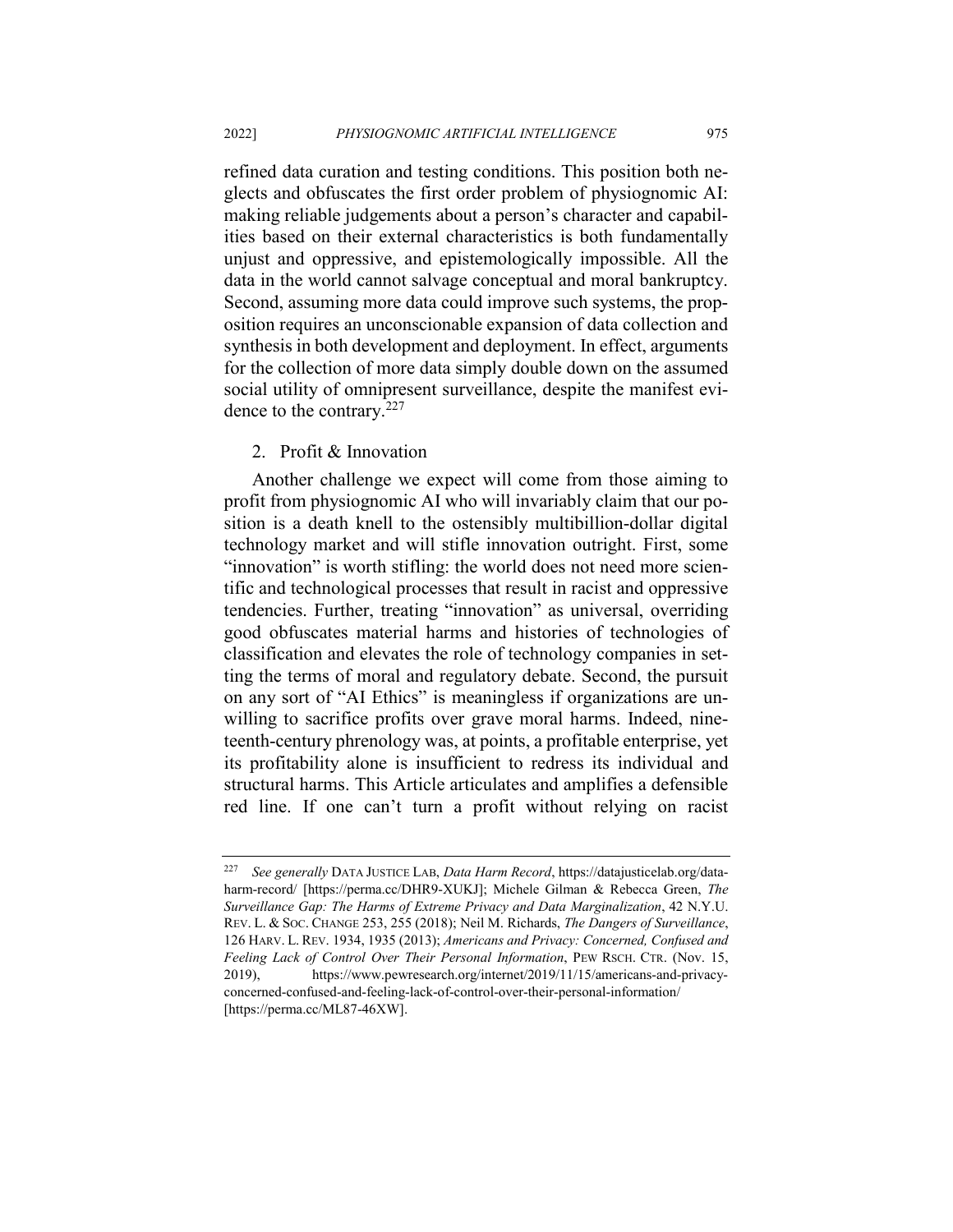pseudoscience, should one not be able to turn a profit at all? Third, this Article is fundamentally concerned with human-centered computer vision and related techniques. While non-human-centered computer vision presents its own challenges, the desire to assign numerical value to every element of the human body—treating humans as universally quantifiable—is fundamentally fraught. We note that many of the analytic techniques and practices now being deployed widely via physiognomic AI systems have been the staples of scientific experimentation and basic research for decades; however, this past use does not absolve such practices of their conceptual problems, merely suggesting scrutiny is long overdue.

## 3. Equity & Accessibility

Finally, proponents of physiognomic AI systems may contend that such systems are necessary to ensure equity and accessibility arguing that physiognomic AI can "debias" human decision-making or function as an assistive technology for people living with disabilities. To put it bluntly, physiognomic AI is to debiasing as guns are to disarming. First, emergent physiognomic AI systems, such as AI monitoring to ensure academic integrity, directly threaten the dignity and rights of people living with disabilities.<sup>228</sup> Second, not only do physiognomic AI systems magnify extant biases, explode their consequences, and reify scientific racism, the very notion that physiognomic AI is necessary to counterbalance human biases is ripped straight from the phrenologists' playbook. Steven Jay Gould emphasizes that the phrenologists' goal was "to use modern science as a cleansing broom to sweep away from jurisprudence the outdated philosophical baggage of free will and unmitigated moral responsibility."<sup>229</sup> Kate Crawford and Trevor Paglen highlight that phrenologists of the early twentieth century "truly believed they were 'de-

<sup>228</sup> *See* Lydia X. Z. Brown, *How Automated Test Proctoring Software Discriminates Against Disabled Students*, CTR. FOR DEMOCRACY & TECH. (Nov. 16, 2020), https://cdt.org/insights/how-automated-test-proctoring-software-discriminates-againstdisabled-students/ [https://perma.cc/HE59-XDXF]; Cynthia L. Bennett & Os Keyes, *What Is the Point of Fairness? Disability, AI and the Complexity of Justice*, ARXIV (Aug. 9, 2019), https://arxiv.org/pdf/1908.01024.pdf [https://perma.cc/BLA6-R8ZF]; Os Keyes, *Automating Autism: Disability, Discourse, and Artificial Intelligence*, 1 J. SOCIOTECHNICAL CRITIQUE 1 (2020).

<sup>229</sup> GOULD, *supra* note 4, at 140.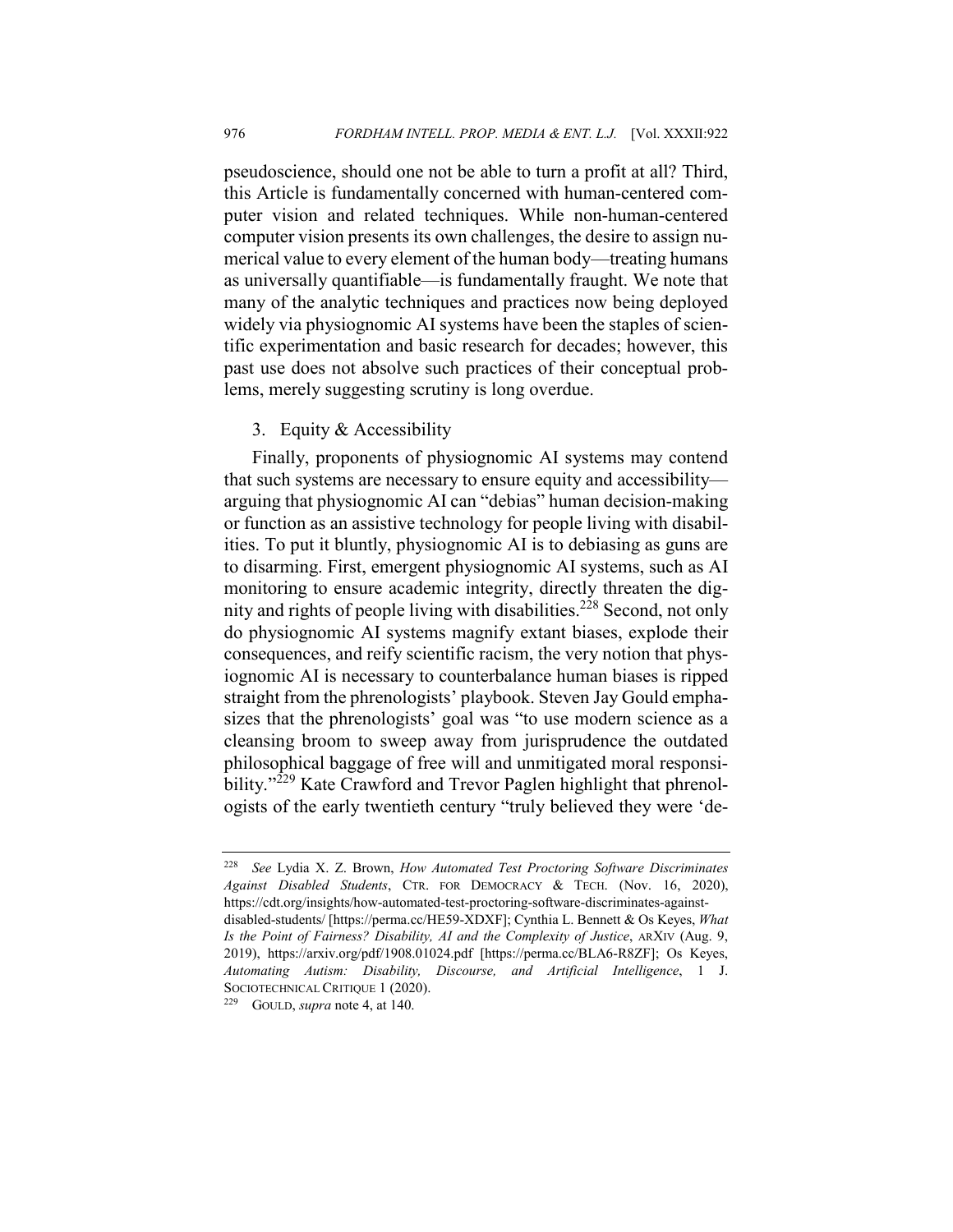biasing' criminal justice systems, creating 'fairer' outcomes through the application of their 'scientific' and 'objective' methods."230 Here, the intention to build and deploy physiognomic AI for social good is not innovative, but rather a dangerous repetition of history. The desire to leverage physiognomic AI for accessibility or assistive purposes similarly extends the ostensibly progressive motivations of phrenologists and should be dismissed.

#### **CONCLUSION**

The physiognomic impulse—the urge to judge humans based merely on their outward appearance and behavior—is stubbornly rooted in our societies.<sup>231</sup> Physiognomy and phrenology in their modern form, however, have developed out of technologies and techniques of classification and categorization, both statistical $^{232}$ and ideological.<sup>233</sup> We stand in gratitude to the scholars and activists, many of whom are Black women and other women of color, who have described, analyzed, critiqued and warned against the physiognomic impulse and its technical manifestations for more than one hundred years.<sup>234</sup> Today's AI-driven physiognomic analyses are no different in kind: though they leverage powerful computational techniques and large amounts of digital data, their core conceptual logics parallel those of pseudosciences long discredited and forms of bigotry anathema to diverse democracies. The extreme care with which rigorous science must collect, analyze, and interpret data regarding humans should be well known; in fields such as genetics, experts have appealed for both the highest empirical standards and for a high degree of interdisciplinary scholarship in order to separate

<sup>230</sup> Kate Crawford & Trevor Paglen, *Excavating AI: The Politics of Images in Machine Learning Training Sets*, EXCAVATING AI (Sept. 19. 2019), https://excavating.ai [https://perma.cc/EVF7-9SMZ].

<sup>&</sup>lt;sup>231</sup> Crawford, *supra* note 64.

<sup>232</sup> *See, e.g.*, PEARL, *supra* note 1, at 186; Goldenfien, *supra* note 1; GOULD, *supra* note 4, at 105; KURT DANZIGER, CONSTRUCTING THE SUBJECT: HISTORICAL ORIGINS OF PSYCHOLOGICAL RESEARCH 179 (1990).<br>
<sup>233</sup> Chun sunga pote 21 at 38 60

<sup>233</sup> Chun, *supra* note 21, at 38–60.

<sup>234</sup> *Cf.* Inioluwa Deborah Raji & Genevieve Fried, *About Face: A Survey of Facial Recognition Evaluation*, ARXIV (Feb. 1, 2021), https://arxiv.org/pdf/2102.00813.pdf [https://perma.cc/8SBR-J8WL]; BROWNE, *supra* note 21; Saidiya Hartman, *Venus in Two Acts*, SMALL AXE, June 2008, at 1; NAKAMURA, *supra* note 21, at 101.